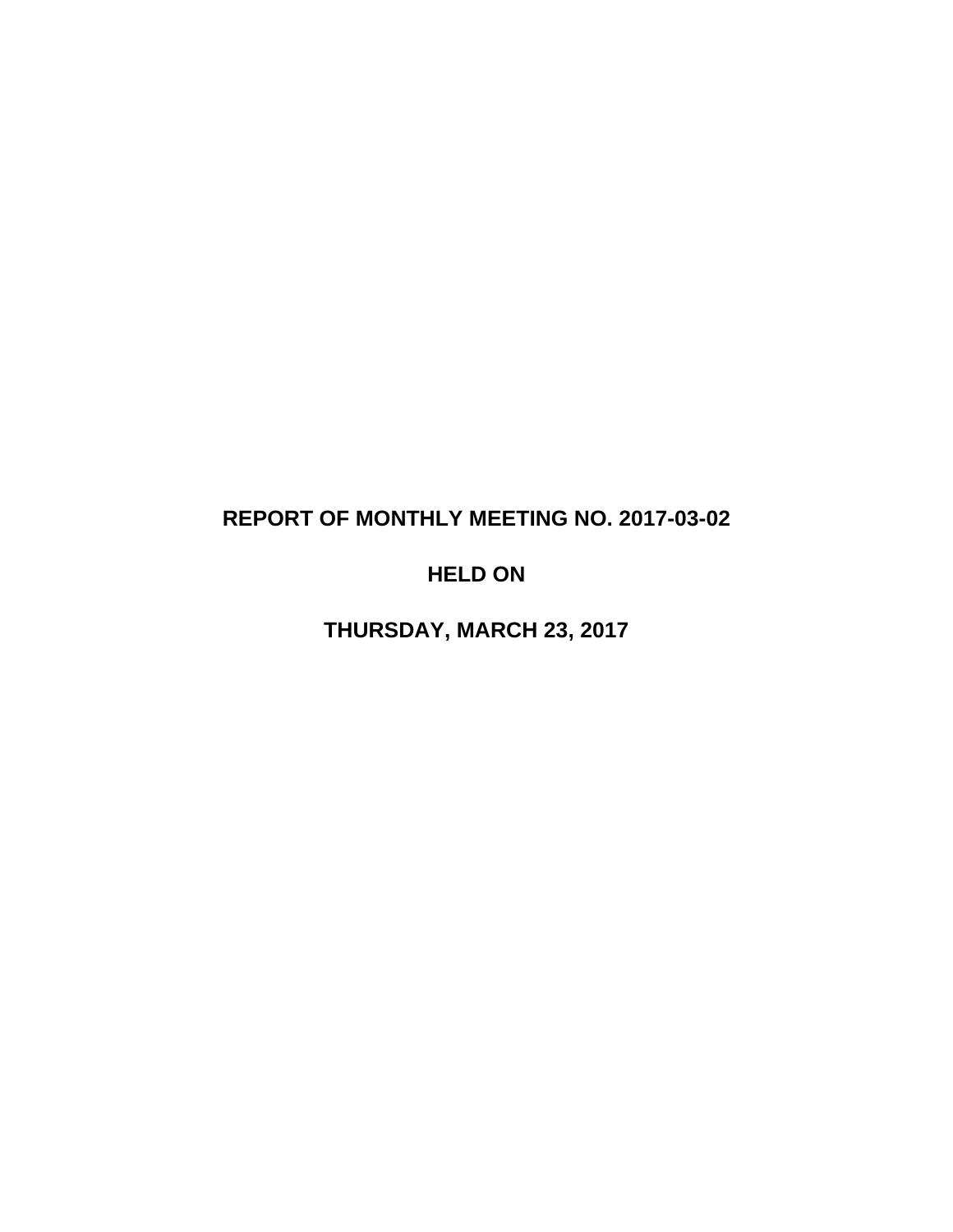Report of Monthly Meeting No. 2017-03-02 held on Thursday, March 23, 2017

| <b>ITEMS</b>                             | <b>CLASSIFICATION</b>                                                                                                                                                                                                                                                                                                                             | <b>PAGES</b> |
|------------------------------------------|---------------------------------------------------------------------------------------------------------------------------------------------------------------------------------------------------------------------------------------------------------------------------------------------------------------------------------------------------|--------------|
| <b>Call to Order</b><br><b>Roll Call</b> |                                                                                                                                                                                                                                                                                                                                                   |              |
| <b>Secretary's Report</b>                | Recording Secretary presents minutes of previous meetings for approval.                                                                                                                                                                                                                                                                           |              |
| <b>Refunds</b>                           | Errors in deduction and non-members<br>Full refunds to employees due to separation from service<br>Refund in accordance with Section 8-170 of the law governing the Fund<br>Refund Reissued to New Payee<br>Refund elections in lieu of annuity<br>Refund of Spousal Contributions<br>$1/2\%$ refunds to new annuitants<br><b>Adiusted Refund</b> | $3 - 8$      |
| <b>Invoices</b>                          | Administrative and Investment Fees                                                                                                                                                                                                                                                                                                                | $9 - 11$     |
| <b>Annuities</b>                         | Annuities for Employees<br>Annuities for Widows, Widowers and Minor Children, Reversionary Annuities<br><b>Adjusted Annuities</b>                                                                                                                                                                                                                 | $12 - 18$    |
| <b>Disability</b>                        | Applications for Duty and Ordinary Disability benefits<br>Applications for Extensions of Duty and Ordinary Disability benefits<br>Adjusted Duty and Ordinary Disability benefits                                                                                                                                                                  | $19 - 25$    |
| <b>Membership</b>                        | Applications<br>Change in Dates of Birth<br><b>Administrative Review</b>                                                                                                                                                                                                                                                                          | 26           |
| <b>Treasurer's Report</b>                | City Treasurer's Statement of Account As of 02/28/2017                                                                                                                                                                                                                                                                                            | 27           |
| <b>MISCELLANEOUS</b>                     |                                                                                                                                                                                                                                                                                                                                                   | $28 - 29$    |
| <b>Public Comment</b>                    | Other                                                                                                                                                                                                                                                                                                                                             |              |
| Legislation<br>- Legislative Update      | - FOIA Update<br>- IRS Private Ruling Letter<br>- Legal Update                                                                                                                                                                                                                                                                                    |              |
| Investments                              |                                                                                                                                                                                                                                                                                                                                                   |              |

- Market Environment
- Monthly Performance Report
- Watchlist
- Liquidity Needs
- Real Estate Allocation

| A<br>В<br>СX             | Less than 60 years of age<br>Reversionary<br>Calculated upon death of Employee<br><b>Credit Expires</b> | MMI<br>N        | Female: No Post 9/74 Spouse Contributions<br>MED Updated Medical Records<br><b>Maximum Medical Update</b><br>See Notes in File | <b>RW</b><br>SPE    | Returned to Work<br>Less than 10 years of Service<br><b>Specialist Doctor Visit</b><br><b>Term Annuity</b>    |
|--------------------------|---------------------------------------------------------------------------------------------------------|-----------------|--------------------------------------------------------------------------------------------------------------------------------|---------------------|---------------------------------------------------------------------------------------------------------------|
| DU<br><b>DIS</b><br>FID. | Death<br>Duty Disability<br>Discharged<br><b>Errors in Deduction</b>                                    | NTE<br>OR.<br>R | Note for Mercy Works Update<br><b>Ordinary Disability</b><br><b>Reciprocal Annuity</b><br>RES Resigned                         | W<br><b>WC</b><br>х | Withdraw/Waiting to apply<br>Workmens' Compensation<br>Married @ Resignation,<br>Not Married @ Effective Date |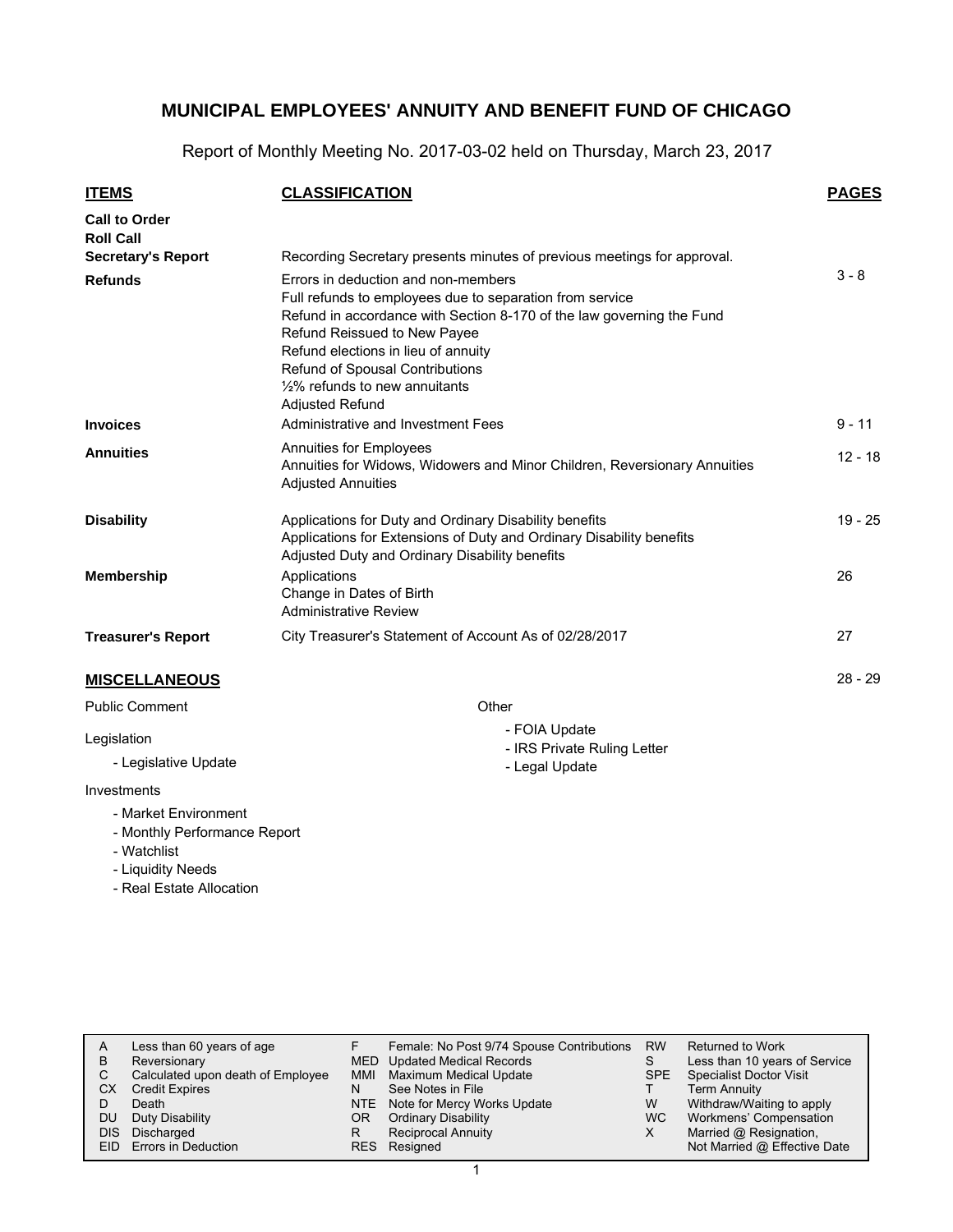### Report of Monthly Meeting No. 2017-03-02 held on Thursday, March 23, 2017

The Monthly Meeting of the Retirement Board was called to order by the President, Timothy G. Guest, at 9:05 a.m. in the offices of the Fund, 321 N Clark Street, Suite 700, on Thursday, March 23, 2017.

#### The following were present:

| Timothy G. Guest     | President                      |
|----------------------|--------------------------------|
| Erin Keane           | Vice President                 |
| Kurt A. Summers, Jr. | Treasurer - arrived 10:15 a.m. |
| Jeffrey J.Johnson    | <b>Recording Secretary</b>     |

#### Also Present:

| James E. Mohler         | <b>Executive Director</b>             |
|-------------------------|---------------------------------------|
| Juan Lopez, Jr.         | <b>Investment Officer</b>             |
| Steve Yoon              | Investment Analyst                    |
| Sandra Shelby           | Comptroller                           |
| <b>Kimberly Carroll</b> | <b>Benefits Manager</b>               |
| Stacey Ruffolo          | <b>Project Coordinator</b>            |
| <b>Kelly Flannery</b>   | Deputy Comptroller (Proxy for the VP) |
| Ayo Ayodele             | Deputy CIO, City Treasurer's Office   |
| Terence P. Sullivan     | M.D.                                  |
| <b>Brian Wrubel</b>     | <b>Marquette Associates</b>           |
| Jamie Wesner            | <b>Marquette Associates</b>           |
| Neil Capps              | <b>Marquette Associates</b>           |
| Sarah Boeckman          | Attorney, Burke Burns & Pinelli       |
| Donna Hansen            | Supervisor of Support Services        |
| Michael Tierney         | Plumbers Local 130                    |
| Kasandra Hernandez      | Fin Daily                             |
|                         |                                       |

#### Absent:

| Thomas J. McMahon.  | Trustee                                    |
|---------------------|--------------------------------------------|
| Mary Patricia Burns | Attorney at Law                            |
| Miriam Martinez     | Deputy Treasurer (Proxy for the Treasurer) |

#### **SECRETARY'S REPORT**

Trustee Johnson motioned that the Minutes of Meeting No. 2017-02 be approved as submitted. Seconded Trustee Keane. Carried: Ayes- Trustee Guest, Trustee Johnson and Trustee Keane. Nays-None.

Trustee Johnson motioned that the Executive Session Minutes of Meeting(s) No. 2017-02 (1) be approved as submitted. Seconded Trustee Keane. Carried: Ayes- Trustee Guest, Trustee Johnson and Trustee Keane. Nays-None.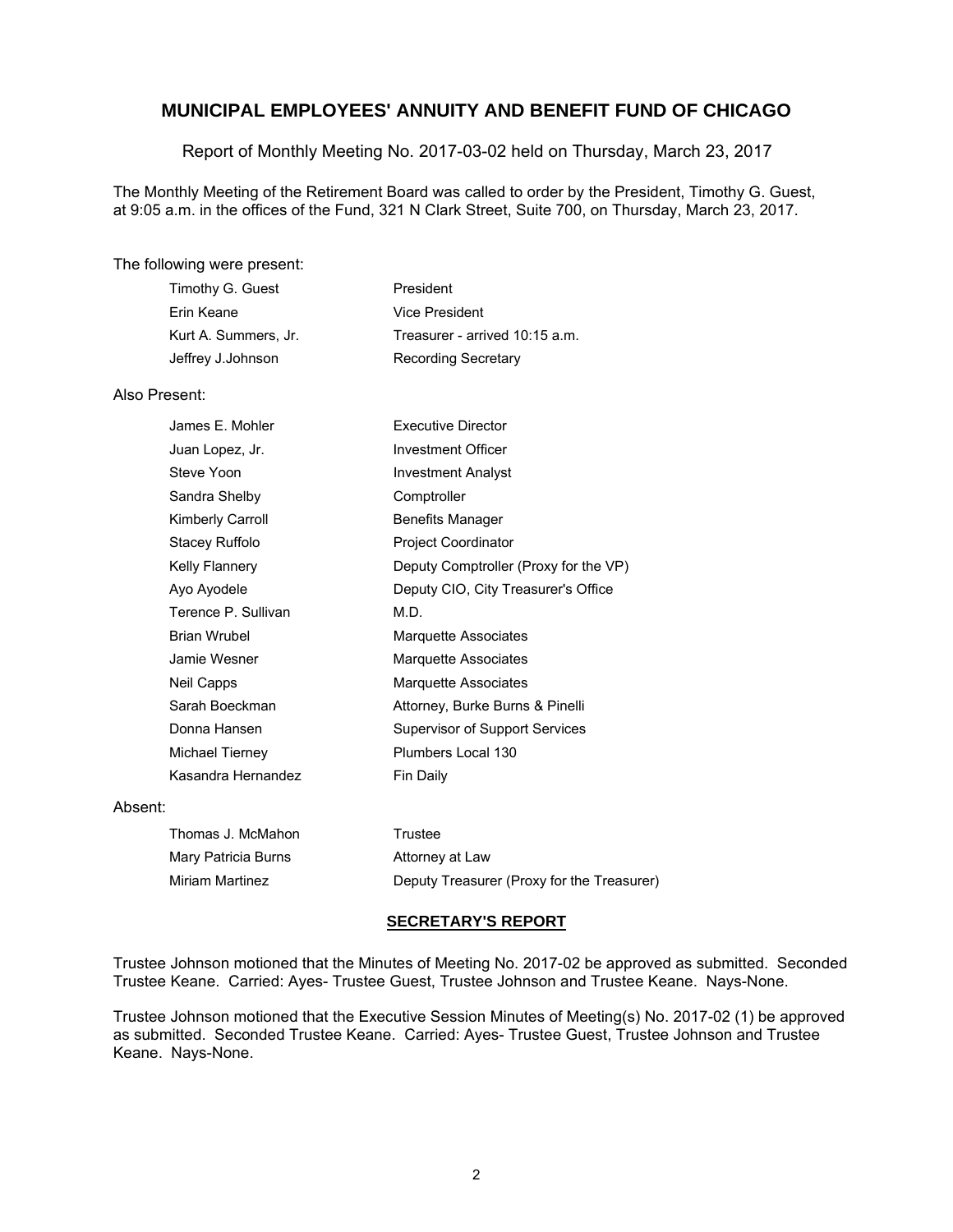Report of Monthly Meeting No. 2017-03-02 held on Thursday, March 23, 2017

### **REFUND DUE TO ERRORS IN DEDUCTION AND NON-MEMBERS**

### **Refund a/c errors in deduction**

| <b>Name</b>              | Dept             | Reason               | Amount   |
|--------------------------|------------------|----------------------|----------|
| ARES, JOSE M             | STS & SAN        | NEW WIDOW ANNUITANT  | \$130.26 |
| CAMPBELL, CARLY C        | BE.              | PAYROLL ADJUSTMENT   | \$24.46  |
| <b>FARR. JANIS V</b>     | <b>GEN SERV</b>  | PAYROLL ADJUSTMENT   | \$15.59  |
| FIGUEROA, MARGIE         | <b>BE</b>        | <b>NEW ANNUITANT</b> | \$6.24   |
| <b>GRAFREED, LARRY D</b> | <b>GEN SERV</b>  | <b>NEW ANNUITANT</b> | \$73.05  |
| JIMENEZ, JERRY           | <b>GEN SERV</b>  | <b>NEW ANNUITANT</b> | \$258.24 |
| JOHNSEN, CLIFFORD        | STS & SAN        | <b>NEW ANNUITANT</b> | \$32.41  |
| <b>JONES, SHIRLEY</b>    | <b>POLICE</b>    | PAYROLL ADJUSTMENT   | \$38.39  |
| LISAK, CELESTE B         | <b>GEN SERV</b>  | <b>NEW ANNUITANT</b> | \$175.36 |
| MALLORY, RICHARD A       | <b>BE</b>        | <b>NEW ANNUITANT</b> | \$29.88  |
| PAVLIK, JEFF A           | <b>GEN SERV</b>  | <b>NEW ANNUITANT</b> | \$150.29 |
| RYAN, MICHAEL J          | <b>TRANSPORT</b> | <b>NEW ANNUITANT</b> | \$7.08   |
| THOMAS, MARGARET A       | <b>BE</b>        | <b>NEW ANNUITANT</b> | \$6.79   |
| <b>THOMAS, MAURICE</b>   | BE.              | <b>NEW ANNUITANT</b> | \$24.38  |
|                          |                  |                      |          |

### **Total Refund a/c errors in deduction 14 Case(s) \$972.42**

#### **Refund to Laborers a/c non-members**

| <b>Name</b>                       | Dept               | <b>Period</b>            | Amount      |
|-----------------------------------|--------------------|--------------------------|-------------|
| <b>BILSKI, JOHN R</b>             | <b>CITY COUNCI</b> | 01/15/2003 TO 02/15/2003 | \$320.84    |
| <b>BLUM, HANS</b>                 | <b>CITY</b>        | 04/30/2000 TO 04/30/2000 | \$1.53      |
| DUFFY, JAMES                      | <b>CITY</b>        | 12/31/1981 TO 12/31/1981 | \$7.92      |
| FRIESON, LIZZIE                   | <b>HEALTH</b>      | 01/31/1968 TO 02/15/1968 | \$28.98     |
| HAMLIN, CAHILL A                  | <b>CITY</b>        | 03/15/2000 TO 04/30/2000 | \$237.98    |
| <b>HOWARD, HORACE M</b>           | <b>PERSONNEL</b>   | 12/15/1988 TO 12/31/1988 | \$111.27    |
| MALONEY, MARTIN E                 | POLICE             | 05/31/2014 TO 09/30/2015 | \$8.616.79  |
| PUDOWSKI, BERNARD C               | <b>AVIATION</b>    | 01/15/2000 TO 11/30/2012 | \$45,243.74 |
| Total Refund to Laborers a/c non- |                    | 8 Case(s)                | \$54,569.05 |

**members**

### **TOTAL REFUND DUE TO ERRORS IN DEDUCTION AND NON-MEMBERS**

**22 Case(s) \$55,541.47**

| A         | Less than 60 years of age                                    |     | Female: No Post 9/74 Spouse Contributions |   | REL Released to Return to Work        |
|-----------|--------------------------------------------------------------|-----|-------------------------------------------|---|---------------------------------------|
| B         | Reversionary                                                 |     | MED Updated Medical Records               |   | RW Returned to Work                   |
|           | Calculated upon death of Employee MMI Maximum Medical Update |     |                                           |   | Less than 10 years of Service         |
| <b>CX</b> | <b>Credit Expires</b>                                        |     | See Notes in File                         |   | <b>SPE</b> Specialist Doctor Visit    |
|           | Death                                                        |     | NTE Note for Mercy Works Update           |   | <b>Term Annuity</b>                   |
| DU.       | Duty Disability                                              | OR. | <b>Ordinary Disability</b>                | W | Withdraw/Waiting to apply             |
|           | DIS Discharged                                               |     | <b>Reciprocal Annuity</b>                 |   | WC Workmens' Compensation             |
|           | EID Errors in Deduction                                      |     | RES Resigned                              |   | Married @ Res, Not Married @ Eff Date |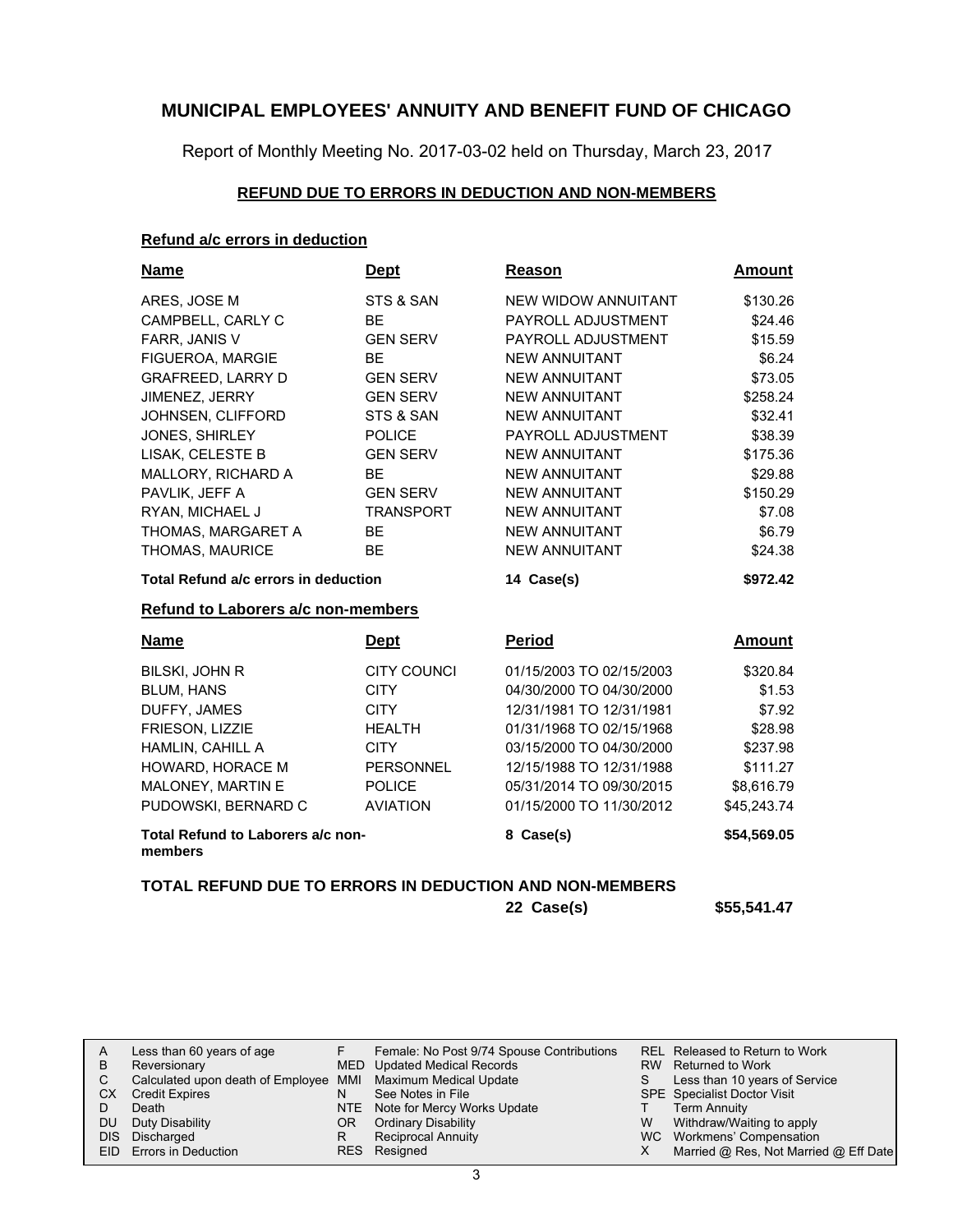Report of Monthly Meeting No. 2017-03-02 held on Thursday, March 23, 2017

## **REFUND TO EMPLOYEES DUE TO SEPARATION FROM SERVICE**

| <b>Name</b>                                                                                                                                           |                                   | <b>Dept</b>                                                                                                                                                                                                          | <b>Resignation Date</b> |                      | <b>Amount</b>                                                                                                                                                                                                     | <b>Note</b> |
|-------------------------------------------------------------------------------------------------------------------------------------------------------|-----------------------------------|----------------------------------------------------------------------------------------------------------------------------------------------------------------------------------------------------------------------|-------------------------|----------------------|-------------------------------------------------------------------------------------------------------------------------------------------------------------------------------------------------------------------|-------------|
| AKBARI, SHAKIR A                                                                                                                                      |                                   | <b>BE</b>                                                                                                                                                                                                            | 10/21/2016              |                      | \$75,486.51                                                                                                                                                                                                       | A:35, S:9   |
| ALHOFEN, TARA M                                                                                                                                       |                                   | <b>BE</b>                                                                                                                                                                                                            | 04/10/2013              |                      | \$28,355.67                                                                                                                                                                                                       |             |
| <b>BADILLO, KRISTIAN E</b>                                                                                                                            |                                   | <b>ANIMAL CONTRL</b>                                                                                                                                                                                                 | 12/24/2016              |                      | \$2,903.28                                                                                                                                                                                                        |             |
| <b>BASS, ALFREDA R</b>                                                                                                                                |                                   | BE                                                                                                                                                                                                                   | 12/10/2016              |                      | \$22,647.97                                                                                                                                                                                                       |             |
| BLAIR, DEVONE N                                                                                                                                       |                                   | BE                                                                                                                                                                                                                   | 01/19/2017              |                      | \$30,906.14                                                                                                                                                                                                       |             |
| BROWN, LESLIE R                                                                                                                                       |                                   | <b>CPL</b>                                                                                                                                                                                                           | 09/25/2016              |                      | \$1,001.67                                                                                                                                                                                                        |             |
| CAMPBELL, CARLY C                                                                                                                                     |                                   | BE                                                                                                                                                                                                                   | 01/27/2017              |                      | \$8,761.33                                                                                                                                                                                                        |             |
| CHANEY, ALA J                                                                                                                                         |                                   | <b>HEALTH</b>                                                                                                                                                                                                        | 12/31/1981              |                      | \$261.50                                                                                                                                                                                                          |             |
| CHAPMAN, LILLY                                                                                                                                        |                                   | BE                                                                                                                                                                                                                   | 10/31/2016              |                      | \$13,708.46                                                                                                                                                                                                       |             |
| COLON, NAOMI                                                                                                                                          |                                   | <b>BE</b>                                                                                                                                                                                                            | 12/10/2016              |                      | \$14.46                                                                                                                                                                                                           |             |
| COTTO, BETSY                                                                                                                                          |                                   | BE                                                                                                                                                                                                                   | 01/12/2017              |                      | \$6,035.96                                                                                                                                                                                                        |             |
| DANDRIDGE, VERNON J                                                                                                                                   |                                   | <b>BE</b>                                                                                                                                                                                                            | 12/09/2016              |                      | \$46,389.64                                                                                                                                                                                                       |             |
| DAVIS, CANTRELL L                                                                                                                                     |                                   | BE                                                                                                                                                                                                                   | 01/27/2017              |                      | \$46,910.55                                                                                                                                                                                                       |             |
| DICKERSON, AQUIA M                                                                                                                                    |                                   | BE                                                                                                                                                                                                                   | 01/24/2017              |                      | \$12,840.40                                                                                                                                                                                                       |             |
| ERSKINE, MEGAN O                                                                                                                                      |                                   | <b>BE</b>                                                                                                                                                                                                            | 08/05/2016              |                      | \$28,689.48                                                                                                                                                                                                       |             |
| FLORES, JOSE J                                                                                                                                        |                                   | <b>BE</b>                                                                                                                                                                                                            | 09/18/2015              |                      | \$3,910.14                                                                                                                                                                                                        |             |
| FOX, JOSE J                                                                                                                                           |                                   | <b>FINANCE</b>                                                                                                                                                                                                       | 01/20/2017              |                      | \$7,032.58                                                                                                                                                                                                        |             |
| FRILEY, CARNELL L                                                                                                                                     |                                   | <b>GEN SERV</b>                                                                                                                                                                                                      | 11/30/2016              |                      | \$19,864.62                                                                                                                                                                                                       |             |
| FUQUA, DOMINIQUE S                                                                                                                                    |                                   | <b>CPL</b>                                                                                                                                                                                                           | 12/21/2016              |                      | \$5,905.34                                                                                                                                                                                                        |             |
| GALLARZO, TERESA                                                                                                                                      |                                   | BE                                                                                                                                                                                                                   | 08/23/2016              |                      | \$30,575.50                                                                                                                                                                                                       |             |
| GONZALEZ, JOHNATHAN E                                                                                                                                 |                                   | BE                                                                                                                                                                                                                   | 01/24/2017              |                      | \$7,779.56                                                                                                                                                                                                        |             |
| <b>GWIN, LAHARVI J</b>                                                                                                                                |                                   | BE                                                                                                                                                                                                                   | 10/17/2016              |                      | \$41,383.58                                                                                                                                                                                                       |             |
| HANDY, FRANKIE D                                                                                                                                      |                                   | BE                                                                                                                                                                                                                   | 01/11/2017              |                      | \$731.13                                                                                                                                                                                                          |             |
| HARRELL, PORCHE R                                                                                                                                     |                                   | BE                                                                                                                                                                                                                   | 01/08/2017              |                      | \$741.14                                                                                                                                                                                                          |             |
| HARVEY JR, CALVIN A                                                                                                                                   |                                   | BE                                                                                                                                                                                                                   | 12/27/2016              |                      | \$4,632.16                                                                                                                                                                                                        |             |
| HASSAN, NUWAR                                                                                                                                         |                                   | <b>BE</b>                                                                                                                                                                                                            | 07/01/2013              |                      | \$23,804.90                                                                                                                                                                                                       |             |
| HAYDEN, DUANE D                                                                                                                                       |                                   | <b>AVIATION</b>                                                                                                                                                                                                      | 05/04/2015              |                      | \$104,447.87                                                                                                                                                                                                      | A:51, S:14  |
| HOUSE III, HERBERT L                                                                                                                                  |                                   | <b>BE</b>                                                                                                                                                                                                            | 01/24/2017              |                      | \$32,964.12                                                                                                                                                                                                       |             |
| HUTSON, MARYANN                                                                                                                                       |                                   | <b>AVIATION</b>                                                                                                                                                                                                      | 01/31/2006              |                      | \$18,151.85                                                                                                                                                                                                       |             |
| IOZZO, NICOLE M                                                                                                                                       |                                   | <b>OEMC</b>                                                                                                                                                                                                          | 11/24/2013              |                      | \$15,987.59                                                                                                                                                                                                       |             |
| JEFFERSON, ANTHONY R                                                                                                                                  |                                   | BE                                                                                                                                                                                                                   | 08/02/2016              |                      | \$9,586.88                                                                                                                                                                                                        |             |
| JONES, KIMBERLY N                                                                                                                                     |                                   | <b>BE</b>                                                                                                                                                                                                            | 04/25/2016              |                      | \$20,579.05                                                                                                                                                                                                       |             |
| <b>KEATON, KEVIN L</b>                                                                                                                                |                                   | OEMC                                                                                                                                                                                                                 | 06/17/2016              |                      | \$970.12                                                                                                                                                                                                          |             |
| KENT, LAKITA L                                                                                                                                        |                                   | <b>BE</b>                                                                                                                                                                                                            | 01/27/2017              |                      | \$6,546.02                                                                                                                                                                                                        |             |
| KINAST, MAX E                                                                                                                                         |                                   | <b>GEN SERV</b>                                                                                                                                                                                                      | 01/30/2017              |                      | \$26,356.18                                                                                                                                                                                                       |             |
| LACEY, MICHELLE M                                                                                                                                     |                                   | <b>WATER</b>                                                                                                                                                                                                         | 01/31/2017              |                      | \$51,336.24                                                                                                                                                                                                       | A:49, S:22  |
| LEE, JORDAN                                                                                                                                           |                                   | ВE                                                                                                                                                                                                                   | 09/14/2015              |                      | \$24,745.36                                                                                                                                                                                                       |             |
| LOURY, ASHLEY                                                                                                                                         |                                   | ВE                                                                                                                                                                                                                   | 01/13/2017              |                      | \$5,749.63                                                                                                                                                                                                        |             |
| MERRIWEATHER, ROCHON D                                                                                                                                |                                   | ВE                                                                                                                                                                                                                   | 02/02/2017              |                      | \$17,635.26                                                                                                                                                                                                       |             |
| NEWMAN, CARMA D                                                                                                                                       |                                   | BE                                                                                                                                                                                                                   | 12/23/2016              |                      | \$14,858.44                                                                                                                                                                                                       |             |
| NORGREN, LESLIE                                                                                                                                       |                                   | BE                                                                                                                                                                                                                   | 01/26/2017              |                      | \$46,451.75                                                                                                                                                                                                       |             |
| Less than 60 years of age<br>Reversionary<br>Calculated upon death of Employee MMI<br><b>Credit Expires</b><br>Death<br>Duty Disability<br>Discharged | F.<br>MED<br>N<br>NTE<br>OR.<br>R | Female: No Post 9/74 Spouse Contributions<br><b>Updated Medical Records</b><br>Maximum Medical Update<br>See Notes in File<br>Note for Mercy Works Update<br><b>Ordinary Disability</b><br><b>Reciprocal Annuity</b> |                         | RW l<br>S<br>T.<br>W | REL Released to Return to Work<br><b>Returned to Work</b><br>Less than 10 years of Service<br><b>SPE</b> Specialist Doctor Visit<br><b>Term Annuity</b><br>Withdraw/Waiting to apply<br>WC Workmens' Compensation |             |
| Errors in Deduction                                                                                                                                   | <b>RES</b>                        | Resigned                                                                                                                                                                                                             |                         | X                    | Married @ Res, Not Married @ Eff Date                                                                                                                                                                             |             |

A B C CX D DU DIS EID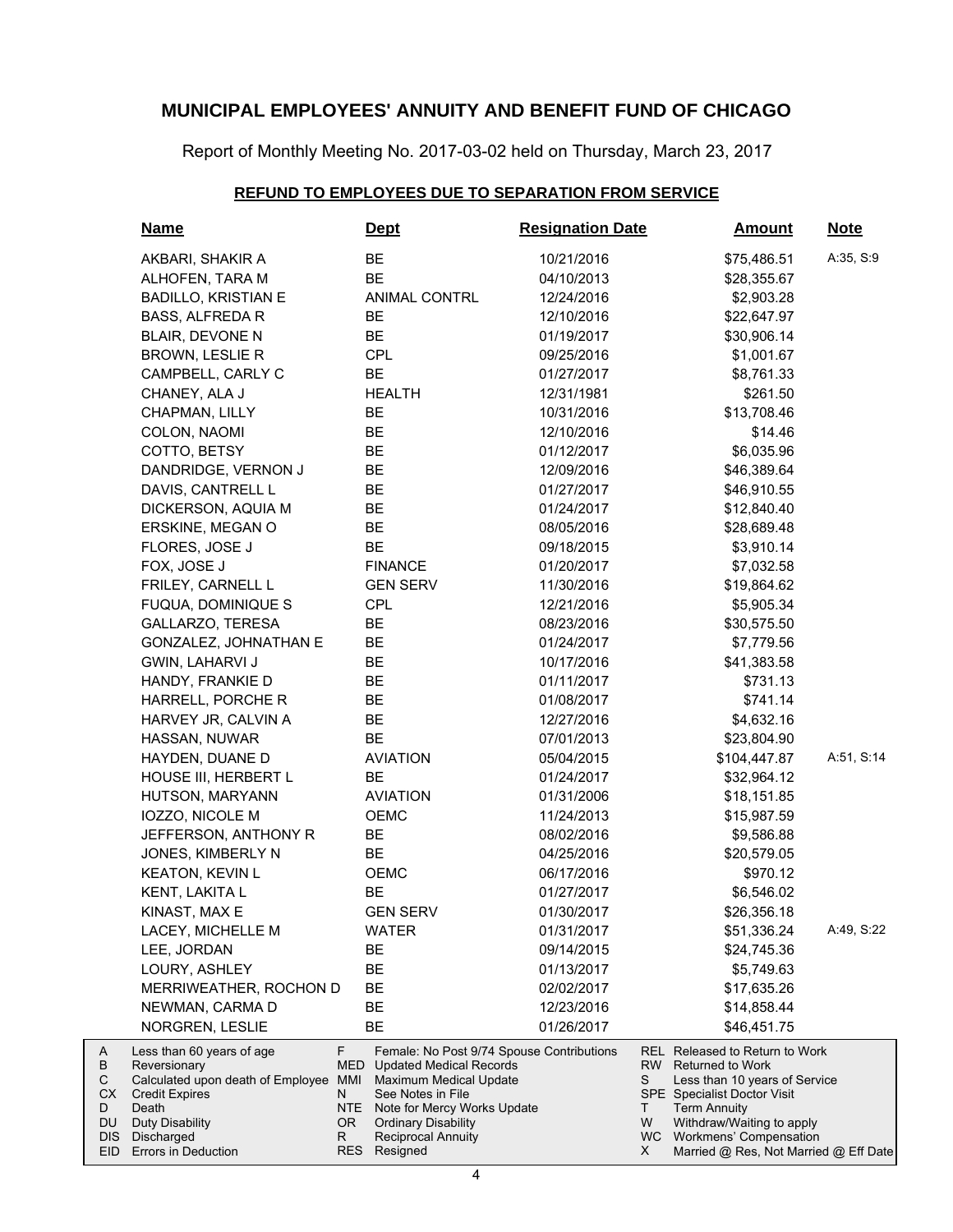Report of Monthly Meeting No. 2017-03-02 held on Thursday, March 23, 2017

### **REFUND TO EMPLOYEES DUE TO SEPARATION FROM SERVICE**

| <b>Name</b>               | Dept               | <b>Resignation Date</b> | <b>Amount</b> | <b>Note</b> |
|---------------------------|--------------------|-------------------------|---------------|-------------|
| OCHOA, HILDA B            | <b>BE</b>          | 08/26/2008              | \$4,182.33    |             |
| OTOO, CASSANDRA N         | <b>BE</b>          | 02/06/2016              | \$31,056.30   |             |
| PETTIS, BRITTANY A        | <b>BE</b>          | 01/06/2017              | \$378.65      |             |
| POSEY, TABRESHA M         | <b>BE</b>          | 01/05/2017              | \$17,092.80   |             |
| ROBERTSON, RILEY W        | <b>BE</b>          | 12/31/1999              | \$4,300.21    |             |
| ROGERS, WENDY J           | <b>BE</b>          | 01/23/2017              | \$21,821.15   |             |
| SALAZAR, SILVIA           | <b>BE</b>          | 01/16/2017              | \$7,882.76    |             |
| SMITH, PATRICIA A         | <b>BE</b>          | 01/27/2017              | \$20,038.22   |             |
| SOBCZAK, MICHAEL P        | <b>BUS AFFAIRS</b> | 01/29/2016              | \$26,045.34   |             |
| STOCKDALE-JEFFERSON, SAR  | <b>BE</b>          | 11/01/2016              | \$12,895.80   |             |
| TETREV-GLATZ, ROBERTA     | <b>BE</b>          | 08/10/2016              | \$45,068.78   |             |
| THOMPSON, MATTHEW N       | <b>BE</b>          | 08/31/2016              | \$8,274.39    |             |
| TILFORD III, FRED J       | <b>BE</b>          | 10/07/2006              | \$16,412.94   |             |
| TKACH, COLLEEN M          | <b>BE</b>          | 01/20/2017              | \$35,009.99   |             |
| TOLBERT, JEANETTE A       | <b>FINANCE</b>     | 09/30/2015              | \$7.70        |             |
| TURNER, CHERRYLITA M      | BE.                | 04/01/2016              | \$4,135.58    |             |
| WAI, WILLIAM Y            | <b>BE</b>          | 09/01/1996              | \$40,058.78   |             |
| WALKER, LINDA A           | <b>BE</b>          | 01/23/2017              | \$3,279.59    |             |
| <b>WARFIELD, AMELIA L</b> | <b>BE</b>          | 11/22/2016              | \$13,168.51   |             |

### **TOTAL REFUND TO EMPLOYEES DUE TO SEPARATION FROM SERVICE**

**60 Case(s) \$1,178,749.85**

| A    | Less than 60 years of age                                    |    | Female: No Post 9/74 Spouse Contributions |   | REL Released to Return to Work        |
|------|--------------------------------------------------------------|----|-------------------------------------------|---|---------------------------------------|
| В    | Reversionary                                                 |    | MED Updated Medical Records               |   | RW Returned to Work                   |
| C.   | Calculated upon death of Employee MMI Maximum Medical Update |    |                                           |   | Less than 10 years of Service         |
| СX   | <b>Credit Expires</b>                                        | N  | See Notes in File                         |   | <b>SPE</b> Specialist Doctor Visit    |
|      | Death                                                        |    | NTE Note for Mercy Works Update           |   | <b>Term Annuity</b>                   |
| DU.  | Duty Disability                                              | 0R | <b>Ordinary Disability</b>                | W | Withdraw/Waiting to apply             |
| DIS. | Discharged                                                   | R  | Reciprocal Annuity                        |   | WC Workmens' Compensation             |
|      | EID Errors in Deduction                                      |    | RES Resigned                              |   | Married @ Res, Not Married @ Eff Date |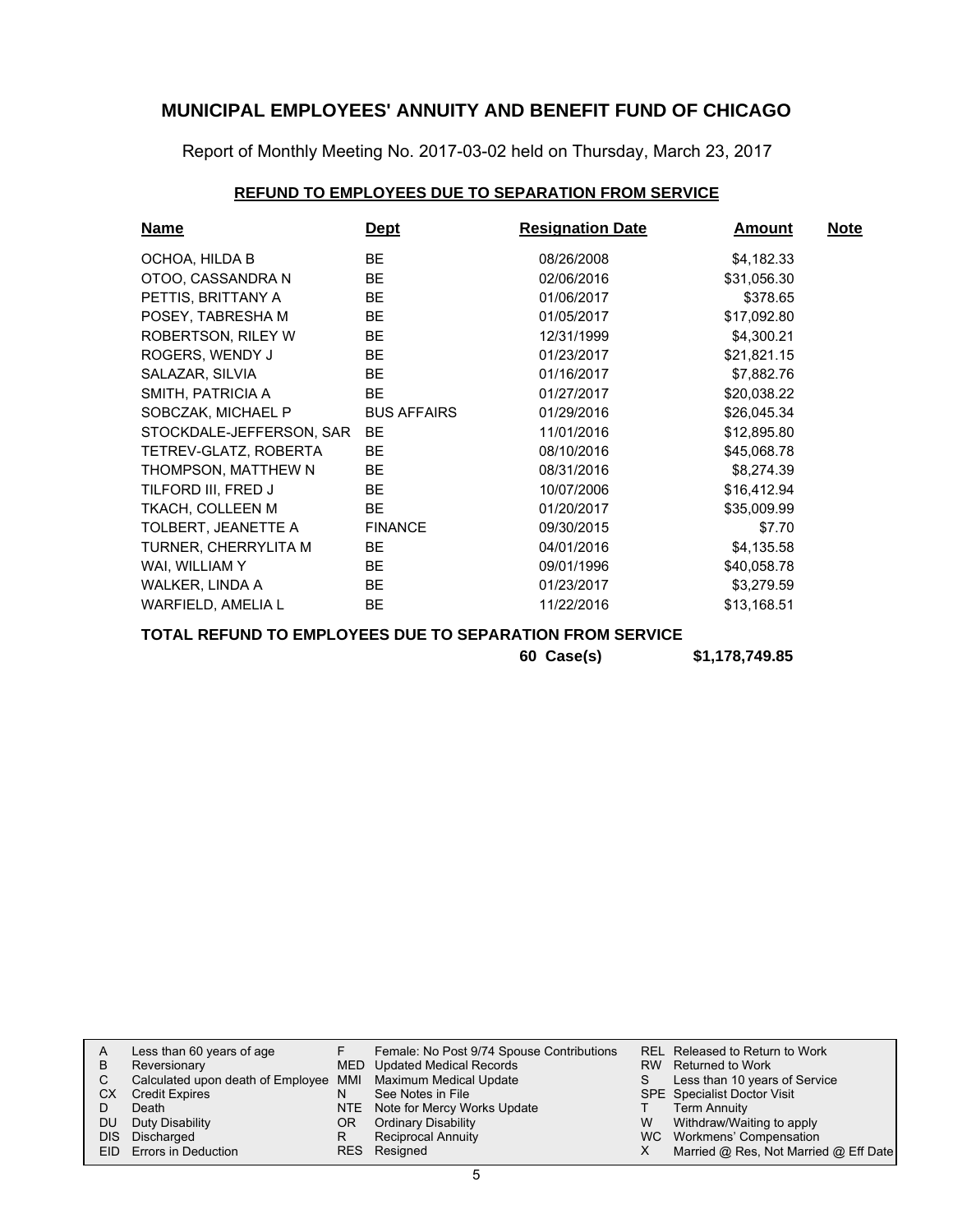Report of Monthly Meeting No. 2017-03-02 held on Thursday, March 23, 2017

### **REFUND IN ACCORDANCE WITH SECTION 8-170 OF THE LAW GOVERNING THIS FUND**

| <b>Name</b>                                                                            | <b>Dept</b>     | Date of Death Pay to |               | Amount       |
|----------------------------------------------------------------------------------------|-----------------|----------------------|---------------|--------------|
| DANLEY, GLORIA J                                                                       | <b>POLICE</b>   | 12/15/2016           | <b>DesBen</b> | \$100,372.79 |
| <b>FARR. JANIS V</b>                                                                   | <b>GEN SERV</b> | 05/19/2016           | DesBen (2/2)  | \$45,206.95  |
| MARTINEZ, ARMANDO                                                                      | BE.             | 12/01/2016           | DesBen        | \$144,947.59 |
| <b>Total REFUND IN ACCORDANCE WITH SECTION 8-170 OF</b><br>THE LAW GOVERNING THIS FUND | 3 Case(s)       | \$290,527.33         |               |              |

#### **REFUND OF DIFFERENCE IN ACCORDANCE WITH SECTION 8-170 OF THE LAW GOVERNING THIS FUND**

| <b>Name</b>                                                                                   | <u>Dept</u>     | Date of Death Pay to |                | Amount       |
|-----------------------------------------------------------------------------------------------|-----------------|----------------------|----------------|--------------|
| ADCOCK, MARK                                                                                  | <b>AVIATION</b> | 12/23/2016           | DesBen $(4/4)$ | \$21,863.60  |
| HOLDER, DC                                                                                    | <b>WATER</b>    | 12/05/2016           | DesBen         | \$272.844.69 |
| <b>MARTIN, MALISSA</b>                                                                        | BE.             | 11/05/2016           | DesBen $(2/2)$ | \$26.596.52  |
| Total REFUND OF DIFFERENCE IN ACCORDANCE WITH<br>SECTION 8-170 OF THE LAW GOVERNING THIS FUND |                 |                      | 3 Case(s)      | \$321,304.81 |

#### **REFUND ELECTIONS IN LIEU OF EMPLOYEE ANNUITY 40 ILCS 5/8-171**

| <b>Name</b>                                               | Dept | <b>Resignation Date</b> | Amount      |
|-----------------------------------------------------------|------|-------------------------|-------------|
| OBERST, SARAH R                                           | BE.  | 08/31/2016              | \$26,834,66 |
| PERRY, CAROLYN                                            | BE.  | 10/18/2016              | \$9.469.93  |
| RANDALL, SHERRY C                                         | BE.  | 01/23/2017              | \$15.519.42 |
| <b>Total REFUND ELECTIONS IN LIEU OF EMPLOYEE ANNUITY</b> |      | 3 Case(s)               | \$51,824.01 |

#### **REFUND OF SPOUSAL CONTRIBUTIONS (To New Annuitants with No Spouse at the Time of Retirement)**

|                   | Name                              |                  | <u>Dept</u>                           | <b>Effective Date</b>                     |                 | Amount                                                          |  |
|-------------------|-----------------------------------|------------------|---------------------------------------|-------------------------------------------|-----------------|-----------------------------------------------------------------|--|
|                   | ALVAREZ, NANCY                    |                  | <b>HEALTH</b>                         | 02/11/2017                                |                 | \$9,751.08                                                      |  |
|                   | ART, SANDRA L                     | CPL              |                                       | 02/01/2017                                |                 | \$38,949.43                                                     |  |
|                   | <b>BANKS, EXLINE</b>              | <b>BE</b>        |                                       | 01/18/2017                                |                 | \$24,982.50                                                     |  |
|                   | BRISCOE, DOROTHY M                |                  | <b>CITY COUNCIL</b>                   | 02/01/2017                                |                 | \$4,433.64                                                      |  |
|                   | <b>BUTROS, JENE A</b>             | BE.              |                                       | 01/28/2017                                |                 | \$6,319.70                                                      |  |
|                   | CANCHOLA, FRANK A                 |                  | STS & SAN                             | 02/01/2017                                |                 | \$29,643.40                                                     |  |
|                   | CANTY, CHARLES B                  | BE.              |                                       | 02/02/2017                                |                 | \$16,675.52                                                     |  |
|                   | COLON, PABLO I                    |                  | <b>ANIMAL CONTRL</b>                  | 02/01/2017                                |                 | \$8,433.61                                                      |  |
|                   | CONNOR, DEMETRIA R                |                  | <b>PLANNING</b>                       | 02/01/2017                                | \$32,705.66     |                                                                 |  |
|                   | ERENBERG, CINDY L                 | BE               |                                       | 08/24/2016                                |                 | \$15,251.79                                                     |  |
|                   | FINNEY, DAVID L                   | BE.              |                                       | 07/01/2016                                |                 | \$15,558.63                                                     |  |
|                   | GARCIA, GEORGIA K                 |                  | STS & SAN                             | 02/01/2017                                |                 | \$42,487.85                                                     |  |
| A                 | Less than 60 years of age         | F.               |                                       | Female: No Post 9/74 Spouse Contributions |                 | REL Released to Return to Work                                  |  |
| B                 | Reversionary                      |                  | <b>MED</b> Updated Medical Records    |                                           | <b>RW</b>       | Returned to Work                                                |  |
| C                 | Calculated upon death of Employee | MMI              | Maximum Medical Update                |                                           | S               | Less than 10 years of Service                                   |  |
| <b>CX</b>         | <b>Credit Expires</b>             | N.               | See Notes in File                     |                                           |                 | SPE Specialist Doctor Visit                                     |  |
| D                 | Death                             | <b>NTE</b>       | Note for Mercy Works Update           |                                           | T.              | <b>Term Annuity</b>                                             |  |
| DU                | Duty Disability                   | OR.              | <b>Ordinary Disability</b>            |                                           | W               | Withdraw/Waiting to apply                                       |  |
| <b>DIS</b><br>EID | Discharged<br>Errors in Deduction | R.<br><b>RES</b> | <b>Reciprocal Annuity</b><br>Resigned |                                           | <b>WC</b><br>X. | Workmens' Compensation<br>Married @ Res, Not Married @ Eff Date |  |
|                   |                                   |                  |                                       |                                           |                 |                                                                 |  |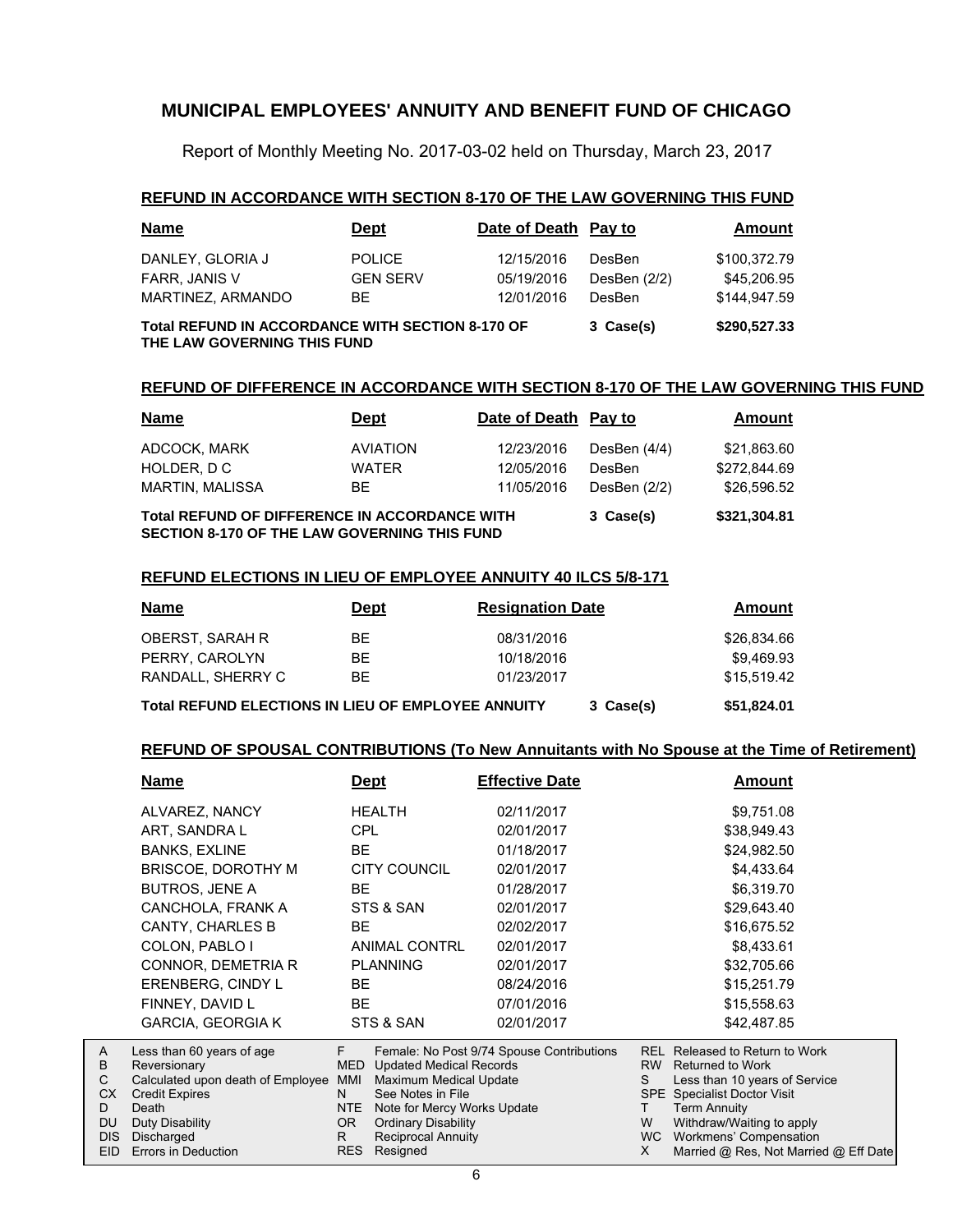Report of Monthly Meeting No. 2017-03-02 held on Thursday, March 23, 2017

### **REFUND OF SPOUSAL CONTRIBUTIONS (To New Annuitants with No Spouse at the Time of Retirement)**

| <b>Name</b>                                  | <b>Dept</b>          | <b>Effective Date</b> |  | <b>Amount</b> |  |
|----------------------------------------------|----------------------|-----------------------|--|---------------|--|
| GONZALES, AURORA S                           | <b>RB</b>            | 02/01/2017            |  | \$15,711.85   |  |
| <b>GRAFREED, LARRY D</b>                     | <b>GEN SERV</b>      | 02/01/2017            |  | \$28,975.43   |  |
| HUBBARD, IDA L                               | <b>BE</b>            | 01/28/2017            |  | \$2,379.61    |  |
| <b>IANNONI, ALPHONSE T</b>                   | <b>WATER</b>         | 02/11/2017            |  | \$14,972.27   |  |
| JOHNSON, MICHAEL D                           | <b>BE</b>            | 02/01/2017            |  | \$31,653.85   |  |
| KELLY, NANCY J                               | <b>BE</b>            | 01/01/2017            |  | \$862.05      |  |
| KING, MARVA M                                | <b>POLICE</b>        | 02/01/2017            |  | \$11,823.11   |  |
| LEE-ADAMS, VIRGINIA                          | <b>BE</b>            | 02/27/2017            |  | \$14,190.91   |  |
| LISAK, CELESTE B                             | <b>GEN SERV</b>      | 02/01/2017            |  | \$11,223.54   |  |
| MEADOWS, FRAN C                              | <b>BD OF ELEC</b>    | 02/01/2017            |  | \$27,792.45   |  |
| MIRANDA, NAOMI M                             | <b>CPL</b>           | 01/25/2017            |  | \$14,328.80   |  |
| MSIH, VERA                                   | <b>BE</b>            | 01/27/2017            |  | \$3,244.01    |  |
| O BRIEN, JOSEPH P                            | <b>WATER</b>         | 02/01/2017            |  | \$37,977.72   |  |
| PAVLIK, JEFF A                               | <b>GEN SERV</b>      | 02/01/2017            |  | \$44,686.54   |  |
| PERKINS, DOROTHY R                           | <b>BE</b>            | 02/05/2017            |  | \$1,642.09    |  |
| ROACH, JAMES E                               | <b>AVIATION</b>      | 02/17/2017            |  | \$22,836.02   |  |
| RYAN, MICHAEL J                              | <b>TRANSPORTATIO</b> | 02/01/2017            |  | \$44,821.47   |  |
| SAMPLE, THERESA                              | <b>FINANCE</b>       | 02/01/2017            |  | \$20,180.97   |  |
| SANTIAGO, MILAGRO                            | BE                   | 01/01/2017            |  | \$1,204.81    |  |
| SHACK, AMANDA                                | <b>BE</b>            | 01/01/2017            |  | \$211.36      |  |
| SHACKELFORD, JACQUELINE LAW                  |                      | 02/01/2017            |  | \$32,255.39   |  |
| SMITH, CECELIA D                             | <b>BE</b>            | 02/01/2017            |  | \$5,854.62    |  |
| SOKOLOWSKI, JAROSLAW D                       | <b>BE</b>            | 08/11/2016            |  | \$5,097.11    |  |
| SUKALO, BARBARA L                            | <b>CITY COUNCIL</b>  | 02/01/2017            |  | \$6,869.21    |  |
| TEMPLETON, QUINZELLA                         | STS & SAN            | 02/01/2017            |  | \$19,641.73   |  |
| VAZQUEZ, AURORA                              | <b>BUDGET</b>        | 02/16/2017            |  | \$36,074.89   |  |
| WEATHERSPOON, JUANITA B WATER                |                      | 02/01/2017            |  | \$15,078.62   |  |
| <b>WELLS, NELLIE F</b>                       | <b>BE</b>            | 01/01/2017            |  | \$879.42      |  |
| <b>WILLIAMS, CELESTINE</b>                   | <b>HEALTH</b>        | 01/01/2017            |  | \$3,044.05    |  |
| <b>WILLIAMS, TONYA R</b>                     | <b>BE</b>            | 01/11/2017            |  | \$7,513.77    |  |
| <b>Total REFUND OF SPOUSAL CONTRIBUTIONS</b> | 42 Case(s)           | \$728,220.48          |  |               |  |

### **TOTAL REFUNDS \$2,626,167.95**

| A   | Less than 60 years of age                                    |     | Female: No Post 9/74 Spouse Contributions |   | REL Released to Return to Work        |
|-----|--------------------------------------------------------------|-----|-------------------------------------------|---|---------------------------------------|
| B   | Reversionary                                                 |     | MED Updated Medical Records               |   | RW Returned to Work                   |
|     | Calculated upon death of Employee MMI Maximum Medical Update |     |                                           |   | Less than 10 years of Service         |
| CX. | <b>Credit Expires</b>                                        |     | See Notes in File                         |   | <b>SPE</b> Specialist Doctor Visit    |
|     | Death                                                        |     | NTE Note for Mercy Works Update           |   | <b>Term Annuity</b>                   |
| DU. | Duty Disability                                              | OR. | <b>Ordinary Disability</b>                | W | Withdraw/Waiting to apply             |
|     | DIS Discharged                                               |     | <b>Reciprocal Annuity</b>                 |   | WC Workmens' Compensation             |
|     | EID Errors in Deduction                                      |     | RES Resigned                              |   | Married @ Res, Not Married @ Eff Date |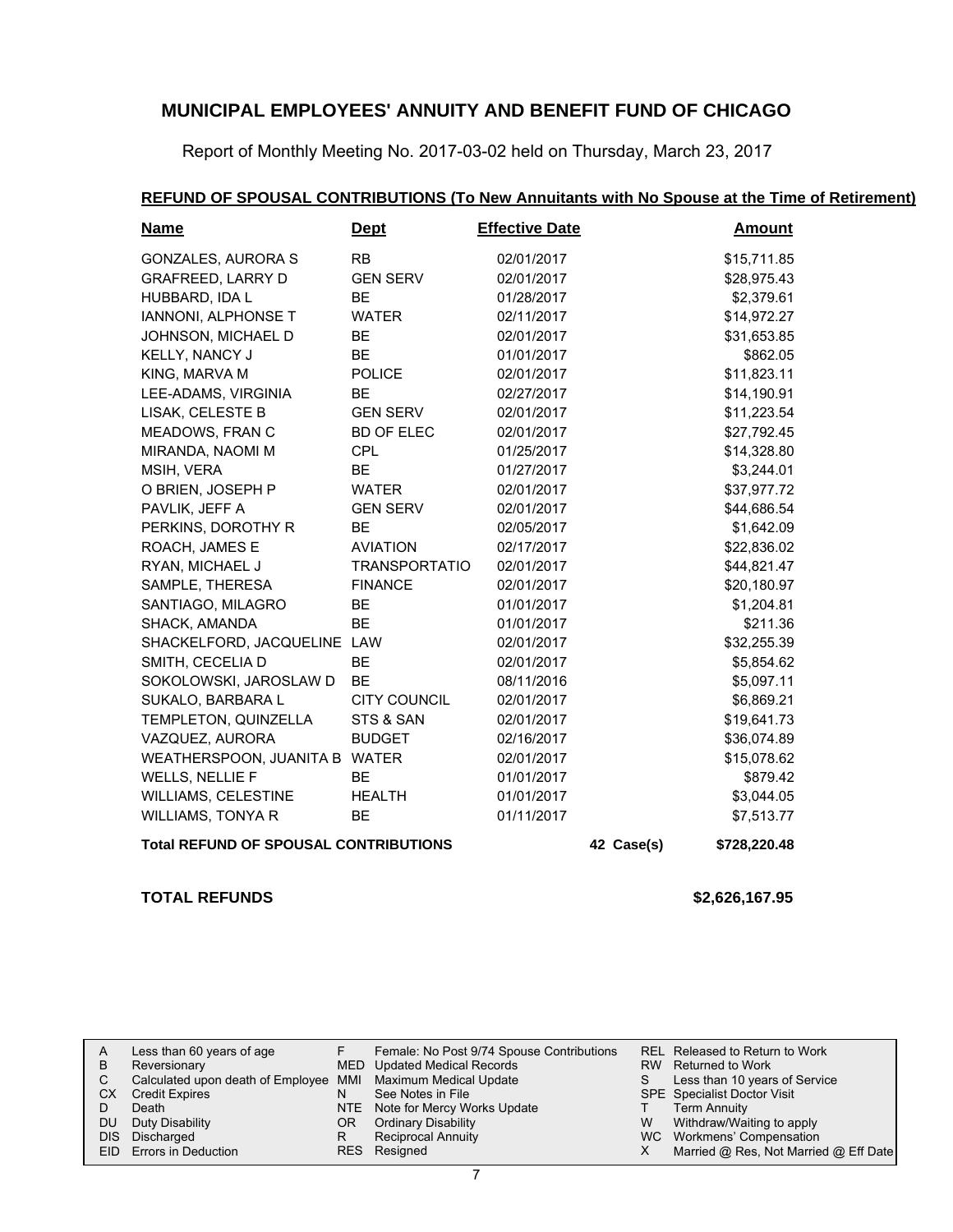Report of Monthly Meeting No. 2017-03-02 held on Thursday, March 23, 2017

### **ADJUSTED REFUND**

| <b>Name</b> | Refund Type Reason | <b>Resignation Date</b> | Amount |            |
|-------------|--------------------|-------------------------|--------|------------|
| <b>NONE</b> |                    |                         |        | ORG<br>ADJ |

Trustee Johnson moved that the various amounts shown for refunds be approved for payment in the amount shown opposite their respective names. Seconded Trustee Keane. Carried: Ayes- Trustee Guest, Trustee Johnson and Trustee Keane. Nays-None.

| A    | Less than 60 years of age                                    |    | Female: No Post 9/74 Spouse Contributions |    | REL Released to Return to Work        |
|------|--------------------------------------------------------------|----|-------------------------------------------|----|---------------------------------------|
| В    | Reversionary                                                 |    | MED Updated Medical Records               |    | RW Returned to Work                   |
| C.   | Calculated upon death of Employee MMI Maximum Medical Update |    |                                           | S. | Less than 10 years of Service         |
| СX   | <b>Credit Expires</b>                                        | N  | See Notes in File                         |    | <b>SPE</b> Specialist Doctor Visit    |
|      | Death                                                        |    | NTE Note for Mercy Works Update           |    | <b>Term Annuity</b>                   |
| DU   | Duty Disability                                              | ΟR | <b>Ordinary Disability</b>                | W  | Withdraw/Waiting to apply             |
| DIS. | Discharged                                                   | R  | Reciprocal Annuity                        |    | WC Workmens' Compensation             |
|      | EID Errors in Deduction                                      |    | RES Resigned                              |    | Married @ Res, Not Married @ Eff Date |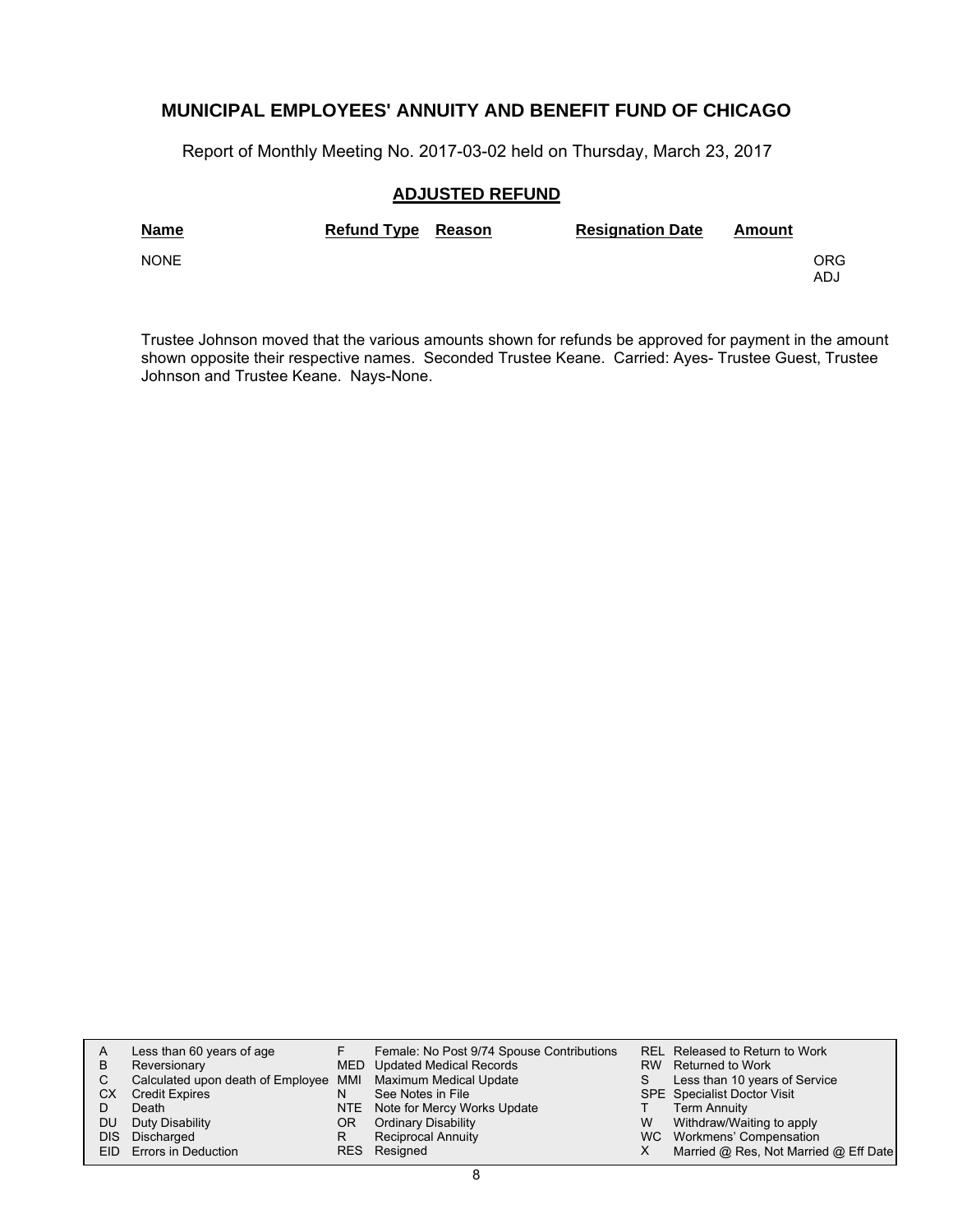### **MUNICIPAL EMPLOYEES' ANNUITY AND BENEFIT FUND OF CHICAGO Report for Monthly Meeting No. 2017-03-02 held on Thursday, March 23, 2017 ADMINISTRATIVE & OPERATING DISBURSEMENTS**

|                                                                                                                                                              | FEBRUARY 2017    |    |               |                           |                 | <b>FOR</b> |                           |
|--------------------------------------------------------------------------------------------------------------------------------------------------------------|------------------|----|---------------|---------------------------|-----------------|------------|---------------------------|
|                                                                                                                                                              | <b>BUDGET</b>    |    | <b>ACTUAL</b> |                           | <b>VARIANCE</b> |            | <b>APPROVAL</b>           |
| <b>PERSONNEL</b>                                                                                                                                             | \$<br>587,066.50 | \$ | 505,987.42    | $\boldsymbol{\mathsf{S}}$ | 81,079.08       | \$         | 260,882.13                |
| Salaries & Wages - Regular                                                                                                                                   |                  |    |               |                           |                 |            | 254,670.23                |
| Salaries & Wages - Part-Time                                                                                                                                 |                  |    |               |                           |                 |            | 6,211.90                  |
| <b>Employee Insurance &amp; Benefits</b>                                                                                                                     | 236,636.33       |    | 218,182.82    |                           | 18,453.51       |            | 110,429.68                |
| Healthcare-Actives, net of EE premium contributions                                                                                                          |                  |    |               |                           |                 |            | 110,429.68                |
| <b>PROFESSIONAL SERVICES</b>                                                                                                                                 |                  |    |               |                           |                 |            |                           |
| <b>Actuarial Services</b>                                                                                                                                    | 19,000.00        |    |               |                           | 19,000.00       |            |                           |
| <b>Legal Advisory Services</b>                                                                                                                               | 42,000.00        |    |               |                           | 42,000.00       |            |                           |
| <b>Other Consulting Services</b>                                                                                                                             |                  |    |               |                           |                 |            |                           |
| <b>Medical Services - T Sullivan</b>                                                                                                                         | 9,061.67         |    | 8,120.96      |                           | 940.71          |            | 4,060.48                  |
| <b>Audit Services</b>                                                                                                                                        | 6,500.00         |    |               |                           | 6,500.00        |            |                           |
| Legislative Liason - Robert S. Molaro                                                                                                                        | 3,041.50         |    |               |                           | 3,041.50        |            |                           |
| <b>Tax Consulting</b>                                                                                                                                        | 166.67           |    |               |                           | 166.67          |            |                           |
| <b>IT Consulting</b>                                                                                                                                         | 4,041.67         |    | 632.00        |                           | 3,409.67        |            | 632.00                    |
| <b>CMD Consulting Solutions, LLC:</b>                                                                                                                        |                  |    |               |                           |                 |            | 560.00                    |
| 02/01/17, Inv#1024, Network support - onsite, January<br>Liquid Web, Monthly charge re: secure website hosting                                               |                  |    |               |                           |                 |            | 72.00                     |
|                                                                                                                                                              |                  |    |               |                           |                 |            |                           |
| <b>Benefit Payment &amp; Payroll Services</b>                                                                                                                | 68,856.67        |    | 1,122.00      |                           | 67,734.67       |            | 1,348.92                  |
| ADP, Inc. - Processing Charges re: 2016 W2's & tax reporting<br>ADP, Inc. - Payroll processing                                                               |                  |    |               |                           |                 |            | 226.92<br>1,122.00        |
| <b>COMMUNICATIONS EXPENSES</b>                                                                                                                               |                  |    |               |                           |                 |            |                           |
| <b>Printing &amp; Publications</b>                                                                                                                           | 31,016.67        |    |               |                           | 31,016.67       |            |                           |
| <b>Postage</b>                                                                                                                                               | 4,166.67         |    | 1,855.62      |                           | 2,311.05        |            | 155.62                    |
| FedEx:                                                                                                                                                       |                  |    |               |                           |                 |            |                           |
| 02/17/17, Inv#1-536-06425, Delivery charges - (1) Package                                                                                                    |                  |    |               |                           |                 |            | 61.01                     |
| US Messenger & Logistics, Inc., 01/31/17, Inv#3234-366601                                                                                                    |                  |    |               |                           |                 |            | 94.61                     |
| <b>Telephone &amp; Communications</b>                                                                                                                        | 6,040.00         |    | 5,270.96      |                           | 769.04          |            | 2,474.94                  |
| ShoreTel, 02/01/17, Inv#0772057, Phone system, 03/17                                                                                                         |                  |    |               |                           |                 |            | 1,799.94                  |
| Cogent Comm, 02/01/17, Internet - Onsite                                                                                                                     |                  |    |               |                           |                 |            | 400.00                    |
| Business Continuity - Managers Cell Phone Reimbursement<br>February 2017                                                                                     |                  |    |               |                           |                 |            | 275.00                    |
| <b>OTHER OPERATING EXPENSES</b>                                                                                                                              |                  |    |               |                           |                 |            |                           |
| <b>Rental &amp; Utilities</b>                                                                                                                                | 98,368.17        |    | 97,797.39     |                           | 570.78          |            | 54,674.30                 |
| 321 North Clark Property LLC, 02/17 rent                                                                                                                     |                  |    |               |                           |                 |            | 53,906.19                 |
| ComEd, 02/03/17, Services from 01/03/17 - 02/02/17                                                                                                           |                  |    |               |                           |                 |            | 768.11                    |
| <b>Contractual Services</b>                                                                                                                                  |                  |    |               |                           |                 |            |                           |
| <b>Trustee Elections</b>                                                                                                                                     | 4,925.00         |    |               |                           | 4,925.00        |            |                           |
| <b>Death Service</b>                                                                                                                                         | 333.33           |    |               |                           | 333.33          |            |                           |
| <b>Shredding &amp; Storage Charges</b>                                                                                                                       | 3,450.00         |    | 3,065.14      |                           | 384.86          |            | 1,570.02                  |
| Iron Mountain, Inv#NLD4799, 02/17 Storage charges<br>Federal Companies, Inv#905984, 02/17 Storage charges<br>Shred-it USA, Inv#8121605366, Shredding charges |                  |    |               |                           |                 |            | 693.01<br>802.11<br>74.90 |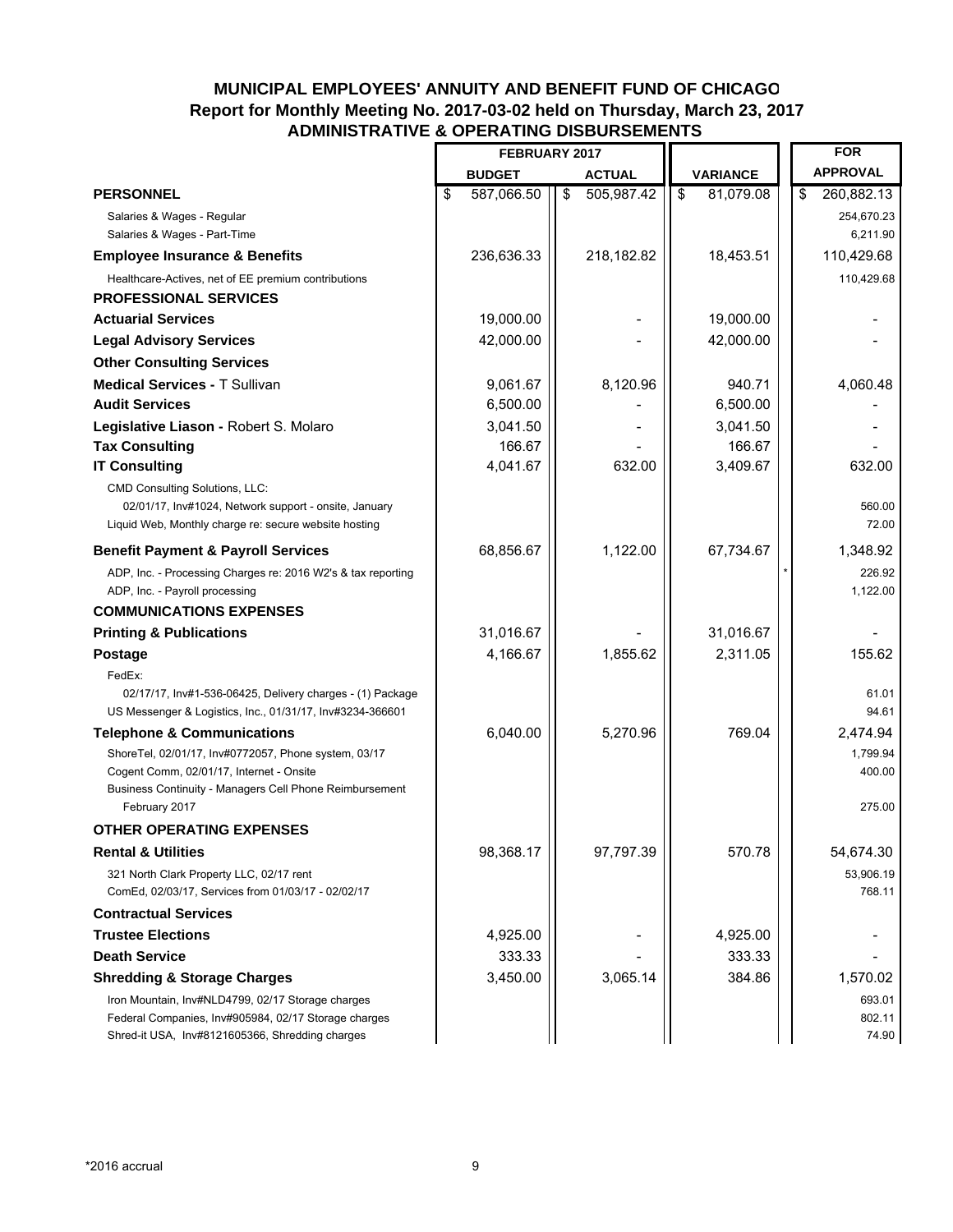### **MUNICIPAL EMPLOYEES' ANNUITY AND BENEFIT FUND OF CHICAGO Report for Monthly Meeting No. 2017-03-02 held on Thursday, March 23, 2017 ADMINISTRATIVE & OPERATING DISBURSEMENTS**

|                                                                                                                                                                                                                                                                                                                                                                                         | FEBRUARY 2017  |                |                 | <b>FOR</b>                                                         |
|-----------------------------------------------------------------------------------------------------------------------------------------------------------------------------------------------------------------------------------------------------------------------------------------------------------------------------------------------------------------------------------------|----------------|----------------|-----------------|--------------------------------------------------------------------|
|                                                                                                                                                                                                                                                                                                                                                                                         | <b>BUDGET</b>  | <b>ACTUAL</b>  | <b>VARIANCE</b> | <b>APPROVAL</b>                                                    |
|                                                                                                                                                                                                                                                                                                                                                                                         |                |                |                 |                                                                    |
| <b>Dues &amp; Subscriptions</b>                                                                                                                                                                                                                                                                                                                                                         | \$<br>2,737.17 | \$<br>2,587.05 | \$<br>150.12    | \$<br>587.05                                                       |
| GFOA, Membership renewal for J Mohler<br>IL Sec of State Lobbyist Registration:<br>01/04/17, 2017 Registration fee for lobbyist                                                                                                                                                                                                                                                         |                |                |                 | 280.00<br>307.05                                                   |
| <b>Equipment Rental &amp; Maintenance</b>                                                                                                                                                                                                                                                                                                                                               | 1,925.00       | 1,319.10       | 605.90          |                                                                    |
| <b>Repairs &amp; Maintenance Office</b>                                                                                                                                                                                                                                                                                                                                                 | 550.00         | 30.00          | 520.00          | 45.00                                                              |
| 321 North Clark Property LLC:<br>Inv - January 2017 - Service 12/21/16<br>Inv - January 2017 - Service 01/10/17<br>Inv - February 2017 - Service 02/20/17                                                                                                                                                                                                                               |                |                |                 | 15.00<br>10.00<br>20.00                                            |
| <b>Insurance-Fiduciary, Fidelity Bond, Property, Employmt Practices</b>                                                                                                                                                                                                                                                                                                                 | 40,622.67      | 4,144.60       | 36,478.07       |                                                                    |
| <b>Travel Expenses - Conferences &amp; Others</b>                                                                                                                                                                                                                                                                                                                                       | 2,000.00       |                | 2,000.00        | 772.69                                                             |
| Corporate MasterCard:<br>Lodging for the following to attend IL General Assembly<br>Session in Springfield, IL on 01/09/17 - 01/10/17<br>Jeff Johnson<br><b>Timothy Guest</b><br>Rental car for T Guest to attend IL General Assembly Session                                                                                                                                           |                |                |                 | 273.28<br>215.04                                                   |
| in Springfield, IL                                                                                                                                                                                                                                                                                                                                                                      |                |                |                 | 284.37                                                             |
| <b>Office &amp; Computer Supplies</b>                                                                                                                                                                                                                                                                                                                                                   | 11,194.17      | 2,394.02       | 8,800.15        | 7,623.10                                                           |
| <b>Office Supplies</b>                                                                                                                                                                                                                                                                                                                                                                  |                |                |                 |                                                                    |
| Staples Advantage:<br>02/04/17, Inv#3329826368, Office Supplies<br>02/04/17, Inv#3329826370, Office Supplies<br>Warehouse Direct, Inc., Inv#3361454-0, Other office supplies<br>Impact Networking, LLC:<br>Inv#IN261861, Copy paper<br>InvH N261904, (8) Fax tonnes<br>First Choice, 01/26/17, Inv#436103, Lunchroom supplies<br>First Choice, 01/26/17, Inv#436103, Boardroom supplies |                |                |                 | 695.59<br>37.21<br>490.00<br>1,356.00<br>736.00<br>130.75<br>87.55 |
| <b>Computer/Technical Expense</b>                                                                                                                                                                                                                                                                                                                                                       |                |                |                 |                                                                    |
| <b>CMD Consulting Solutions, LLC:</b><br>02/01/17, Inv#1024, Cloud retention service, 01/17<br>02/01/17, Inv#1024, Cloud remote monitoring & alert, 01/17<br>Impact Networking, LLC, Inv#IN263729, (13) Toners                                                                                                                                                                          |                |                |                 | 749.00<br>150.00<br>3,191.00                                       |
| <b>Miscellaneous Expense</b>                                                                                                                                                                                                                                                                                                                                                            | 1,013.33       | 469.68         | 543.65          | 2,198.58                                                           |
| 02/17, Qildro, Subpoena & Other:<br>Corporate MasterCard, Boardroom supplies 12/22/16<br>Corporate MasterCard, 12/22/16, Christmas Luncheon for<br>Trustees & Staff<br>Corporate MasterCard, Interest a/c check lost in the mail<br>Cook Co. Pension: 02/17/17 Decommission fee - DR Site                                                                                               |                |                |                 | (225.00)<br>122.47<br>1,689.83<br>1.28<br>610.00                   |
| <b>Reserve for Contingencies</b>                                                                                                                                                                                                                                                                                                                                                        | 3,333.33       |                | 3,333.33        | -                                                                  |
|                                                                                                                                                                                                                                                                                                                                                                                         |                |                |                 |                                                                    |
| <b>TOTAL ADMINISTRATIVE OPERATING EXPENSES</b><br>Before Special Projects and Investments                                                                                                                                                                                                                                                                                               | 1,188,046.50   | 852,978.76     | 335,067.74      | 447,454.51                                                         |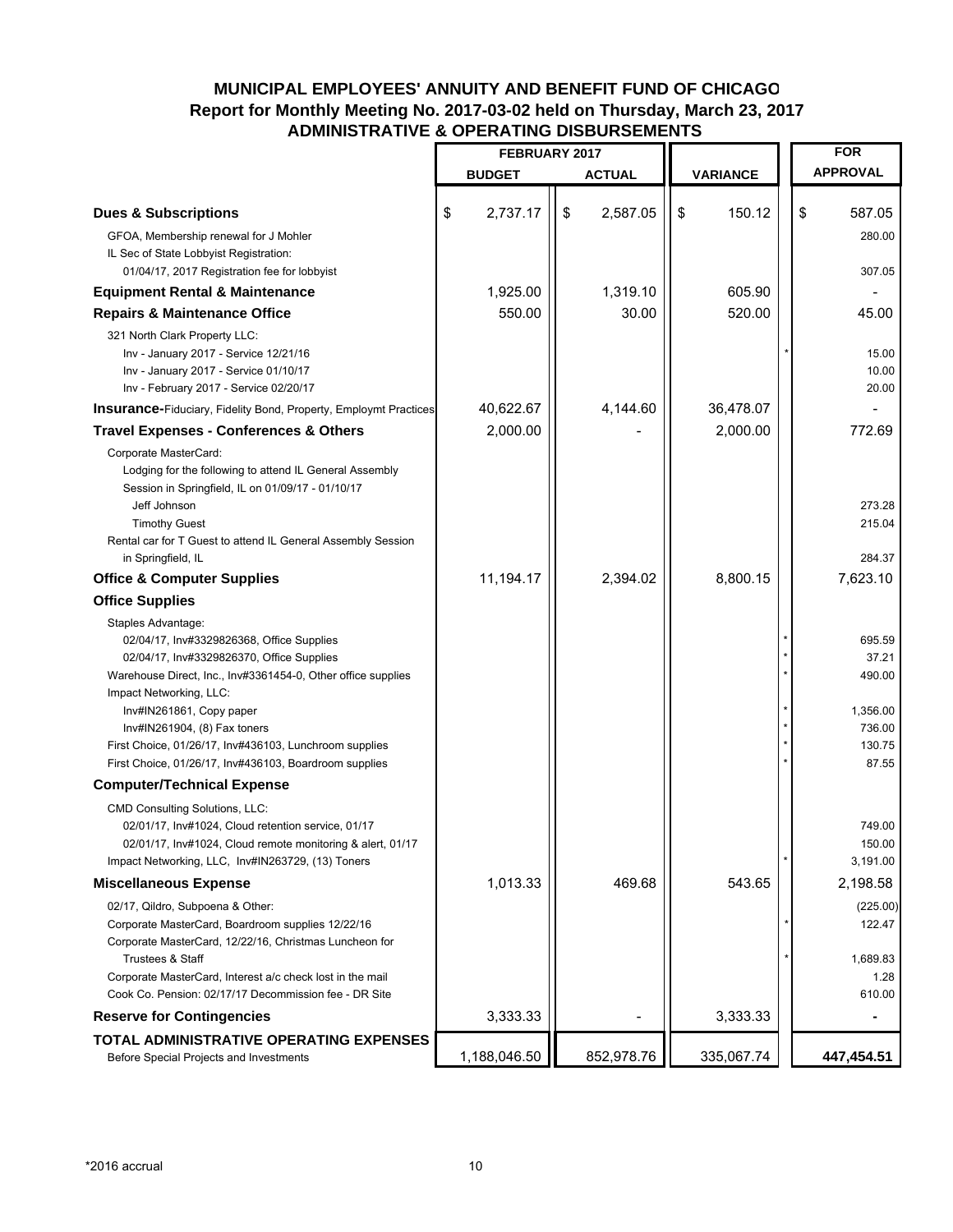### **MUNICIPAL EMPLOYEES' ANNUITY AND BENEFIT FUND OF CHICAGO Report for Monthly Meeting No. 2017-03-02 held on Thursday, March 23, 2017 ADMINISTRATIVE & OPERATING DISBURSEMENTS**

|                                                                                                                                                                                              | FEBRUARY 2017                         |               |                                       |    | <b>FOR</b>      |
|----------------------------------------------------------------------------------------------------------------------------------------------------------------------------------------------|---------------------------------------|---------------|---------------------------------------|----|-----------------|
|                                                                                                                                                                                              | <b>BUDGET</b>                         | <b>ACTUAL</b> | <b>VARIANCE</b>                       |    | <b>APPROVAL</b> |
| <b>SPECIAL PROJECTS</b><br><b>Information Systems</b><br>Imaging and Pension Benefit System (PBS)<br>Consulting: Website Redesign<br>Document Mgmt. System: Insite<br>Development Costs: PBS | \$<br>333.33<br>4,166.67<br>50,000.00 | \$            | \$<br>333.33<br>4,166.67<br>50,000.00 | -S |                 |
| <b>TOTAL ADMINISTRATIVE OPERATING EXPENSES</b><br><b>Before Investments</b>                                                                                                                  | 1,242,546.50                          | 852,978.76    | 389,567.74                            |    | 447,454.51      |
| <b>INVESTMENT EXPENSES</b>                                                                                                                                                                   |                                       |               |                                       |    |                 |
| <b>Investment Management Fees</b>                                                                                                                                                            | 1,720,833.33                          |               | 1,720,833.33                          |    |                 |
| <b>Custodial Management</b>                                                                                                                                                                  | 79,166.67                             |               | 79,166.67                             |    |                 |
| <b>Investment Advisory Services</b>                                                                                                                                                          | 48,333.33                             |               | 48,333.33                             |    |                 |
| <b>Investment Legal Services</b>                                                                                                                                                             | 33,333.33                             |               | 33,333.33                             |    | 1,595.71        |
| Baker & McKenzie LLP:<br>02/28/17, Inv#9655267043, Service period 01/20/17 - 01/30/17                                                                                                        |                                       |               |                                       |    | 1,320.84        |
| Ross Aronstam & Moritz LLP:<br>02/06/17, Inv#9499, 01/05/17 - 01/26/17                                                                                                                       |                                       |               |                                       |    | 274.87          |
| <b>TOTAL INVESTMENT EXPENSES</b>                                                                                                                                                             |                                       |               |                                       | \$ | 1,595.71        |
| TOTAL ADMINISTRATIVE OPERATING AND INVESTMENT EXPENSES                                                                                                                                       |                                       |               |                                       |    | 449,050.22      |

Trustee Johnson moved to approve disbursements as reflected above, to persons or firms in the amounts shown opposite their respective names. Second by Trustee Keane.

Carried: Ayes - Trustee Guest, Trustee Johnson and Trustee Keane. Nays - None.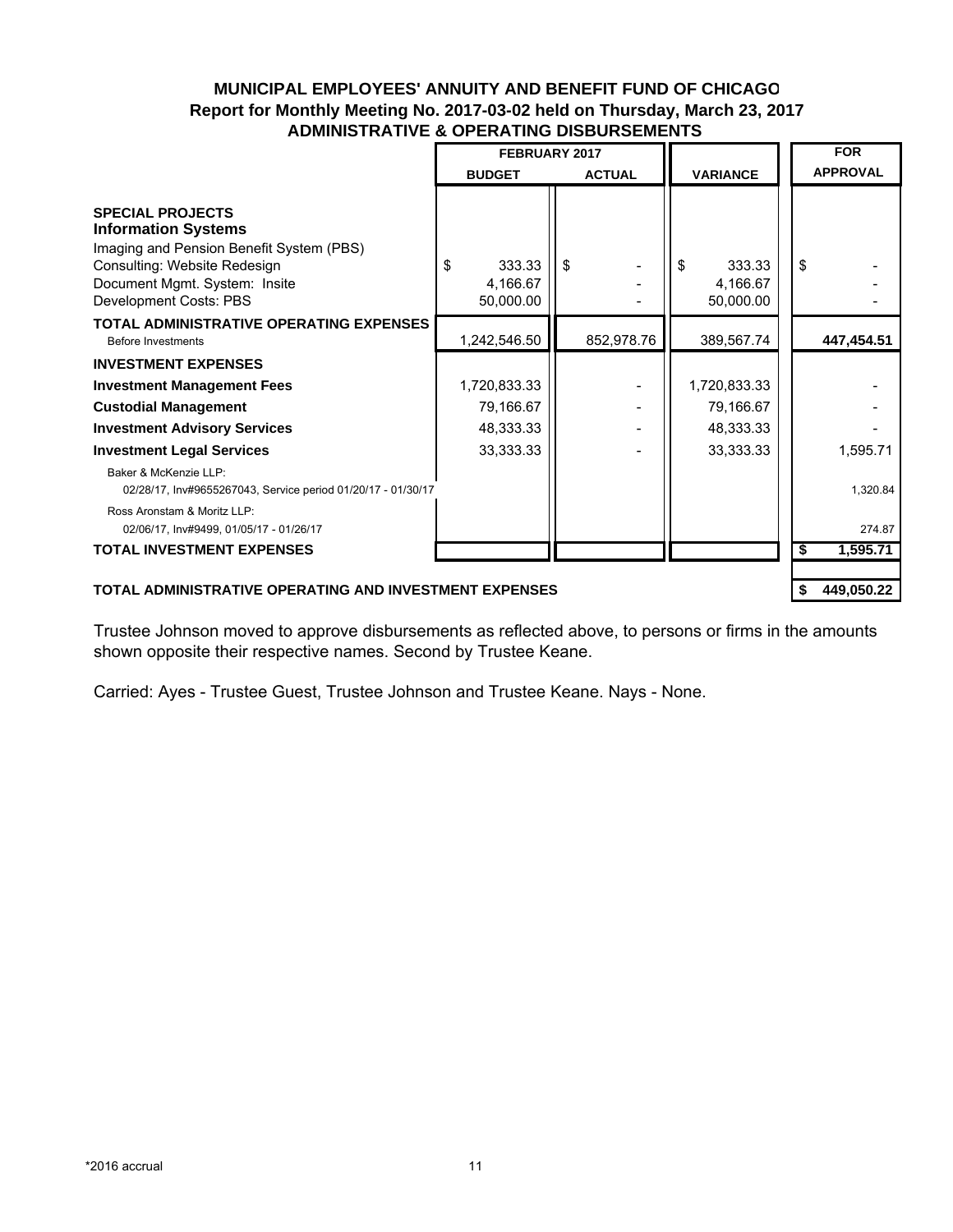Report of Monthly Meeting No. 2017-03-02 held on Thursday, March 23, 2017

Resolved, that each of the following named members of the Fund be granted an annuity of the amount stated, and to continue for life, unless otherwise stated in the notes, provided that separation from the service of the City of Chicago shall have become effective as of such date:

# **EMPLOYEE ANNUITIES**

| <b>Name</b>                           | Dept - Title                                   | <b>Eff Date</b> | <b>Employee</b>                | <b>Spouse</b> | <b>Notes</b> |
|---------------------------------------|------------------------------------------------|-----------------|--------------------------------|---------------|--------------|
| AKHTAR, SAEED                         | TREASURER - ASST CITY TREASURER 02/01/2017     |                 | \$3,035.76                     | \$1,441.99    |              |
| ALDARONDO AGUIRRE,<br>DELIA           | WATER - MTD                                    | 02/01/2017      | \$4,646.92                     | \$2,463.23    |              |
| ALVAREZ, NANCY                        | <b>HEALTH - DATA ENTRY OP</b>                  | 02/11/2017      | \$1,367.80                     | N/A           |              |
| ART, SANDRA L                         | CPL - LIBRARIAN III                            | 02/01/2017      | \$5,659.10                     | N/A           |              |
| AVILES, GEORGE L                      | <b>BE - SCH SECURITY OFFICER</b>               | 01/28/2017      | \$1,194.53                     | \$800.00      |              |
| <b>BANKS, EXLINE</b>                  | BE - SCH CLERK I                               | 01/18/2017      | \$3,571.48                     | N/A           |              |
| <b>BANKS, JAMES A</b>                 | <b>BE - SCH BUS AIDE</b>                       | 02/01/2017      | \$850.00                       | \$688.83      |              |
| <b>BARRERA, VICTOR</b>                | FAMILY & SUPP - SUPP SERV COORD                | 02/24/2017      | \$2,379.83                     | \$1,189.92    |              |
| BRISCOE, DOROTHY M                    | CITY COUNCIL - LEGISLATIVE AIDE                | 02/01/2017      | \$850.00                       | N/A           |              |
| <b>BUTROS, JENE A</b>                 | BE - LRA                                       | 01/28/2017      | \$967.13                       | N/A           |              |
| CAMACHO, VICTOR                       | <b>GEN SERV - SERVICE WRITER</b>               | 02/01/2017      | \$2,878.08                     | \$1,439.04    |              |
| CANCHOLA, FRANK A                     | STS & SAN - REFUSE COLLECTION<br><b>COORD</b>  | 02/01/2017      | \$4,912.50                     | N/A           | R.           |
| CANNATELLO, DAISY                     | LAW - ADMIN ASST                               | 02/01/2017      | \$3,827.05                     | \$2,100.55    |              |
| <b>CANTY, CHARLES B</b>               | <b>BE-CWA</b>                                  | 02/02/2017      | \$2,294.88                     | N/A           |              |
| CARRION, CARMEN L                     | <b>BE - TEACHER ASST</b>                       | 08/01/2012      | \$1,610.98                     | \$844.93      |              |
| COLON, GILBERTO                       | <b>BE - TEACHER ASST</b>                       | 11/29/2016      | \$261.74                       | \$130.87      | <b>RS</b>    |
| COLON, PABLO I                        | ANIMAL CONTRL - ANIMAL CARE AIDE               | 02/01/2017      | \$1,126.79                     | N/A           |              |
| CONNOR, DEMETRIA R                    | COMM DEV - PROG AUDITOR III                    | 02/01/2017      | \$5,834.72                     | N/A           | $\sf B$      |
| CRUZ, ELBA T                          | HEALTH - PSYCHOLOGIST                          | 02/01/2017      | \$6,426.62                     | \$3,213.31    |              |
| DOYLE, TIMOTHY O                      | <b>GEN SERV - FOREMAN ELEC MECH</b>            | 02/01/2017      | \$5,663.91                     | \$3,191.40    |              |
| DUNN, ELVIS G                         | REVENUE - MANAGER OF AUDITING                  | 01/01/2017      | \$744.80                       | \$372.40      | R.           |
| ERENBERG, CINDY L                     | BE - SCHOOL CLERK ASST                         | 08/24/2016      | \$2,003.90                     | N/A           |              |
| FIGUEROA, MARGIE                      | <b>BE - TEACHER ASST</b>                       | 11/01/2016      | \$1,649.41                     | \$824.70      |              |
| FINNEY, DAVID L                       | <b>BE - SCH SECURITY OFFICER</b>               | 07/01/2016      | \$2,435.48                     | N/A           |              |
| <b>GARCIA, GEORGIA K</b>              | STS & SAN - DIR OF ADMIN II                    | 02/01/2017      | \$6,062.24                     | N/A           |              |
| GIANNINI, MARIO                       | STS & SAN - MTD                                | 01/01/2017      | \$2,354.47                     | \$903.52      |              |
| <b>GONZALES, AURORA S</b>             | RETIREMENT BD - ACCOUNTANT I                   | 02/01/2017      | \$2,235.87                     | N/A           |              |
| <b>GRAFREED, LARRY D</b>              | <b>GEN SERV - EQUIPMENT DISPATCHER</b>         | 02/01/2017      | \$4,558.70                     | N/A           |              |
| <b>GROSS, ANDRE</b>                   | STS & SAN - SANITATION LABORER                 | 02/01/2017      | \$3,256.58                     | \$1,628.29    |              |
| HUBBARD, IDA L                        | BE - LRA                                       | 01/28/2017      | \$850.00                       | N/A           |              |
| <b>IANNONI, ALPHONSE T</b>            | <b>WATER - MTD</b>                             | 02/11/2017      | \$2,319.56                     | N/A           |              |
| JARMULA-GSCHWIN,<br><b>KATHLEEN A</b> | CITY CLERK - ASST DIR                          | 02/01/2017      | \$1,785.26                     | \$892.63      |              |
| JIMENEZ, JERRY                        | <b>GEN SERV - OPER ENG GROUP A</b>             | 02/01/2017      | \$5,508.91                     | \$2,754.46    | R.           |
| JOHNSEN, CLIFFORD                     | STS & SAN - MTD                                | 02/01/2017      | \$4,830.62                     | \$2,415.31    |              |
| Less than 60 years of age             | F<br>Female: No Post 9/74 Spouse Contributions |                 | REL Released to Return to Work |               |              |

|           | Less than 60 years of age                                    |     | Female: No Post 9/74 Spouse Contributions |   | REL Released to Return to Work        |
|-----------|--------------------------------------------------------------|-----|-------------------------------------------|---|---------------------------------------|
| B         | Reversionary                                                 |     | MED Updated Medical Records               |   | RW Returned to Work                   |
|           | Calculated upon death of Employee MMI Maximum Medical Update |     |                                           |   | Less than 10 years of Service         |
| <b>CX</b> | <b>Credit Expires</b>                                        |     | See Notes in File                         |   | <b>SPE</b> Specialist Doctor Visit    |
|           | Death                                                        |     | NTE Note for Mercy Works Update           |   | <b>Term Annuity</b>                   |
|           | DU Duty Disability                                           | OR. | <b>Ordinary Disability</b>                | W | Withdraw/Waiting to apply             |
|           | DIS Discharged                                               |     | <b>Reciprocal Annuity</b>                 |   | WC Workmens' Compensation             |
|           | EID Errors in Deduction                                      |     | RES Resigned                              |   | Married @ Res, Not Married @ Eff Date |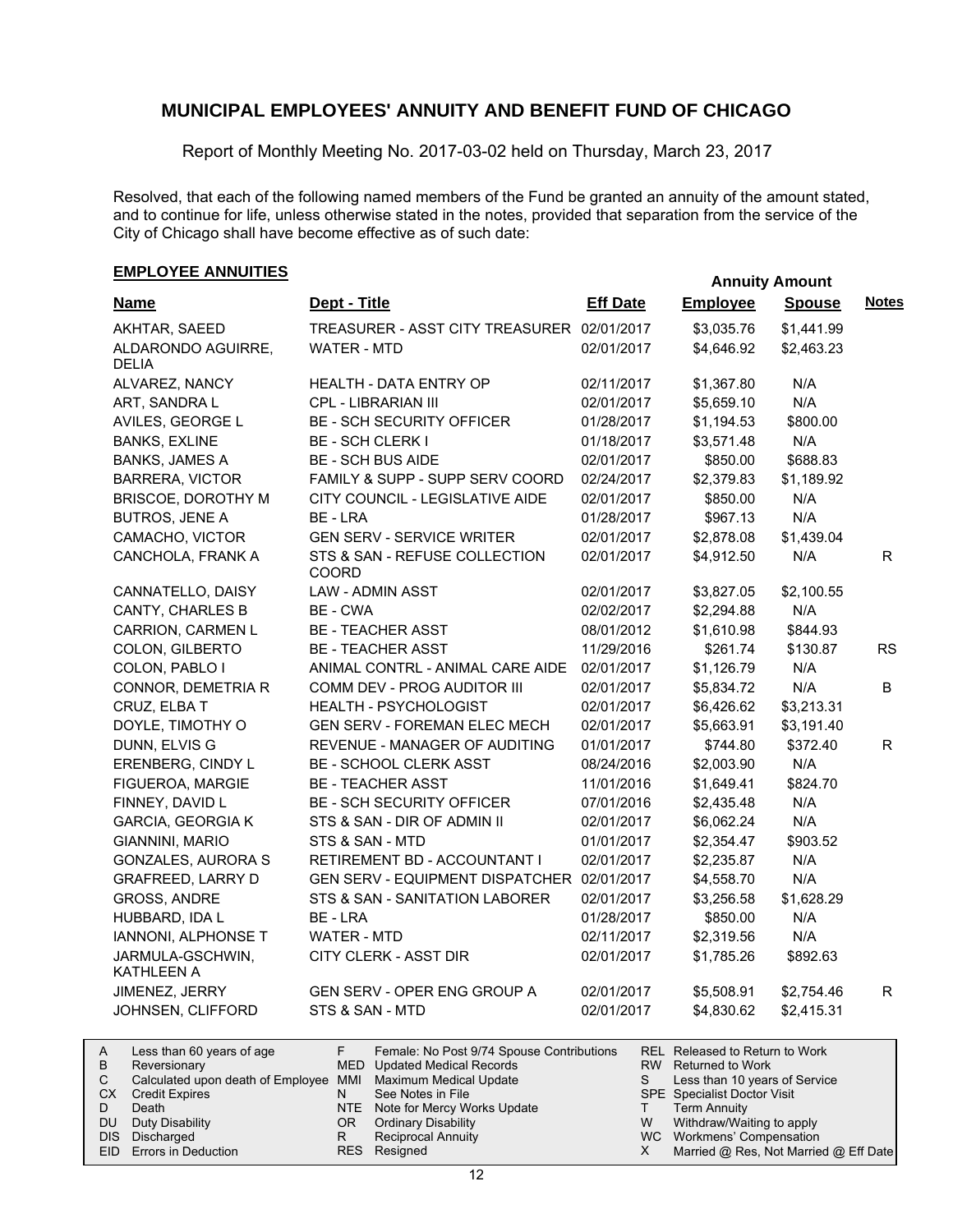Report of Monthly Meeting No. 2017-03-02 held on Thursday, March 23, 2017

Resolved, that each of the following named members of the Fund be granted an annuity of the amount stated, and to continue for life, unless otherwise stated in the notes, provided that separation from the service of the City of Chicago shall have become effective as of such date:

# **EMPLOYEE ANNUITIES**<br> **EMPLOYEE ANNUITIES**

| <b>Name</b>                                                                                                                                                                    | Dept - Title          |                                                                                                                                                                                             | <b>Eff Date</b>   | <b>Employee</b>                                                                                                                                                               | <b>Spouse</b> | <b>Notes</b> |
|--------------------------------------------------------------------------------------------------------------------------------------------------------------------------------|-----------------------|---------------------------------------------------------------------------------------------------------------------------------------------------------------------------------------------|-------------------|-------------------------------------------------------------------------------------------------------------------------------------------------------------------------------|---------------|--------------|
| JOHNSON, MICHAEL D                                                                                                                                                             | <b>BE-ENGIL</b>       |                                                                                                                                                                                             | 02/01/2017        | \$4,885.11                                                                                                                                                                    | N/A           |              |
| KELLY, NANCY J                                                                                                                                                                 |                       | <b>BE - SCH MONITOR</b>                                                                                                                                                                     | 01/01/2017        | \$637.20                                                                                                                                                                      | N/A           | $\mathsf{R}$ |
| KING, MARVA M                                                                                                                                                                  |                       | <b>BUDGET &amp; MANAGEMENT -</b><br><b>CROSSING GUARD</b>                                                                                                                                   | 02/01/2017        | \$1,201.13                                                                                                                                                                    | N/A           |              |
| KOLB, MARY C                                                                                                                                                                   |                       | POLICE - PERSONAL ASSISTANT                                                                                                                                                                 | 02/01/2017        | \$3,159.16                                                                                                                                                                    | \$1,907.47    |              |
| KOPACK, STEPHEN M                                                                                                                                                              |                       | <b>BE - ENG CLASS III</b>                                                                                                                                                                   | 02/01/2017        | \$1,892.70                                                                                                                                                                    | \$1,104.15    |              |
| KOSEK, EDWARD J                                                                                                                                                                |                       | <b>COMMITTEE ON FINANCE -</b><br><b>LEGISLATIVE AIDE</b>                                                                                                                                    | 01/01/2017        | \$262.27                                                                                                                                                                      | \$131.14      | R            |
| LEE, ROBERT G                                                                                                                                                                  |                       | TREASURER - DIR OF ACCOUNTING                                                                                                                                                               | 02/01/2017        | \$5,914.00                                                                                                                                                                    | \$2,957.00    |              |
| LEE-ADAMS, VIRGINIA                                                                                                                                                            |                       | <b>BE - SCH CLERK ASST</b>                                                                                                                                                                  | 02/27/2017        | \$1,631.32                                                                                                                                                                    | N/A           |              |
| LISAK, CELESTE B                                                                                                                                                               | <b>WATCHMAN</b>       | FLEET & FACILITY MGMT -                                                                                                                                                                     | 02/01/2017        | \$1,567.05                                                                                                                                                                    | N/A           |              |
| MALLORY, RICHARD A                                                                                                                                                             | <b>BE - CUST WKR</b>  |                                                                                                                                                                                             | 02/01/2017        | \$2,809.12                                                                                                                                                                    | \$1,401.05    | B            |
| MARTINEZ, AIDA I                                                                                                                                                               | AIDE                  | FINANCE - PARKING ENFORCEMENT                                                                                                                                                               | 02/01/2017        | \$2,361.75                                                                                                                                                                    | \$1,234.86    |              |
| MEADOWS, FRAN C                                                                                                                                                                |                       | <b>BOARD OF ELECTION - CLERK</b>                                                                                                                                                            | 02/01/2017        | \$4,004.96                                                                                                                                                                    | N/A           |              |
| MIRANDA, NAOMI M                                                                                                                                                               | CPL - SR CLERK        |                                                                                                                                                                                             | 01/25/2017        | \$1,945.01                                                                                                                                                                    | N/A           |              |
| MORENO, MARGARITA                                                                                                                                                              |                       | <b>BE - TEACHER ASST</b>                                                                                                                                                                    | 02/23/2017        | \$739.42                                                                                                                                                                      | \$800.00      | S            |
| MSIH, VERA                                                                                                                                                                     | BE - LRA              |                                                                                                                                                                                             | 01/27/2017        | \$850.00                                                                                                                                                                      | N/A           |              |
| O BRIEN, JOSEPH P                                                                                                                                                              |                       | WATER - FOREMAN HOIST ENG                                                                                                                                                                   | 02/01/2017        | \$6,191.68                                                                                                                                                                    | N/A           |              |
| PAVLIK, JEFF A                                                                                                                                                                 | OPER ENG              | FLEET & FACILITY MGMT - CHIEF                                                                                                                                                               | 02/01/2017        | \$6,462.37                                                                                                                                                                    | N/A           |              |
| PERKINS, DOROTHY R                                                                                                                                                             |                       | <b>BE - SPEECH THERAPY ASST</b>                                                                                                                                                             | 02/05/2017        | \$670.42                                                                                                                                                                      | N/A           | R.           |
| POSADA, ARMANDO N                                                                                                                                                              |                       | HEALTH - CLINICAL THERAPIST III                                                                                                                                                             | 02/01/2017        | \$3,375.83                                                                                                                                                                    | \$1,687.92    |              |
| PULPHUS, BETTYE R                                                                                                                                                              | <b>ALDERMAN</b>       | CITY COUNCIL - ASST TO THE                                                                                                                                                                  | 02/01/2017        | \$2,040.89                                                                                                                                                                    | \$1,297.60    |              |
| RAMIREZ, ENEDINA S                                                                                                                                                             |                       | POLICE - SR DATA ENTRY OPER                                                                                                                                                                 | 12/16/2016        | \$4,032.53                                                                                                                                                                    | \$2,189.82    |              |
| ROACH, JAMES E                                                                                                                                                                 |                       | <b>AVIATION - AVIATION SECURITY SGT</b>                                                                                                                                                     | 02/17/2017        | \$2,763.24                                                                                                                                                                    | N/A           |              |
| RODRIGUEZ, ANTHONY C                                                                                                                                                           |                       | STS & SAN - TREE TRIMMER                                                                                                                                                                    | 02/01/2017        | \$4,965.99                                                                                                                                                                    | \$2,135.38    |              |
| RYAN, MICHAEL J                                                                                                                                                                |                       | TRANS - HOISTING ENG                                                                                                                                                                        | 02/01/2017        | \$6,141.16                                                                                                                                                                    | N/A           |              |
| SAMPLE, THERESA                                                                                                                                                                |                       | FINANCE - SR DATA ENTRY OPER                                                                                                                                                                | 02/01/2017        | \$3,193.20                                                                                                                                                                    | N/A           |              |
| SANTIAGO, MILAGRO                                                                                                                                                              |                       | <b>BE - TEACHERS AIDE</b>                                                                                                                                                                   | 01/01/2017        | \$829.89                                                                                                                                                                      | N/A           | R            |
| SANTIAGO, ROSAURA                                                                                                                                                              | BE - LRA              |                                                                                                                                                                                             | 02/01/2017        | \$850.00                                                                                                                                                                      | \$800.00      |              |
| SHACK, AMANDA                                                                                                                                                                  | BE - LRA              |                                                                                                                                                                                             | 01/01/2017        | \$208.99                                                                                                                                                                      | N/A           | R            |
| SHACKELFORD,<br><b>JACQUELINE</b>                                                                                                                                              |                       | LAW - LEGAL SECRETARY                                                                                                                                                                       | 02/01/2017        | \$5,387.10                                                                                                                                                                    | N/A           |              |
| SMITH, CECELIA D                                                                                                                                                               | BE - LRA              |                                                                                                                                                                                             | 02/01/2017        | \$850.00                                                                                                                                                                      | N/A           |              |
| SOKOLOWSKI, JAROSLAW D BE - PORTER                                                                                                                                             |                       |                                                                                                                                                                                             | 08/11/2016        | \$850.00                                                                                                                                                                      | N/A           |              |
| Less than 60 years of age<br>A<br>В<br>Reversionary<br>С<br>Calculated upon death of Employee MMI<br>СX<br><b>Credit Expires</b><br>Death<br>D<br>DU<br><b>Duty Disability</b> | F<br>N.<br>NTE<br>OR. | Female: No Post 9/74 Spouse Contributions<br>MED Updated Medical Records<br><b>Maximum Medical Update</b><br>See Notes in File<br>Note for Mercy Works Update<br><b>Ordinary Disability</b> | RW<br>S<br>Τ<br>W | REL Released to Return to Work<br><b>Returned to Work</b><br>Less than 10 years of Service<br>SPE Specialist Doctor Visit<br><b>Term Annuity</b><br>Withdraw/Waiting to apply |               |              |

DIS Discharged EID Errors in Deduction Reciprocal Annuity

Resigned RES

R

Workmens' Compensation

WC X

Married @ Res, Not Married @ Eff Date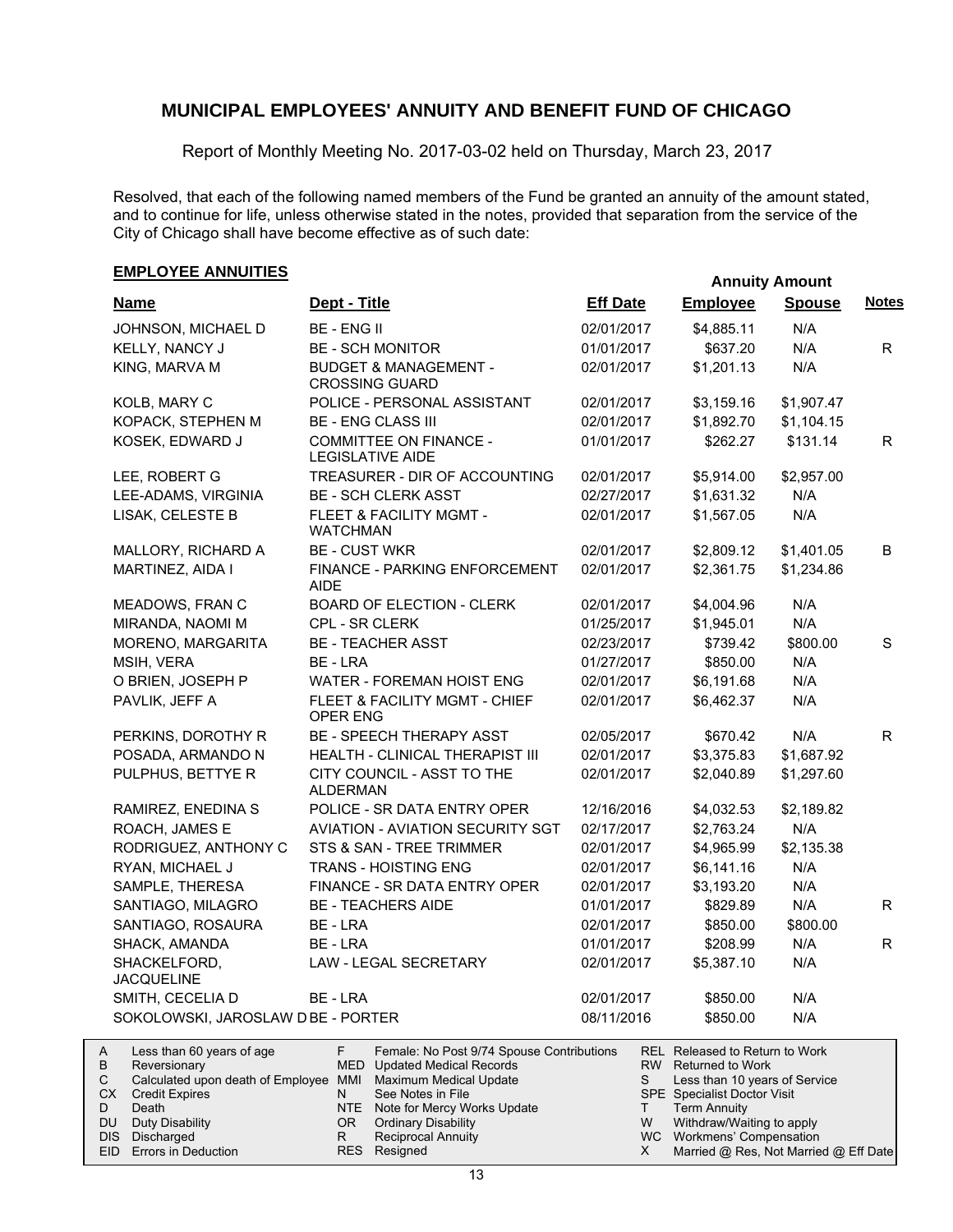Report of Monthly Meeting No. 2017-03-02 held on Thursday, March 23, 2017

Resolved, that each of the following named members of the Fund be granted an annuity of the amount stated, and to continue for life, unless otherwise stated in the notes, provided that separation from the service of the City of Chicago shall have become effective as of such date:

# **EMPLOYEE ANNUITIES**<br> **EMPLOYEE ANNUITIES**

| <b>Name</b>                            | Dept - Title                                                    | <b>Eff Date</b> | <b>Employee</b> | <b>Spouse</b> | <b>Notes</b> |
|----------------------------------------|-----------------------------------------------------------------|-----------------|-----------------|---------------|--------------|
| SUKALO, BARBARA L                      | CITY COUNCIL - LEGISLATIVE AIDE                                 | 02/01/2017      | \$819.27        | N/A           | R            |
| TELLI, JOHN R                          | <b>CPL - DIVISION CHIEF</b>                                     | 02/01/2017      | \$5,473.25      | \$2,736.62    |              |
| TEMPLETON, QUINZELLA                   | STS & SAN - CLERK III                                           | 02/01/2017      | \$3,004.79      | N/A           |              |
| THOMAS, JEROME A                       | <b>BE - CUST WKR</b>                                            | 02/01/2017      | \$850.00        | \$800.00      |              |
| THOMAS, MARGARET A                     | BE - COOK III                                                   | 01/28/2017      | \$992.37        | \$800.00      |              |
| THOMAS, MAURICE                        | <b>BE - ENG II</b>                                              | 02/02/2017      | \$3,750.06      | \$1,921.27    |              |
| THOMAS, MICHAEL E                      | <b>PLANNING &amp; DEVELOPMENT -</b><br><b>CONSTR SPECIALIST</b> | 02/01/2017      | \$3,490.28      | \$1,745.14    |              |
| TUNZI, MICHAEL                         | STS & SAN - MTD                                                 | 02/01/2017      | \$4,848.66      | \$2,775.38    |              |
| VAZQUEZ, AURORA                        | <b>IPRA - INVESTIGATOR II</b>                                   | 02/16/2017      | \$6,937.17      | N/A           |              |
| WEATHERSPOON, JUANITA WATER - MTD<br>B |                                                                 | 02/01/2017      | \$3,084.58      | N/A           |              |
| <b>WELLS, NELLIE F</b>                 | <b>BE - TEACHER ASST</b>                                        | 01/01/2017      | \$223.40        | N/A           | R.           |
| <b>WILLIAMS, CELESTINE</b>             | <b>HEALTH - COMMUNITY MENTAL</b><br><b>HEALTH WORKER III</b>    | 01/01/2017      | \$1,453.49      | N/A           | R            |
| <b>WILLIAMS, TONYA R</b>               | <b>BE - SCH BUS AIDE</b>                                        | 01/11/2017      | \$1,054.15      | N/A           |              |
| WYDRA, MARK R                          | TRANS - TRAFFIC SIGNAL REPAIRMAN                                | 02/01/2017      | \$5,833.62      | \$2,916.81    |              |
| YOUNGER, HALEMA F                      | BE - LRA                                                        | 02/01/2017      | \$850.00        | \$800.00      |              |
| ZIGLER, TIM W                          | <b>BE - ENG CLASS</b>                                           | 02/01/2017      | \$4,281.84      | \$1,225.68    |              |
|                                        |                                                                 |                 |                 |               |              |

#### **Total Employee Annuities 81 Case(s) \$229,576.04**

| A    | Less than 60 years of age                                    |    | Female: No Post 9/74 Spouse Contributions |   | REL Released to Return to Work        |
|------|--------------------------------------------------------------|----|-------------------------------------------|---|---------------------------------------|
| B    | Reversionary                                                 |    | MED Updated Medical Records               |   | RW Returned to Work                   |
| C.   | Calculated upon death of Employee MMI Maximum Medical Update |    |                                           | S | Less than 10 years of Service         |
| CХ   | <b>Credit Expires</b>                                        | N  | See Notes in File                         |   | <b>SPE</b> Specialist Doctor Visit    |
|      | Death                                                        |    | NTE Note for Mercy Works Update           |   | Term Annuity                          |
| DU.  | Duty Disability                                              | 0R | <b>Ordinary Disability</b>                | W | Withdraw/Waiting to apply             |
| DIS. | Discharged                                                   | R  | <b>Reciprocal Annuity</b>                 |   | WC Workmens' Compensation             |
|      | EID Errors in Deduction                                      |    | RES Resigned                              |   | Married @ Res, Not Married @ Eff Date |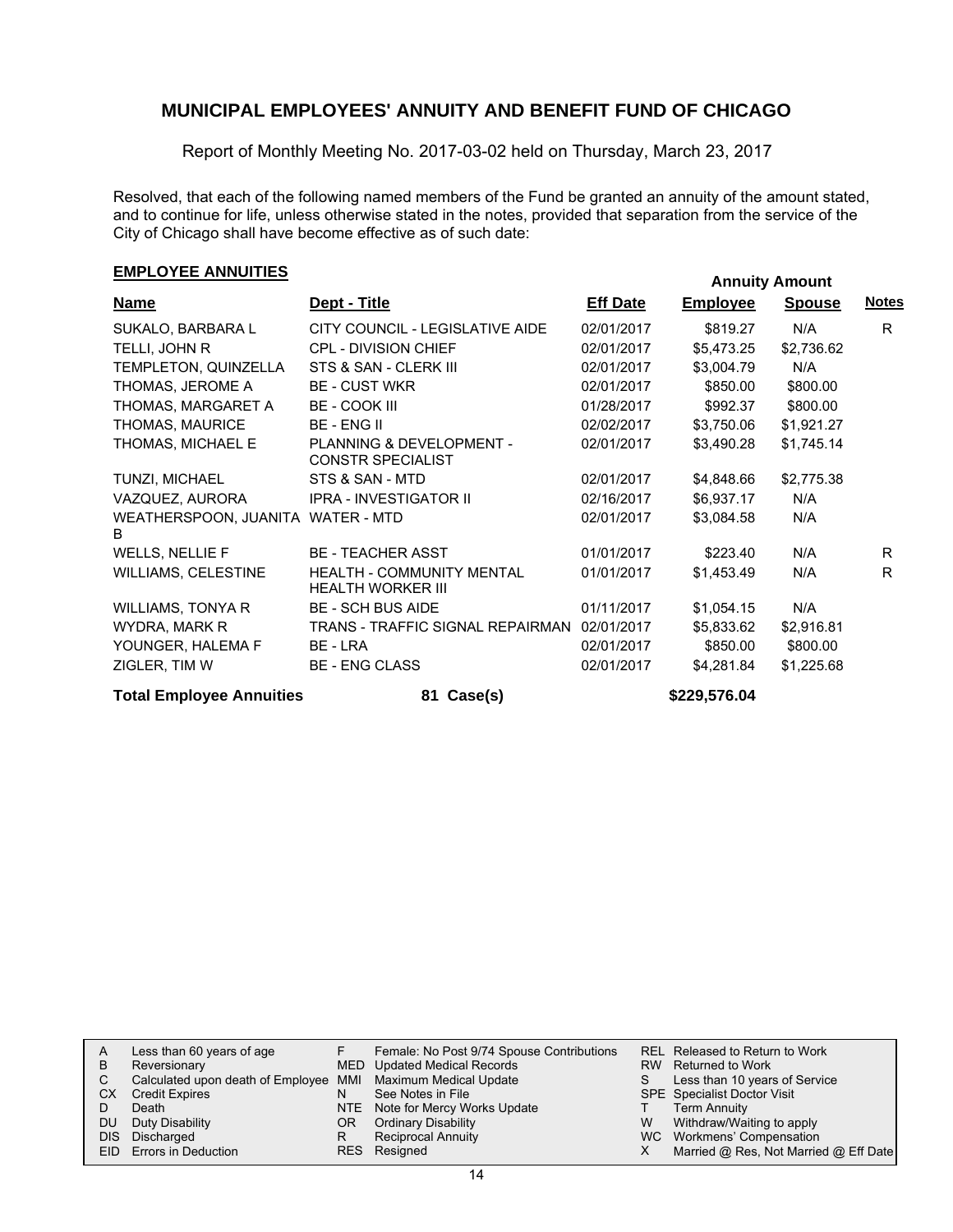Report of Monthly Meeting No. 2017-03-02 held on Thursday, March 23, 2017

Resolved, that each of the following widows, widowers, minor children, and certain other relatives of former members of the Fund be granted annuities of the amounts stated, and to continue until the expiration date indicated.

# **SPOUSE ANNUITIES**<br> **SPOUSE ANNUITIES**

| <b>Former Employee Name</b>   | Dept - Title                                       | <b>Eff Date</b> | <b>Annuity</b> | <b>Expires</b> | <b>Notes</b> |
|-------------------------------|----------------------------------------------------|-----------------|----------------|----------------|--------------|
| ARES, JOSE                    | STS & SAN - SANITATION LABORER                     | 01/16/2017      | \$1,007.84     | Death          |              |
| <b>BAKER, TEREATHER</b>       | BE - COOK III                                      | 01/25/2017      | \$800.00       | Death          |              |
| BONOW. THOMAS                 | <b>GEN SERV - SERVICE WRITER</b>                   | 01/11/2017      | \$2,397.98     | Death          |              |
| <b>BRACKEN, BARBARA</b>       | POLICE - CROSSING GUARD                            | 01/25/2017      | \$579.47       | Death          | S            |
| HORNE, BARBARA                | POLICE - CROSSING GUARD                            | 12/22/2016      | \$100.00       | Death          | S            |
| <b>MYERS, ROBERT</b>          | <b>TRANS - MANAGING DEP</b><br><b>COMMISSIONER</b> | 01/17/2017      | \$4.095.74     | Death          |              |
| NOWELS, FRANKLIN              | <b>BE - ENG II</b>                                 | 01/26/2017      | \$2,665.04     | Death          |              |
| QUINONES, ELEUTERIO           | <b>BE - SCH SECURITY OFFICER</b>                   | 01/22/2017      | \$800.00       | Death          |              |
| ROBINSON, SUSAN               | <b>BE - HEALTH SERV NURSE</b>                      | 01/19/2017      | \$1,229.16     | Death          |              |
| SAMLUK, LORRAINE              | POLICE - CROSSING GUARD                            | 01/12/2017      | \$744.47       | Death          | S            |
| SMITH, ROBERT                 | <b>FINANCE - INVESTIGATOR</b>                      | 01/01/2017      | \$996.79       | Death          |              |
| WALSH, THOMAS                 | POLICE - ENG GROUP A                               | 01/28/2017      | \$3,144.74     | Death          |              |
| WARD, ALEXANDER               | HUMAN SERV - ASST DIR COMM<br><b>AFFAIRS</b>       | 12/03/2016      | \$1,009.27     | Death          | R            |
| <b>Total Spouse Annuities</b> | 13 Case(s)                                         |                 | \$19,570.50    |                |              |

| A  | Less than 60 years of age                                    |    | Female: No Post 9/74 Spouse Contributions |   | REL Released to Return to Work        |
|----|--------------------------------------------------------------|----|-------------------------------------------|---|---------------------------------------|
| B  | Reversionary                                                 |    | MED Updated Medical Records               |   | RW Returned to Work                   |
|    | Calculated upon death of Employee MMI Maximum Medical Update |    |                                           |   | Less than 10 years of Service         |
| CХ | <b>Credit Expires</b>                                        | N  | See Notes in File                         |   | <b>SPE</b> Specialist Doctor Visit    |
|    | Death                                                        |    | NTE Note for Mercy Works Update           |   | <b>Term Annuity</b>                   |
| DU | Duty Disability                                              | 0R | <b>Ordinary Disability</b>                | W | Withdraw/Waiting to apply             |
|    | DIS Discharged                                               | R  | Reciprocal Annuity                        |   | WC Workmens' Compensation             |
|    | EID Errors in Deduction                                      |    | RES Resigned                              |   | Married @ Res, Not Married @ Eff Date |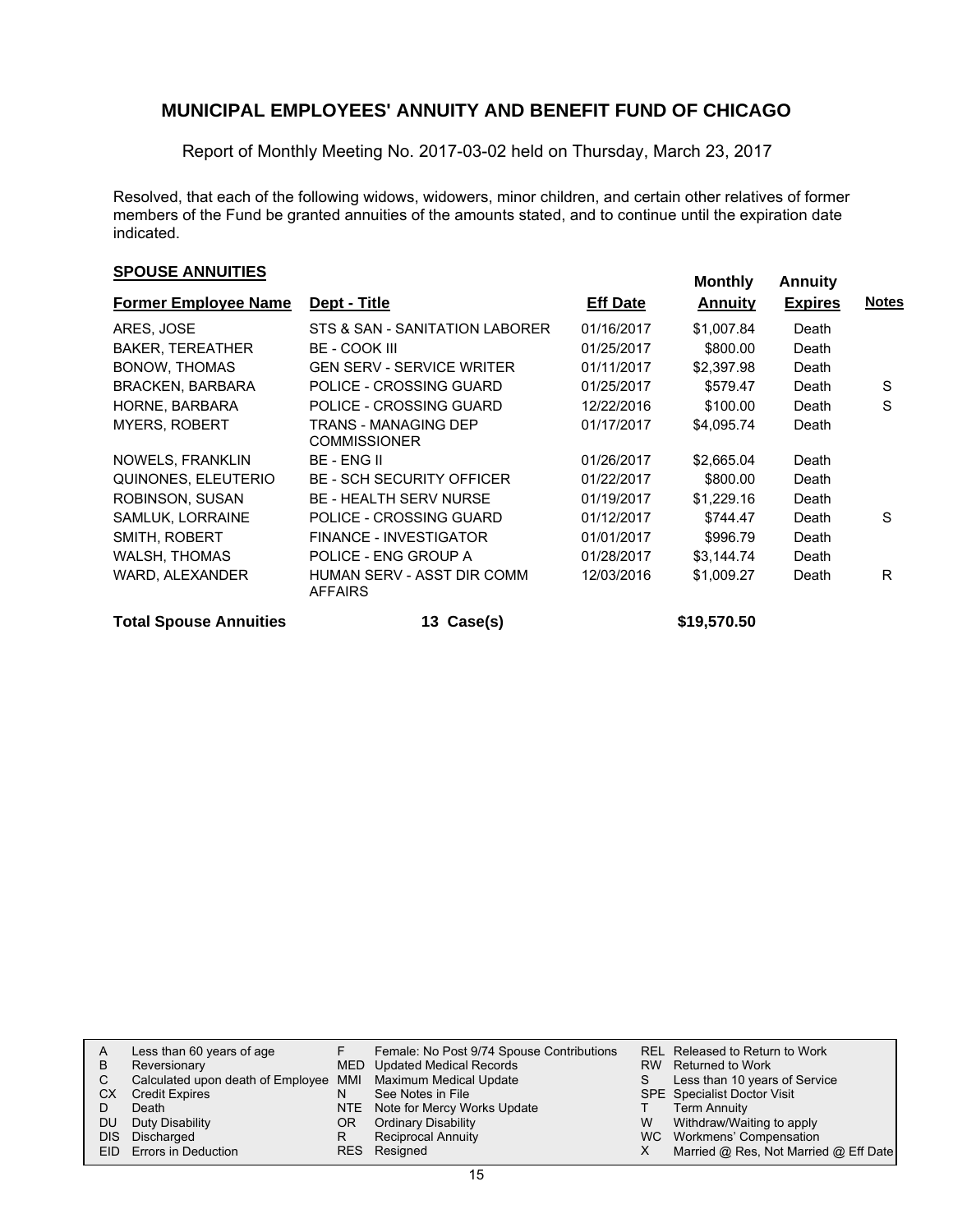Report of Monthly Meeting No. 2017-03-02 held on Thursday, March 23, 2017

Resolved, that each of the following widows, widowers, minor children, and certain other relatives of former members of the Fund be granted annuities of the amounts stated, and to continue until the expiration date indicated.

| <b>CHILD(REN) ANNUITIES</b>        |           |                          | Monthly              | Annuitv            |              |  |
|------------------------------------|-----------|--------------------------|----------------------|--------------------|--------------|--|
| <b>Former Employee Name</b>        |           | <b>Eff Date</b>          | Annuity              | <b>Expires</b>     | <b>Notes</b> |  |
| BROWN, INEZ<br>TOMASELLO, DOMINICK |           | 12/17/2015<br>01/12/2017 | \$250.00<br>\$250.00 | 01/2018<br>01/2019 |              |  |
| <b>Total Child(ren) Annuities</b>  | 2 Case(s) |                          | \$500.00             |                    |              |  |

| В<br>C.<br>СX<br>DU<br><b>DIS</b> | Less than 60 years of age<br>Reversionary<br>Calculated upon death of Employee MMI Maximum Medical Update<br><b>Credit Expires</b><br>Death<br>Duty Disability<br>Discharged<br>EID Errors in Deduction | N<br>ΟR<br>R | Female: No Post 9/74 Spouse Contributions<br>MED Updated Medical Records<br>See Notes in File<br>NTE Note for Mercy Works Update<br><b>Ordinary Disability</b><br><b>Reciprocal Annuity</b><br>RES Resigned | S.<br>W | REL Released to Return to Work<br>RW Returned to Work<br>Less than 10 years of Service<br>SPE Specialist Doctor Visit<br><b>Term Annuity</b><br>Withdraw/Waiting to apply<br>WC Workmens' Compensation<br>Married @ Res, Not Married @ Eff Date |
|-----------------------------------|---------------------------------------------------------------------------------------------------------------------------------------------------------------------------------------------------------|--------------|-------------------------------------------------------------------------------------------------------------------------------------------------------------------------------------------------------------|---------|-------------------------------------------------------------------------------------------------------------------------------------------------------------------------------------------------------------------------------------------------|
|-----------------------------------|---------------------------------------------------------------------------------------------------------------------------------------------------------------------------------------------------------|--------------|-------------------------------------------------------------------------------------------------------------------------------------------------------------------------------------------------------------|---------|-------------------------------------------------------------------------------------------------------------------------------------------------------------------------------------------------------------------------------------------------|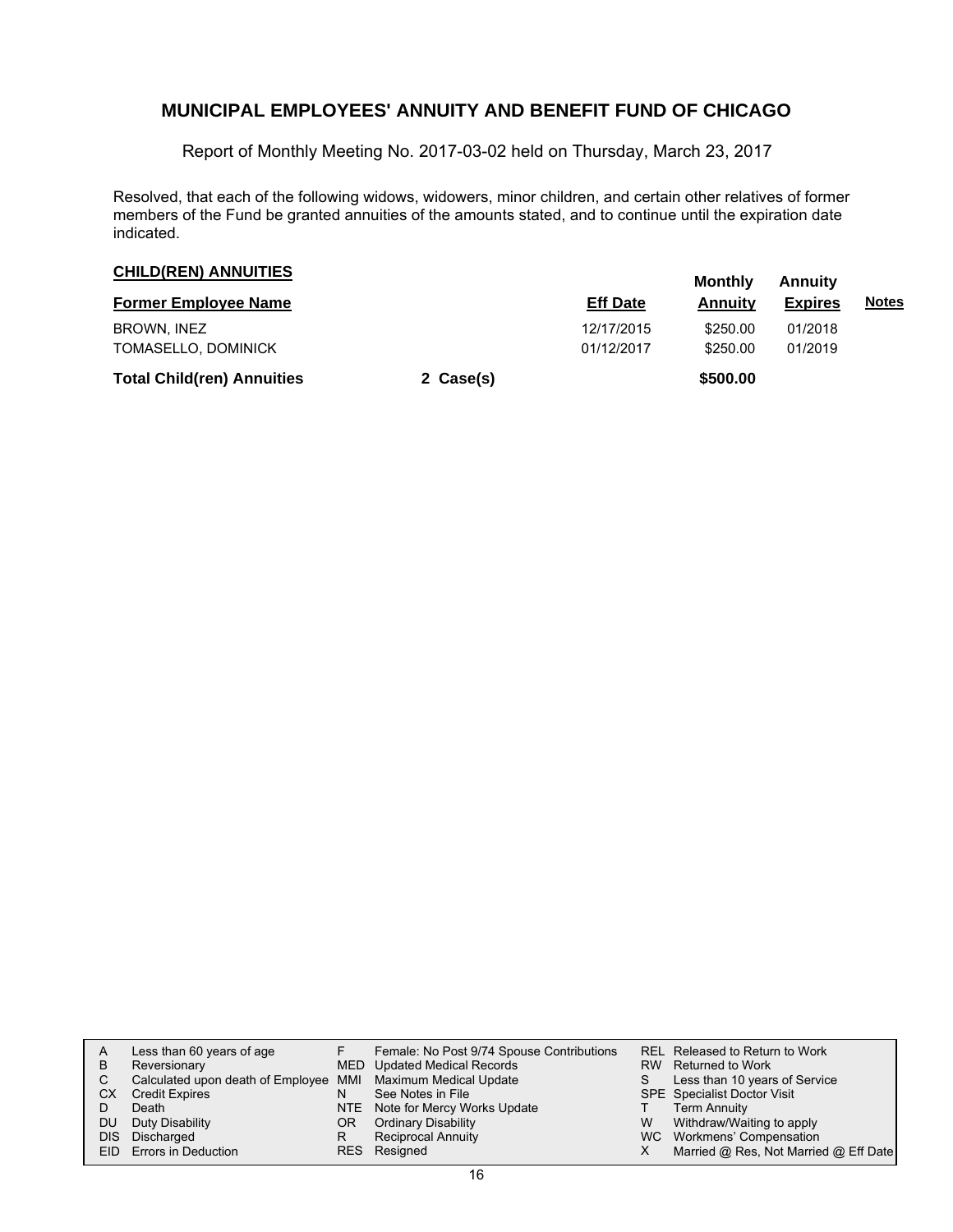Report of Monthly Meeting No. 2017-03-02 held on Thursday, March 23, 2017

Resolved, that each of the following widows, widowers, minor children, and certain other relatives of former members of the Fund be granted annuities of the amounts stated, and to continue until the expiration date indicated.

# **REVERSIONARY ANNUITIES** Monthly Annuity

**Former Employee Name Eff Date Annuity Expires Notes**

NONE

| A          | Less than 60 years of age                                    |            | Female: No Post 9/74 Spouse Contributions |           | REL Released to Return to Work        |
|------------|--------------------------------------------------------------|------------|-------------------------------------------|-----------|---------------------------------------|
| в          | Reversionary                                                 |            | MED Updated Medical Records               | <b>RW</b> | <b>Returned to Work</b>               |
| C          | Calculated upon death of Employee MMI Maximum Medical Update |            |                                           |           | Less than 10 years of Service         |
| CХ         | <b>Credit Expires</b>                                        | N          | See Notes in File                         |           | <b>SPE</b> Specialist Doctor Visit    |
|            | Death                                                        | <b>NTE</b> | Note for Mercy Works Update               |           | <b>Term Annuity</b>                   |
| DU         | Duty Disability                                              | OR         | <b>Ordinary Disability</b>                | W         | Withdraw/Waiting to apply             |
| <b>DIS</b> | Discharged                                                   | R          | <b>Reciprocal Annuity</b>                 |           | WC Workmens' Compensation             |
|            | EID Errors in Deduction                                      | RES        | Resigned                                  |           | Married @ Res, Not Married @ Eff Date |
|            |                                                              |            |                                           |           |                                       |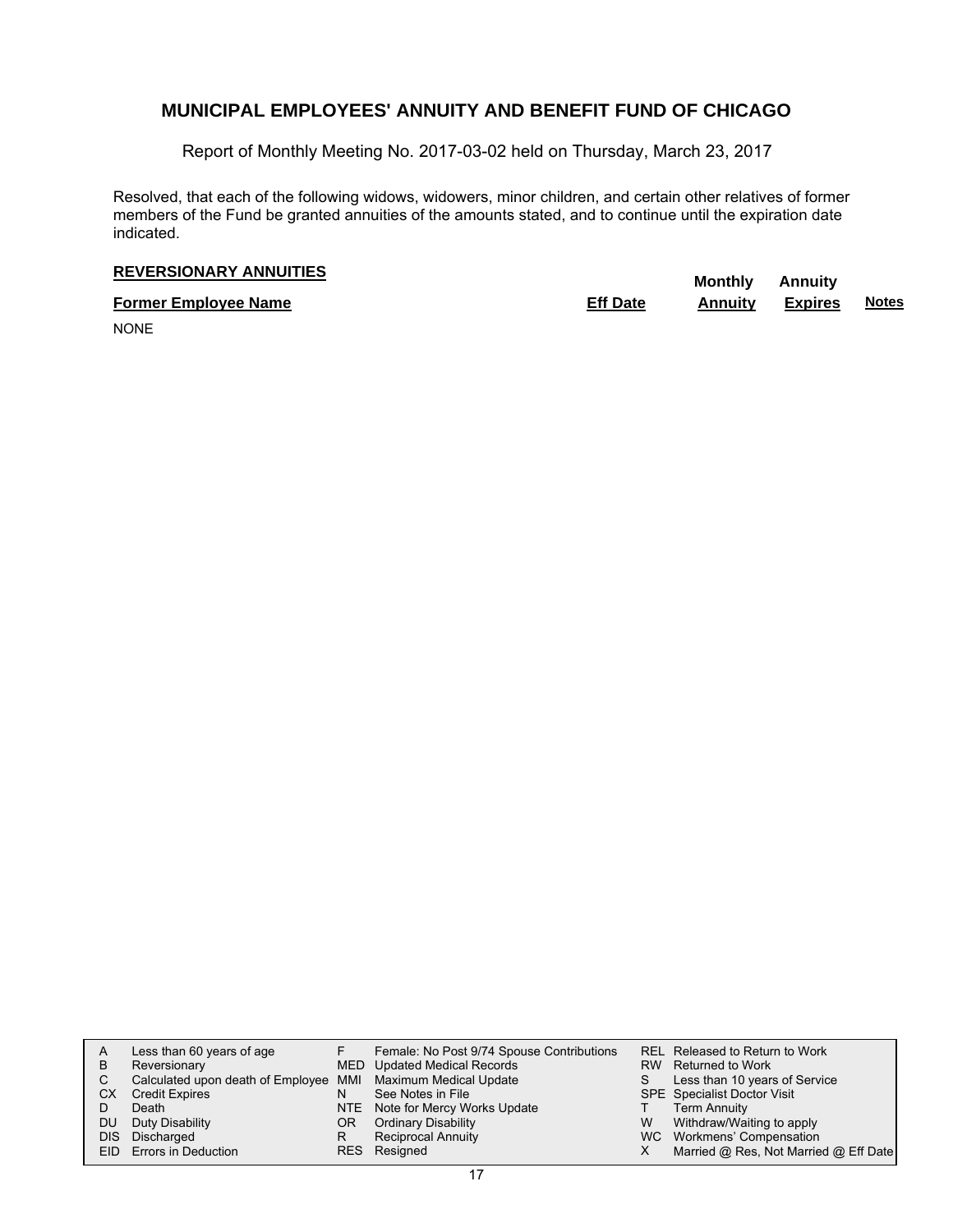Report of Monthly Meeting No. 2017-03-02 held on Thursday, March 23, 2017

Resolved, that each of the following named members of the Fund, or widows, widowers, or minor children of former members of the Fund be granted an adjusted annuity of the amount stated, and to continue for life, unless otherwise stated.

### **Annuity Amount ADJUSTED ANNUITIES**

| <b>Name</b>     | Reason        | <b>Eff Date</b> | <b>Employee Spouse/Child</b> |            |             |  |  |
|-----------------|---------------|-----------------|------------------------------|------------|-------------|--|--|
| ROCHA, ELVIRA A | Change in FAS | 03/06/2016      | \$798.98<br>\$855.26         | N/A<br>N/A | DRG.<br>ADJ |  |  |

#### **Total Adjusted Annuities 1 Case(s)**

Trustee Johnson moved that the resolutions be adopted and that the applicants be granted employee, widow(er), child, reversionary, or adjusted annuities for the period and at the rates stated opposite their respective names. Seconded Trustee Keane. Carried: Ayes- Trustee Guest, Trustee Johnson and Trustee Keane. Nays-None.

|    | Less than 60 years of age                                    |     | Female: No Post 9/74 Spouse Contributions |   | REL Released to Return to Work        |
|----|--------------------------------------------------------------|-----|-------------------------------------------|---|---------------------------------------|
| B  | Reversionary                                                 |     | MED Updated Medical Records               |   | RW Returned to Work                   |
| C. | Calculated upon death of Employee MMI Maximum Medical Update |     |                                           |   | Less than 10 years of Service         |
| СX | <b>Credit Expires</b>                                        | N   | See Notes in File                         |   | <b>SPE</b> Specialist Doctor Visit    |
|    | Death                                                        |     | NTE Note for Mercy Works Update           |   | Term Annuity                          |
| DU | Duty Disability                                              | OR. | <b>Ordinary Disability</b>                | W | Withdraw/Waiting to apply             |
|    | DIS Discharged                                               | R   | <b>Reciprocal Annuity</b>                 |   | WC Workmens' Compensation             |
|    | EID Errors in Deduction                                      |     | RES Resigned                              |   | Married @ Res, Not Married @ Eff Date |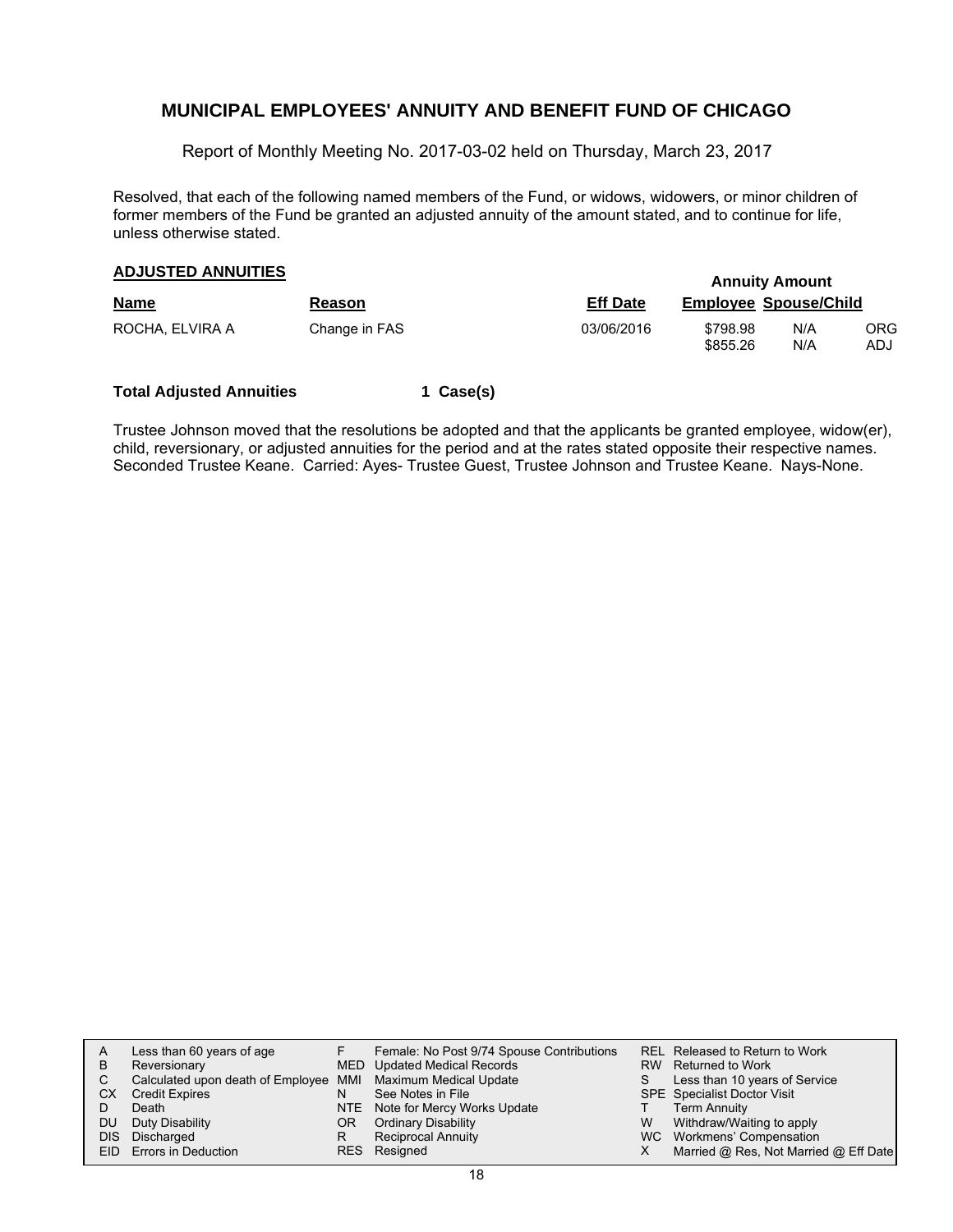Report of Monthly Meeting No. 2017-03-02 held on Thursday, March 23, 2017

The following employees have filed application for Duty Disability Benefits. The applications have been examined by the Medical Examiner for this Fund who recommended the following periods of disability.

#### **DUTY DISABILITY**

|                              |                 |                             |          |                  | <u>Rate</u> | <u>*No. of</u>   |
|------------------------------|-----------------|-----------------------------|----------|------------------|-------------|------------------|
| <b>Name</b>                  | <u>Dept</u>     | <b>Eff Date Fol-Up Date</b> |          | <b>Term Date</b> |             | Per Day Children |
| ALFICH, FRED T               | <b>WATER</b>    | 12/29/16                    | 06/01/17 |                  | \$209.85    |                  |
| AMBROSE, PATRICK L           | <b>FINANCE</b>  | 12/16/16                    | 08/01/17 |                  | \$137.84    | 1                |
| <b>BLAKE, MAURICE A</b>      | STS & SAN       | 01/09/17                    |          | 03/06/17         | \$152.15    |                  |
| <b>BOYLE, RICHARD A</b>      | <b>WATER</b>    | 12/06/16                    |          | 01/17/17         | \$198.10    |                  |
| CAIN, YOLANDA M              | BE.             | 03/19/16                    | 04/01/17 |                  | \$70.93     |                  |
| GOMEZ, PAUL A                | <b>TRANS</b>    | 01/09/17                    | 07/01/17 |                  | \$130.40    | 1                |
| HARRIS, NETTIE L             | <b>OEMC</b>     | 01/06/17                    | 06/01/17 |                  | \$131.01    |                  |
| HAWKINS, CHAPELL D           | <b>BE</b>       | 08/12/16                    |          | 08/14/16         | \$85.17     |                  |
| MEDINA, ELIZABETH            | <b>BE</b>       | 12/05/16                    | 05/01/17 |                  | \$71.79     |                  |
|                              |                 | (Less 5 days)               |          |                  |             |                  |
| MILLER, ADAM M               | <b>TRANS</b>    | 01/11/17                    |          | 01/15/17         | \$209.00    |                  |
| MURPHY, MICHAEL              | <b>AVIATION</b> | 12/12/16                    | 09/01/17 |                  | \$152.15    |                  |
| PAGAN, REYNALDO              | <b>GEN SERV</b> | 02/01/17                    | 07/01/17 |                  | \$198.10    |                  |
| PERIC, MILAN M               | STS & SAN       | 01/10/17                    | 07/01/17 |                  | \$152.15    |                  |
| RATLIFF, NELSON L            | <b>AVIATION</b> | 02/28/16                    | 10/01/17 |                  | \$149.72    |                  |
| <b>REYES, DOMINIQUE G</b>    | <b>TRANS</b>    | 01/09/17                    | 07/01/17 |                  | \$195.75    | 1                |
| RUFUS, JAMES W               | <b>AVIATION</b> | 01/13/17                    |          | 03/02/17         | \$73.30     |                  |
| SHARKEY, DAVID V             | <b>AVIATION</b> | 07/20/16                    | 07/01/17 |                  | \$152.15    | 2                |
| SIFUENTES, JOSEPH F          | <b>AVIATION</b> | 01/12/17                    | 08/01/17 |                  | \$215.84    |                  |
| SMITH, JAMES E               | STS & SAN       | 09/15/16                    |          | 01/03/17         | \$152.15    |                  |
| TENUTO JR, VINCENT P         | <b>TRANS</b>    | 02/01/17                    | 12/01/17 |                  | \$152.15    |                  |
| THOMAS, JEANETTE             | STS & SAN       | 01/11/17                    | 06/01/17 |                  | \$134.76    |                  |
| <b>WILSON, EVAN A</b>        | STS & SAN       | 02/01/17                    | 08/01/17 |                  | \$159.21    |                  |
| <b>Total DUTY DISABILITY</b> |                 | 22 Case(s)                  |          |                  | \$3,283.67  |                  |

\* Based on 40 ILCS 5/8-160, the Employee shall also have a right to receive child's disability benefit of \$10.00 a month on account of each child less than 18 years of age. Rates will be prorated based on days of eligibility.

| А   | Less than 60 years of age                                    |    | Female: No Post 9/74 Spouse Contributions |    | REL Released to Return to Work        |
|-----|--------------------------------------------------------------|----|-------------------------------------------|----|---------------------------------------|
| В   | Reversionary                                                 |    | MED Updated Medical Records               |    | RW Returned to Work                   |
|     | Calculated upon death of Employee MMI Maximum Medical Update |    |                                           | S. | Less than 10 years of Service         |
| CХ  | <b>Credit Expires</b>                                        | N  | See Notes in File                         |    | <b>SPE</b> Specialist Doctor Visit    |
|     | Death                                                        |    | NTE Note for Mercy Works Update           |    | <b>Term Annuity</b>                   |
| DU. | Duty Disability                                              | ΟR | <b>Ordinary Disability</b>                | W  | Withdraw/Waiting to apply             |
|     | DIS Discharged                                               | R  | <b>Reciprocal Annuity</b>                 |    | WC Workmens' Compensation             |
|     | EID Errors in Deduction                                      |    | RES Resigned                              |    | Married @ Res, Not Married @ Eff Date |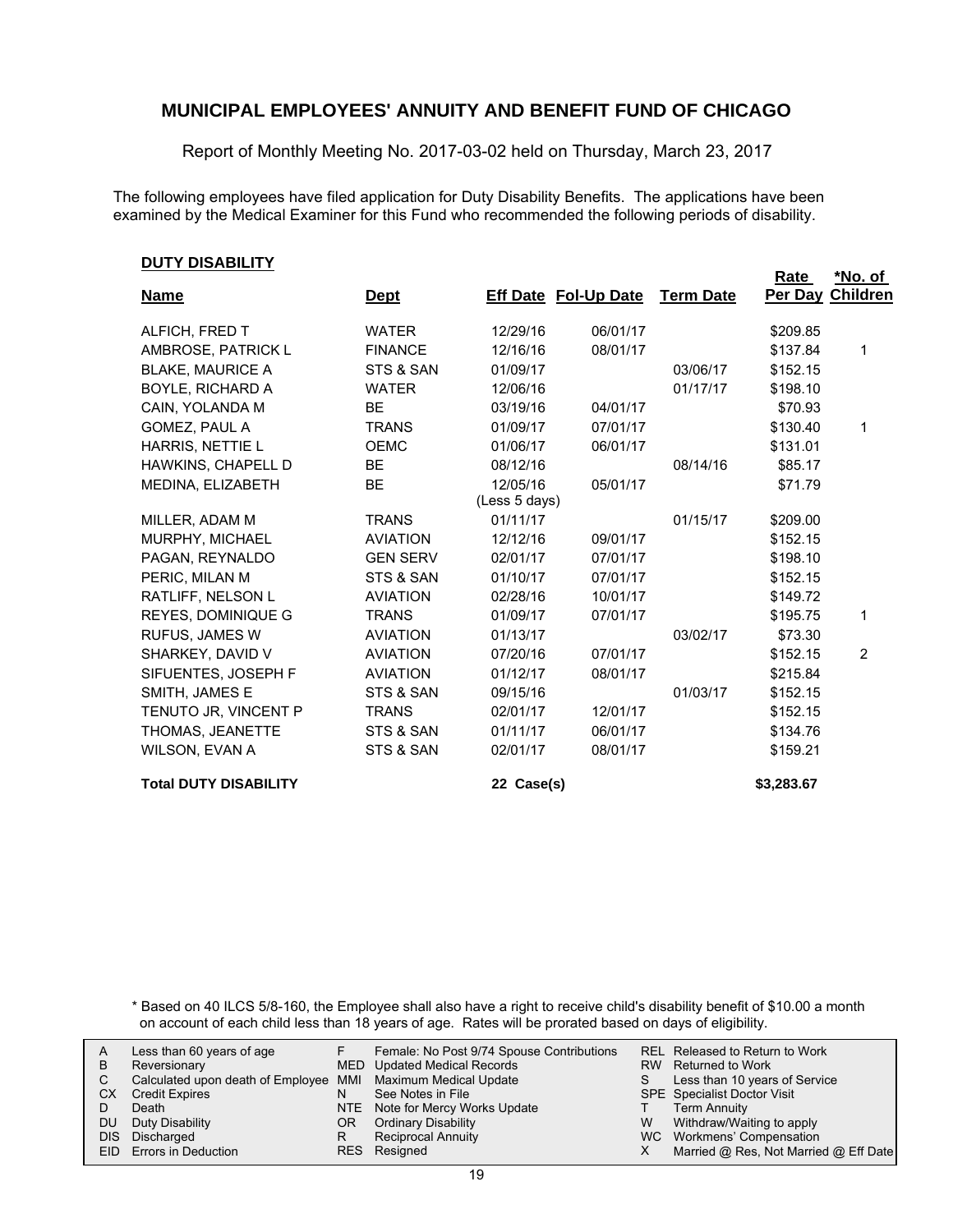Report of Monthly Meeting No. 2017-03-02 held on Thursday, March 23, 2017

The following employees have filed application for Ordinary Disability Benefits. The applications have been examined by the Medical Examiner for this Fund who recommended the following periods of disability.

**Rate** 

#### **ORDINARY DISABILITY**

| <b>Name</b>                      | <u>Dept</u>                    |               | <b>Eff Date Fol-Up Date</b> | <b>Term Date</b> | nalt<br>Per Day |
|----------------------------------|--------------------------------|---------------|-----------------------------|------------------|-----------------|
| DOUYON, PARA Q                   | <b>FINANCE</b>                 | 01/18/17      | 07/01/17                    |                  | \$65.46         |
| DURNS, ANTONIO                   | <b>TRANS</b>                   | 03/09/17      | 09/01/17                    |                  | \$105.39        |
| FINEMAN, DAVIDA                  | <b>WATER</b>                   | 03/30/17      | 10/01/17                    |                  | \$132.07        |
| FLEMING, TSHEYKIA L              | <b>OEMC</b>                    | 02/20/17      | 05/01/17                    |                  | \$20.33         |
| GAGE, LESTER                     | <b>TRANS</b>                   | 02/26/17      | 05/01/17                    |                  | \$101.44        |
| GONZALEZ, MARIA                  | <b>FAMILY &amp; SUPP</b>       | 02/10/17      | 06/01/17                    |                  | \$100.60        |
| HESTER, DEBORAH A                | <b>ADMIN</b><br><b>HEARING</b> | 01/02/17      |                             | 02/27/17         | \$93.91         |
| LEE, MARGARET L                  | <b>FINANCE</b>                 | 01/17/17      | 07/01/17                    |                  | \$75.21         |
| LOVING, PATRICIA                 | BE.                            | 10/22/16      | 10/01/17                    |                  | \$51.33         |
|                                  |                                | (Less 4 days) |                             |                  |                 |
| LUELLEN, PASCHAN J               | STS & SAN                      | 03/09/17      | 07/01/17                    |                  | \$101.44        |
| MIELECKI, KATHY A                | <b>CPL</b>                     | 12/23/16      |                             | 02/15/17         | \$77.42         |
| O'BRIEN, THOMAS                  | <b>AVIATION</b>                | 02/06/17      | 05/01/17                    |                  | \$131.35        |
| PERRY, DONNELLA                  | BE.                            | 12/31/16      | 07/01/17                    |                  | \$51.33         |
| ROSS, BOBBYE J                   | <b>FIRE</b>                    | 11/20/16      | 11/01/17                    |                  | \$108.20        |
| <b>SAMS, THOMAS</b>              | <b>WATER</b>                   | 02/25/17      | 09/01/17                    |                  | \$131.35        |
| SANTIAGO, ALEKSANDRA             | <b>OEMC</b>                    | 01/08/17      |                             | 01/31/17         | \$74.20         |
| TORREZ, ANNA                     | <b>OEMC</b>                    | 02/13/17      |                             | 02/26/17         | \$21.30         |
| <b>Total ORDINARY DISABILITY</b> |                                | 17 Case(s)    |                             |                  | \$1,442.33      |

Trustee Keane moved that the applicants for Ordinary and Duty disability benefits be granted such benefits for the period and at the rate shown opposite their respective names. Seconded Trustee Johnson. Carried: Ayes- Trustee Guest, Trustee Johnson and Trustee Keane. Nays-None.

| A   | Less than 60 years of age                                    |     | Female: No Post 9/74 Spouse Contributions |   | REL Released to Return to Work        |
|-----|--------------------------------------------------------------|-----|-------------------------------------------|---|---------------------------------------|
| B   | Reversionary                                                 |     | MED Updated Medical Records               |   | RW Returned to Work                   |
| C.  | Calculated upon death of Employee MMI Maximum Medical Update |     |                                           |   | Less than 10 years of Service         |
| СX  | Credit Expires                                               | N   | See Notes in File                         |   | <b>SPE</b> Specialist Doctor Visit    |
|     | Death                                                        |     | NTE Note for Mercy Works Update           |   | Term Annuity                          |
| DU. | Duty Disability                                              | OR. | <b>Ordinary Disability</b>                | W | Withdraw/Waiting to apply             |
|     | DIS Discharged                                               |     | Reciprocal Annuity                        |   | WC Workmens' Compensation             |
|     | EID Errors in Deduction                                      |     | RES Resigned                              |   | Married @ Res, Not Married @ Eff Date |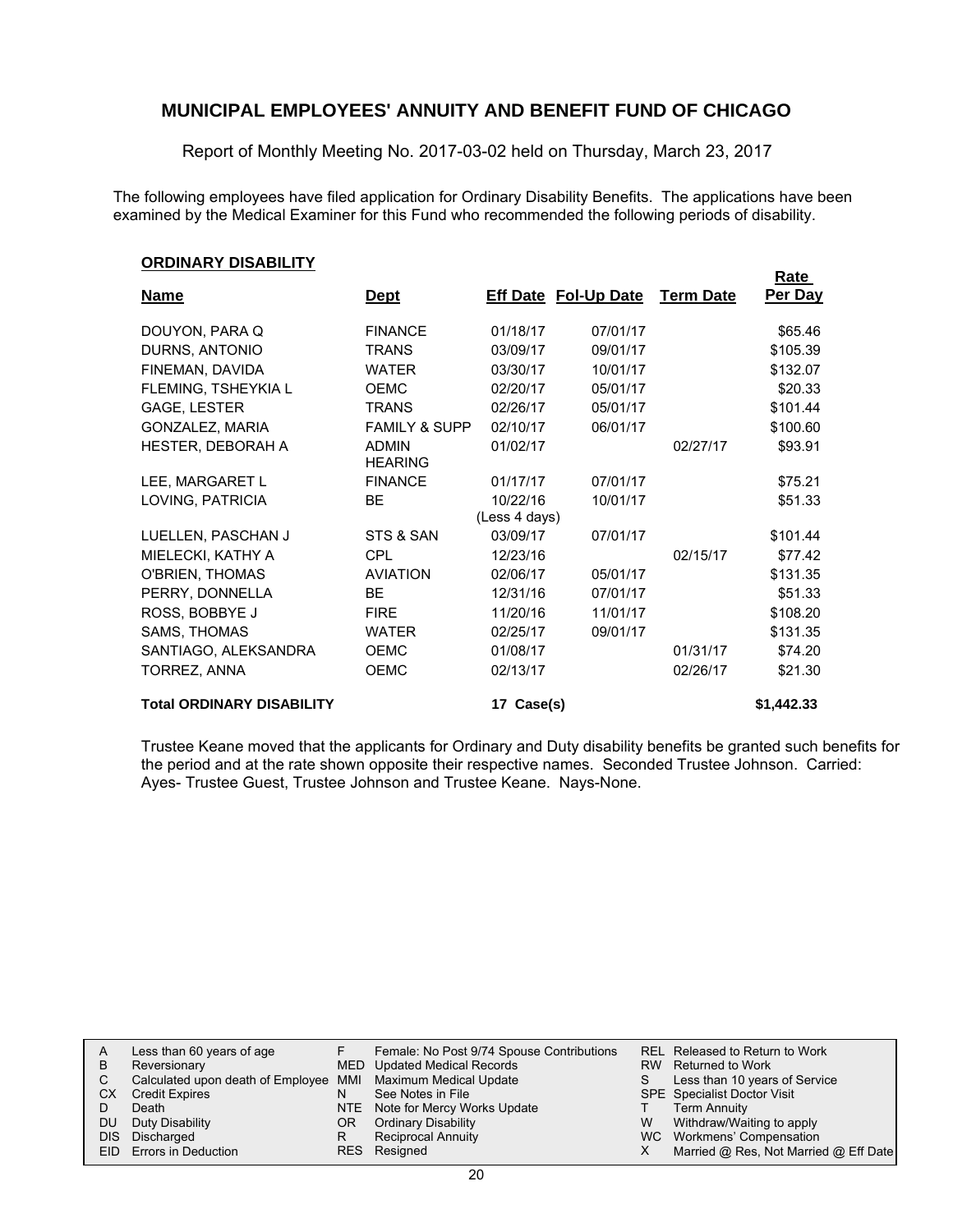Report of Monthly Meeting No. 2017-03-02 held on Thursday, March 23, 2017

The following employees receiving Duty Disability Benefits have applied for extension of such benefits. The applications have been examined by the Medical Examiner for this Fund who recommended the following extensions.

#### **DUTY-EXTENSION OF**

|                            |                 |                   |               |                | <b>Rate</b> | *No. of          |
|----------------------------|-----------------|-------------------|---------------|----------------|-------------|------------------|
| <u>Name</u>                | <u>Dept</u>     | <b>Start Date</b> | <b>Period</b> | <b>Ext Reg</b> |             | Per Day Children |
| ADAME, JORGE A             | <b>GEN SERV</b> | 07/17/15          | 06/01/17      | <b>MED</b>     | \$193.82    | $\sqrt{3}$       |
| ALEMAN, JESUS              | <b>WATER</b>    | 04/01/16          | 08/01/17      | <b>MED</b>     | \$201.94    | $\overline{2}$   |
| AMELIO, PETER R            | STS & SAN       | 08/02/16          | 08/01/17      | <b>MED</b>     | \$154.42    |                  |
| ANDERSON, ALEX D           | <b>GEN SERV</b> | 07/19/16          | 06/01/17      | <b>MED</b>     | \$154.42    | $\mathbf{1}$     |
| ANGLEMIRE, RUSSELL J       | <b>WATER</b>    | 04/07/15          | 02/01/18      | <b>MED</b>     | \$201.30    |                  |
| <b>BERGLIND, KENNETH R</b> | <b>TRANS</b>    | 07/02/15          | 02/01/18      | <b>MED</b>     | \$174.17    |                  |
| <b>CAROTHERS, KATHIE</b>   | <b>POLICE</b>   | 04/13/15          | 06/01/17      | <b>MED</b>     | \$174.21    |                  |
| CASTRO, CARLOS A           | <b>AVIATION</b> | 01/16/16          | 09/01/17      | <b>MED</b>     | \$146.12    |                  |
| COAKS, BENJAMIN S          | STS & SAN       | 02/05/16          | 08/01/17      | <b>MED</b>     | \$149.72    |                  |
| CURLEY, BRIAN J            | <b>TRANS</b>    | 11/09/13          | 12/01/17      | <b>MED</b>     | \$197.03    | 1                |
| DOWNS, JOHN M              | <b>WATER</b>    | 11/18/13          | 02/01/18      | <b>MED</b>     | \$196.82    |                  |
| DUARTE, JOSE M             | <b>GEN SERV</b> | 01/21/06          | 02/01/18      | <b>MED</b>     | \$150.96    |                  |
| FERN, WILLIAM T            | <b>AVIATION</b> | 02/26/15          | 12/01/17      | <b>MED</b>     | \$223.02    | $\overline{c}$   |
| FERRO, JANIE I             | <b>POLICE</b>   | 10/15/16          | 05/01/17      | <b>MED</b>     | \$95.87     |                  |
| FOSTER, KEVIN A            | <b>AVIATION</b> | 04/08/16          | 10/01/17      | <b>MED</b>     | \$205.15    | 1                |
| <b>GARLAND, LARRY A</b>    | <b>AVIATION</b> | 07/01/99          | 12/01/17      | <b>MED</b>     | \$122.45    | 1                |
| <b>GIOIA, ANTHONY F</b>    | <b>GEN SERV</b> | 12/04/15          | 12/01/17      | <b>MED</b>     | \$188.05    |                  |
| GRZYWACZ, WAYNE W          | STS & SAN       | 05/16/14          | 02/01/18      | <b>MED</b>     | \$144.67    |                  |
| GUTIERREZ, MARCELINO       | <b>TRANS</b>    | 06/15/16          | 10/01/17      | <b>MED</b>     | \$203.01    | 1                |
| INNISS, GEORGE C           | <b>TRANS</b>    | 10/14/16          | 05/01/17      | <b>MED</b>     | \$152.15    |                  |
| KACOR, RAYMOND B           | <b>TRANS</b>    | 06/03/16          | 08/01/17      | <b>MED</b>     | \$203.01    |                  |
| LADING, RUDOLPH            | <b>GEN SERV</b> | 06/10/16          | 08/01/17      | <b>MED</b>     | \$183.99    |                  |
| LEVATO, JOHN F             | <b>AVIATION</b> | 12/23/09          | 02/15/18      | <b>CX</b>      | \$140.83    |                  |
| MINNICK, CHRISTOPHER E     | <b>WATER</b>    | 10/14/16          | 06/01/17      | <b>MED</b>     | \$152.15    | 2                |
| PERIC, CHRISTINE           | <b>TRANS</b>    | 08/23/16          | 08/01/17      | <b>MED</b>     | \$152.15    |                  |
| RAMIREZ, RODOLFO H         | <b>GEN SERV</b> | 07/02/15          | 06/01/17      | <b>MED</b>     | \$101.21    |                  |
| ROBINSON, SAMUEL           | STS & SAN       | 12/01/16          | 09/01/17      | <b>MED</b>     | \$152.15    | 1                |
| ROMO, ELSA                 | <b>TRANS</b>    | 07/31/15          | 08/01/17      | <b>MED</b>     | \$183.99    |                  |
| RUSSO, JOSEPH M            | <b>TRANS</b>    | 01/07/14          | 02/01/18      | <b>MED</b>     | \$181.00    | $\overline{c}$   |
| SCHENFELD, PAUL J          | <b>OEMC</b>     | 04/23/16          | 08/01/17      | <b>MED</b>     | \$203.01    |                  |
| SERRITELLA, JOSEPH A       | <b>WATER</b>    | 08/03/15          | 08/01/17      | <b>MED</b>     | \$167.54    | 3                |
| SHERLOCK, PHILLIP R        | <b>GEN SERV</b> | 10/02/15          | 07/01/17      | <b>MED</b>     | \$264.97    |                  |
| TAKAKI, EVELYN             | <b>BE</b>       | 07/23/14          | 02/01/18      | <b>MED</b>     | \$85.61     |                  |
| TOMINELLO, JOHN R          | <b>TRANS</b>    | 02/11/16          | 05/01/17      | <b>SPE</b>     | \$149.72    |                  |

\* Based on 40 ILCS 5/8-160, the Employee shall also have a right to receive child's disability benefit of \$10.00 a month on account of each child less than 18 years of age. Rates will be prorated based on days of eligibility.

| A  | Less than 60 years of age                                    |     | Female: No Post 9/74 Spouse Contributions |   | REL Released to Return to Work        |
|----|--------------------------------------------------------------|-----|-------------------------------------------|---|---------------------------------------|
| В  | Reversionary                                                 |     | MED Updated Medical Records               |   | RW Returned to Work                   |
|    | Calculated upon death of Employee MMI Maximum Medical Update |     |                                           | S | Less than 10 years of Service         |
| СX | <b>Credit Expires</b>                                        | N   | See Notes in File                         |   | <b>SPE</b> Specialist Doctor Visit    |
|    | Death                                                        |     | NTE Note for Mercy Works Update           |   | <b>Term Annuity</b>                   |
| DU | Duty Disability                                              | OR. | <b>Ordinary Disability</b>                | W | Withdraw/Waiting to apply             |
|    | DIS Discharged                                               | R   | <b>Reciprocal Annuity</b>                 |   | WC Workmens' Compensation             |
|    | EID Errors in Deduction                                      |     | RES Resigned                              |   | Married @ Res, Not Married @ Eff Date |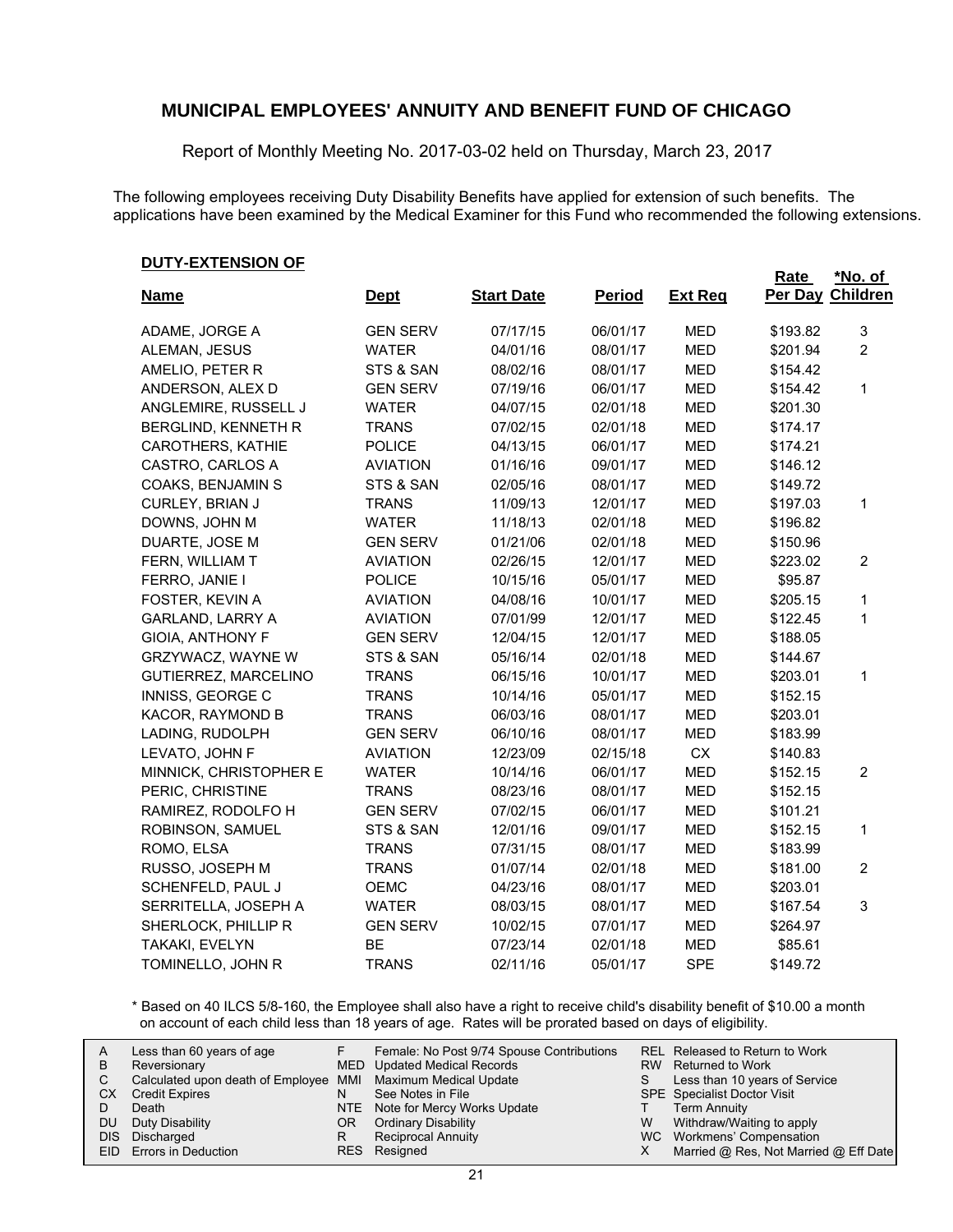Report of Monthly Meeting No. 2017-03-02 held on Thursday, March 23, 2017

The following employees receiving Duty Disability Benefits have applied for extension of such benefits. The applications have been examined by the Medical Examiner for this Fund who recommended the following extensions.

#### **DUTY-EXTENSION OF**

| <b>Name</b>                    | <u>Dept</u>  | <b>Start Date</b> | <b>Period</b> | <b>Ext Reg</b> | Rate<br>Per Day Children | *No. of |
|--------------------------------|--------------|-------------------|---------------|----------------|--------------------------|---------|
| USHER, ROGER J                 | <b>WATER</b> | 09/25/14          | 10/01/17      | MED            | \$196.60                 |         |
| VALDEZ, DENISE I               | <b>TRANS</b> | 08/16/11          | 02/01/18      | MED            | \$162.41                 |         |
| WHITE, THOMAS M                | TRANS        | 08/17/16          | 07/01/17      | MED            | \$230.37                 |         |
| <b>Total DUTY-EXTENSION OF</b> |              | 37 Case(s)        |               |                | \$6,340.01               |         |

\* Based on 40 ILCS 5/8-160, the Employee shall also have a right to receive child's disability benefit of \$10.00 a month on account of each child less than 18 years of age. Rates will be prorated based on days of eligibility.

| А  | Less than 60 years of age                                    |    | Female: No Post 9/74 Spouse Contributions |    | REL Released to Return to Work        |
|----|--------------------------------------------------------------|----|-------------------------------------------|----|---------------------------------------|
| В  | Reversionary                                                 |    | MED Updated Medical Records               |    | RW Returned to Work                   |
|    | Calculated upon death of Employee MMI Maximum Medical Update |    |                                           | S. | Less than 10 years of Service         |
| CХ | <b>Credit Expires</b>                                        | N  | See Notes in File                         |    | <b>SPE</b> Specialist Doctor Visit    |
|    | Death                                                        |    | NTE Note for Mercy Works Update           |    | <b>Term Annuity</b>                   |
| DU | Duty Disability                                              | 0R | <b>Ordinary Disability</b>                | W  | Withdraw/Waiting to apply             |
|    | DIS Discharged                                               |    | Reciprocal Annuity                        |    | WC Workmens' Compensation             |
|    | EID Errors in Deduction                                      |    | RES Resigned                              |    | Married @ Res, Not Married @ Eff Date |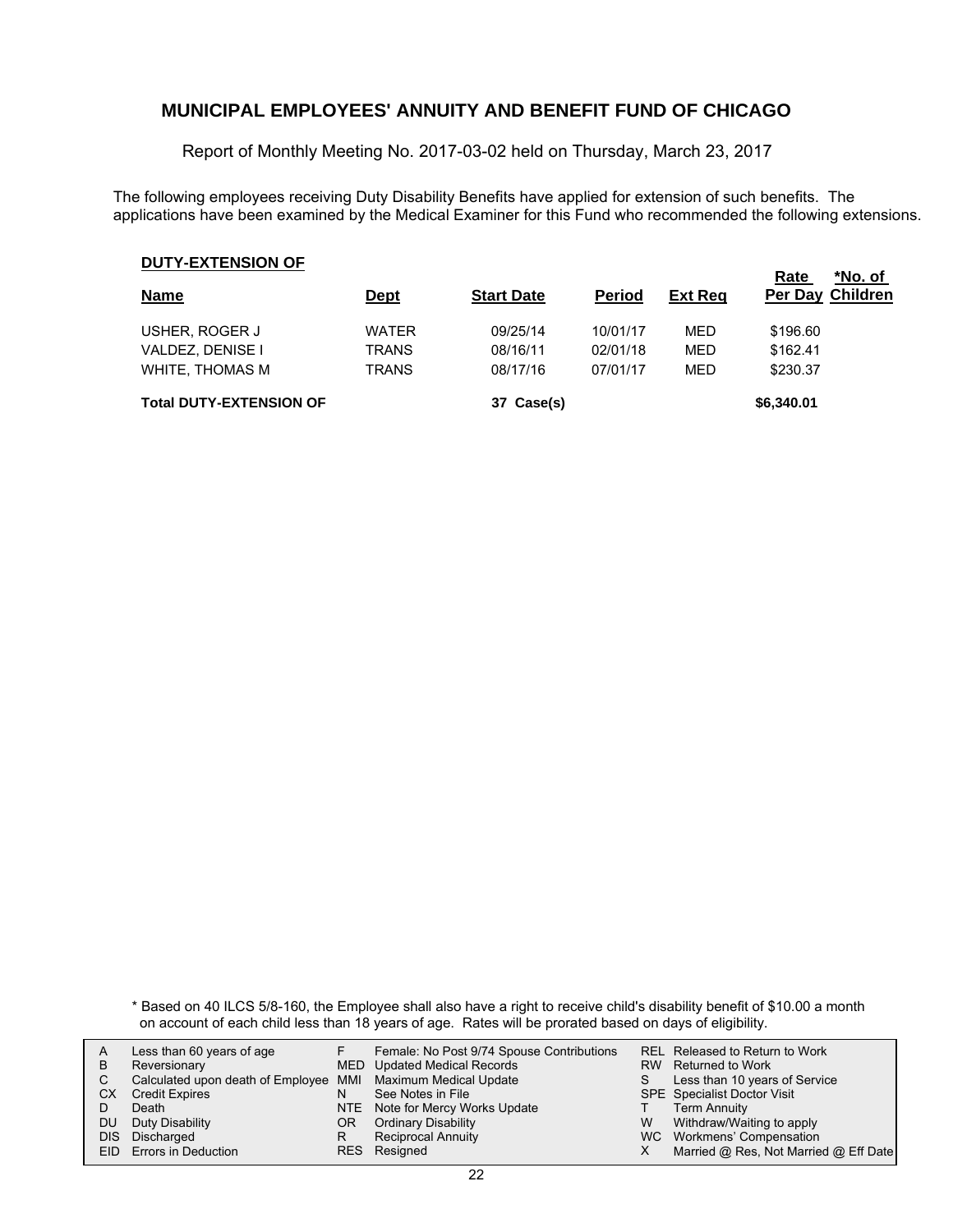Report of Monthly Meeting No. 2017-03-02 held on Thursday, March 23, 2017

The following employees receiving Ordinary Disability Benefits have applied for extension of such benefits. The applications have been examined by the Medical Examiner for this Fund who recommended the following extensions.

#### **ORDINARY-EXTENSION OF**

|                                    |                 |                   |               |                | <u>Rate</u> |
|------------------------------------|-----------------|-------------------|---------------|----------------|-------------|
| <b>Name</b>                        | <u>Dept</u>     | <b>Start Date</b> | <u>Period</u> | <b>Ext Reg</b> | Per Day     |
| <b>CARTER, MICHAEL L</b>           | STS & SAN       | 03/16/16          | 07/01/17      | MED            | \$133.69    |
| <b>CRENSHAW, JAMES D</b>           | <b>BE</b>       | 05/31/14          | 01/01/18      | MED            | \$21.77     |
| DEVER, NICK                        | <b>WATER</b>    | 05/17/15          | 02/01/18      | MED            | \$162.21    |
| FAHY, MARK A                       | STS & SAN       | 01/15/16          | 07/01/17      | MED            | \$99.81     |
| <b>HENDERSON, JOSEPH</b>           | BE              | 03/03/16          | 08/01/17      | MED            | \$123.48    |
| HOWARD, LUVERTA                    | STS & SAN       | 09/11/16          | 07/01/17      | MED            | \$101.44    |
| JOYNER, ANDREA L                   | <b>COMM DEV</b> | 09/01/16          | 12/18/17      | <b>CX</b>      | \$103.31    |
| LOVE. JOAN E                       | <b>AVIATION</b> | 03/01/16          | 02/01/18      | MED            | \$128.22    |
| O NEAL, FREDRICK W                 | <b>GEN SERV</b> | 10/03/16          | 10/01/17      | MED            | \$131.35    |
| OTIS, TRACEY S                     | <b>OEMC</b>     | 09/22/14          | 08/01/17      | MED            | \$104.73    |
| PONI, GRACIA M                     | <b>BE</b>       | 02/27/16          | 09/15/17      | CX.            | \$52.37     |
| SALMERON, JACQUELYN D              | <b>BE</b>       | 05/09/16          | 09/01/17      | MED            | \$90.07     |
| SEALS, LATANYA D                   | <b>GEN SERV</b> | 05/30/15          | 08/01/17      | MED            | \$63.82     |
| SHACKELFORD, DARRYL W              | <b>FINANCE</b>  | 04/28/16          | 07/01/17      | MED            | \$90.27     |
| TOOMEY, JEROME P                   | TRANS           | 04/21/14          | 07/01/17      | MED            | \$125.57    |
| <b>WALKER, EAFON D</b>             | <b>WATER</b>    | 02/13/15          | 02/01/18      | MED            | \$98.33     |
| <b>Total ORDINARY-EXTENSION OF</b> |                 | 16 Case(s)        |               |                | \$1,630.44  |

Trustee Johnson moved that the applicants for extension of Ordinary and Duty disability benefits shown hereinbefore be granted such extension for the period and at the rate shown opposite their respective names. Seconded Trustee Keane. Carried: Ayes- Trustee Guest, Trustee Johnson and Trustee Keane. Nays-None.

| A    | Less than 60 years of age                                    |     | Female: No Post 9/74 Spouse Contributions |   | REL Released to Return to Work        |
|------|--------------------------------------------------------------|-----|-------------------------------------------|---|---------------------------------------|
| в    | Reversionary                                                 |     | MED Updated Medical Records               |   | RW Returned to Work                   |
|      | Calculated upon death of Employee MMI Maximum Medical Update |     |                                           | S | Less than 10 years of Service         |
| СX   | <b>Credit Expires</b>                                        |     | See Notes in File                         |   | SPE Specialist Doctor Visit           |
|      | Death                                                        |     | NTE Note for Mercy Works Update           |   | <b>Term Annuity</b>                   |
| DU   | Duty Disability                                              | OR. | <b>Ordinary Disability</b>                | W | Withdraw/Waiting to apply             |
| DIS. | Discharged                                                   |     | Reciprocal Annuity                        |   | WC Workmens' Compensation             |
|      | EID Errors in Deduction                                      |     | RES Resigned                              |   | Married @ Res, Not Married @ Eff Date |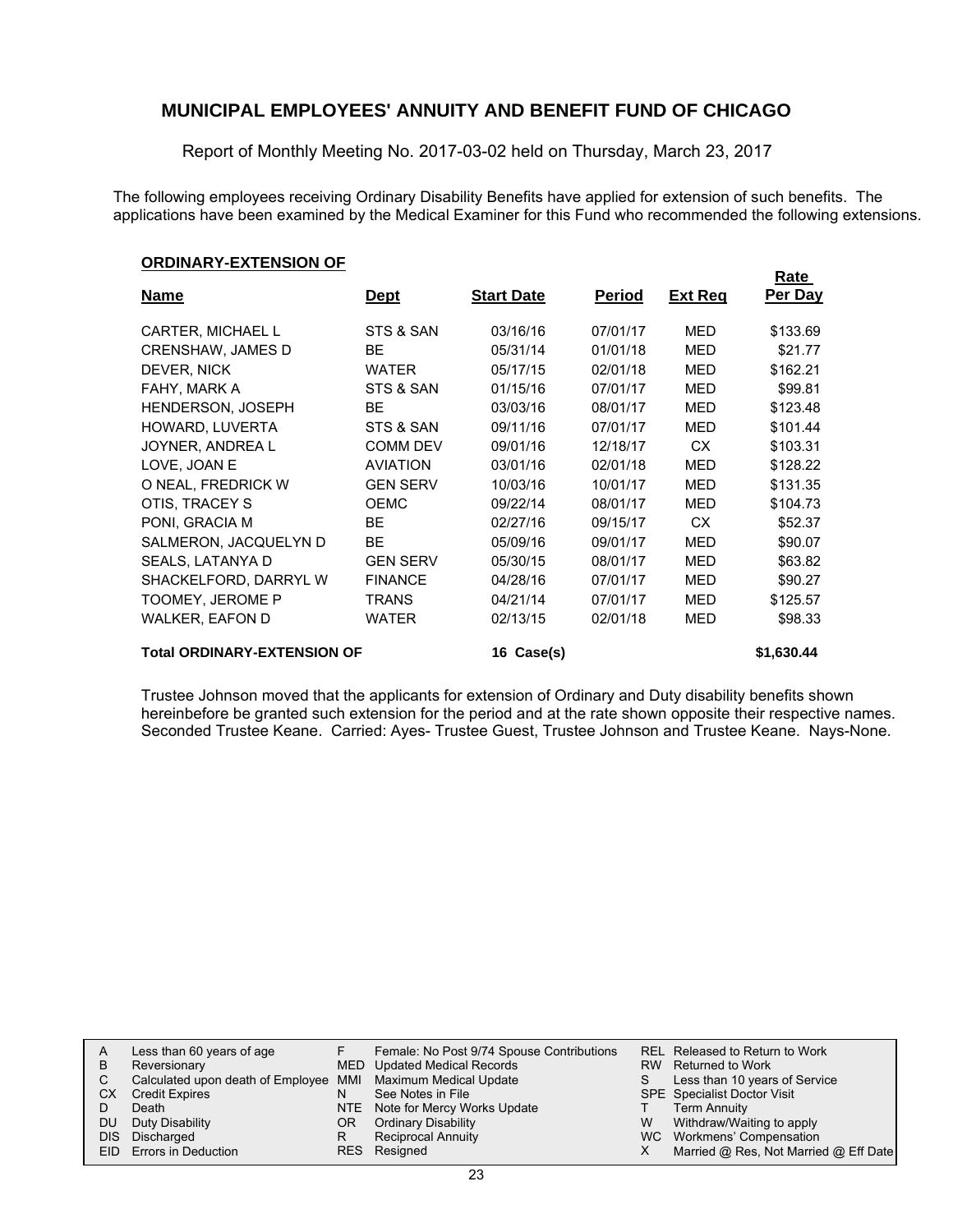Report of Monthly Meeting No. 2017-03-02 held on Thursday, March 23, 2017

| <b>ADJUSTED DUTY DISABILITY</b> | <b>Rate</b>   |                   |                |                   |
|---------------------------------|---------------|-------------------|----------------|-------------------|
| <b>Name</b>                     | <b>Reason</b> | <b>Start Date</b> | <b>To Date</b> | Per Day           |
| <b>NONE</b>                     |               |                   |                | <b>ORG</b><br>ADJ |

| A<br>B<br>СX<br>DU. | Less than 60 years of age<br>Reversionary<br>Calculated upon death of Employee MMI Maximum Medical Update<br><b>Credit Expires</b><br>Death<br>Duty Disability<br>DIS Discharged<br>EID Errors in Deduction | N<br>OR.<br>R | Female: No Post 9/74 Spouse Contributions<br>MED Updated Medical Records<br>See Notes in File<br>NTE Note for Mercy Works Update<br><b>Ordinary Disability</b><br><b>Reciprocal Annuity</b><br>RES Resigned | W | REL Released to Return to Work<br>RW Returned to Work<br>Less than 10 years of Service<br>SPE Specialist Doctor Visit<br><b>Term Annuity</b><br>Withdraw/Waiting to apply<br>WC Workmens' Compensation<br>Married @ Res, Not Married @ Eff Date |
|---------------------|-------------------------------------------------------------------------------------------------------------------------------------------------------------------------------------------------------------|---------------|-------------------------------------------------------------------------------------------------------------------------------------------------------------------------------------------------------------|---|-------------------------------------------------------------------------------------------------------------------------------------------------------------------------------------------------------------------------------------------------|
|---------------------|-------------------------------------------------------------------------------------------------------------------------------------------------------------------------------------------------------------|---------------|-------------------------------------------------------------------------------------------------------------------------------------------------------------------------------------------------------------|---|-------------------------------------------------------------------------------------------------------------------------------------------------------------------------------------------------------------------------------------------------|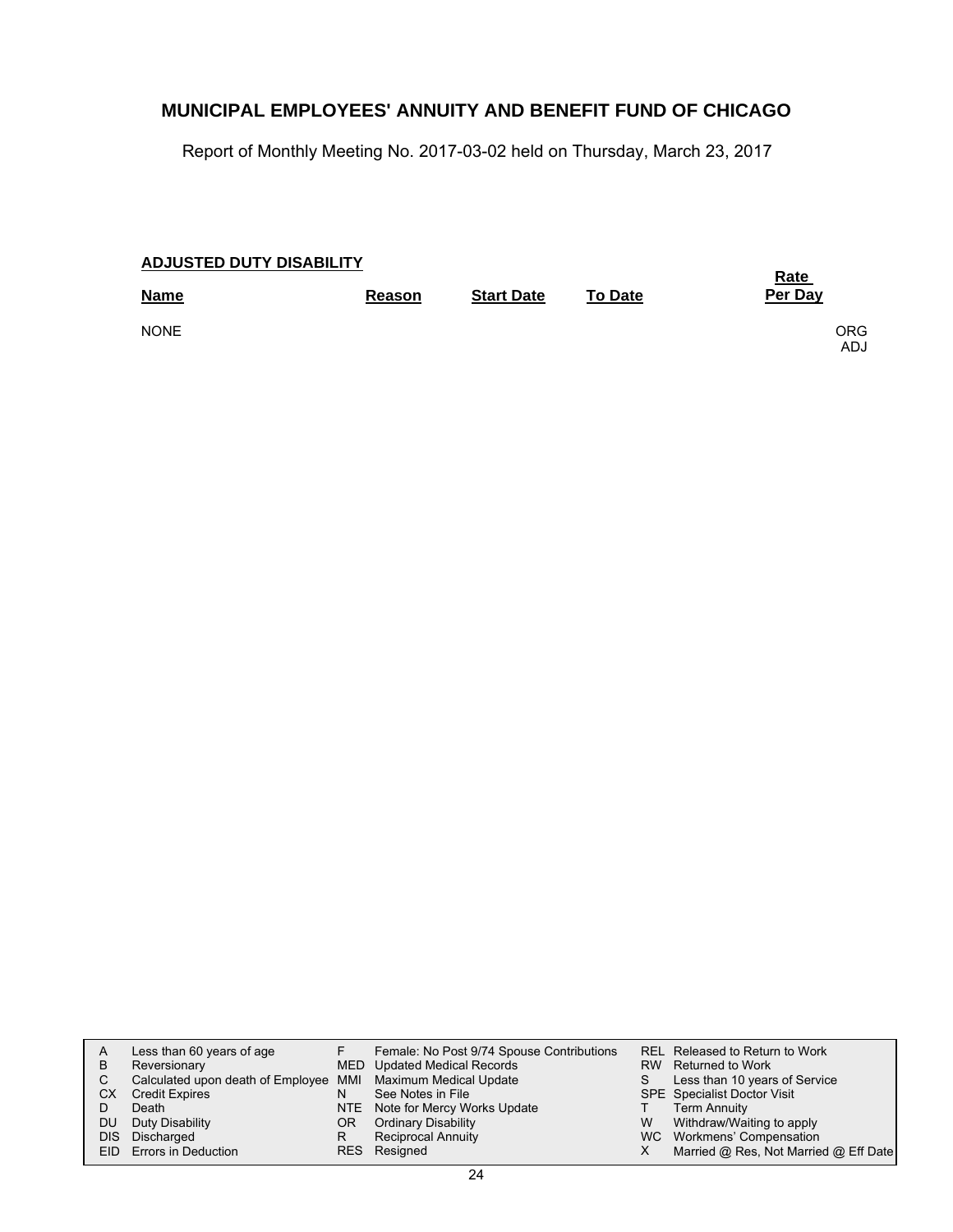Report of Monthly Meeting No. 2017-03-02 held on Thursday, March 23, 2017

| <b>ADJUSTED ORDINARY DISABILITY</b> |        | <b>Rate</b>       |                |             |
|-------------------------------------|--------|-------------------|----------------|-------------|
| <b>Name</b>                         | Reason | <b>Start Date</b> | <b>To Date</b> | Per Day     |
| <b>NONE</b>                         |        |                   |                | ORG.<br>ADJ |

| A<br>B<br>СX<br>DU. | Less than 60 years of age<br>Reversionary<br>Calculated upon death of Employee MMI Maximum Medical Update<br><b>Credit Expires</b><br>Death<br>Duty Disability<br>DIS Discharged<br>EID Errors in Deduction | N<br>OR.<br>R | Female: No Post 9/74 Spouse Contributions<br>MED Updated Medical Records<br>See Notes in File<br>NTE Note for Mercy Works Update<br><b>Ordinary Disability</b><br><b>Reciprocal Annuity</b><br>RES Resigned | W | REL Released to Return to Work<br>RW Returned to Work<br>Less than 10 years of Service<br>SPE Specialist Doctor Visit<br><b>Term Annuity</b><br>Withdraw/Waiting to apply<br>WC Workmens' Compensation<br>Married @ Res, Not Married @ Eff Date |
|---------------------|-------------------------------------------------------------------------------------------------------------------------------------------------------------------------------------------------------------|---------------|-------------------------------------------------------------------------------------------------------------------------------------------------------------------------------------------------------------|---|-------------------------------------------------------------------------------------------------------------------------------------------------------------------------------------------------------------------------------------------------|
|---------------------|-------------------------------------------------------------------------------------------------------------------------------------------------------------------------------------------------------------|---------------|-------------------------------------------------------------------------------------------------------------------------------------------------------------------------------------------------------------|---|-------------------------------------------------------------------------------------------------------------------------------------------------------------------------------------------------------------------------------------------------|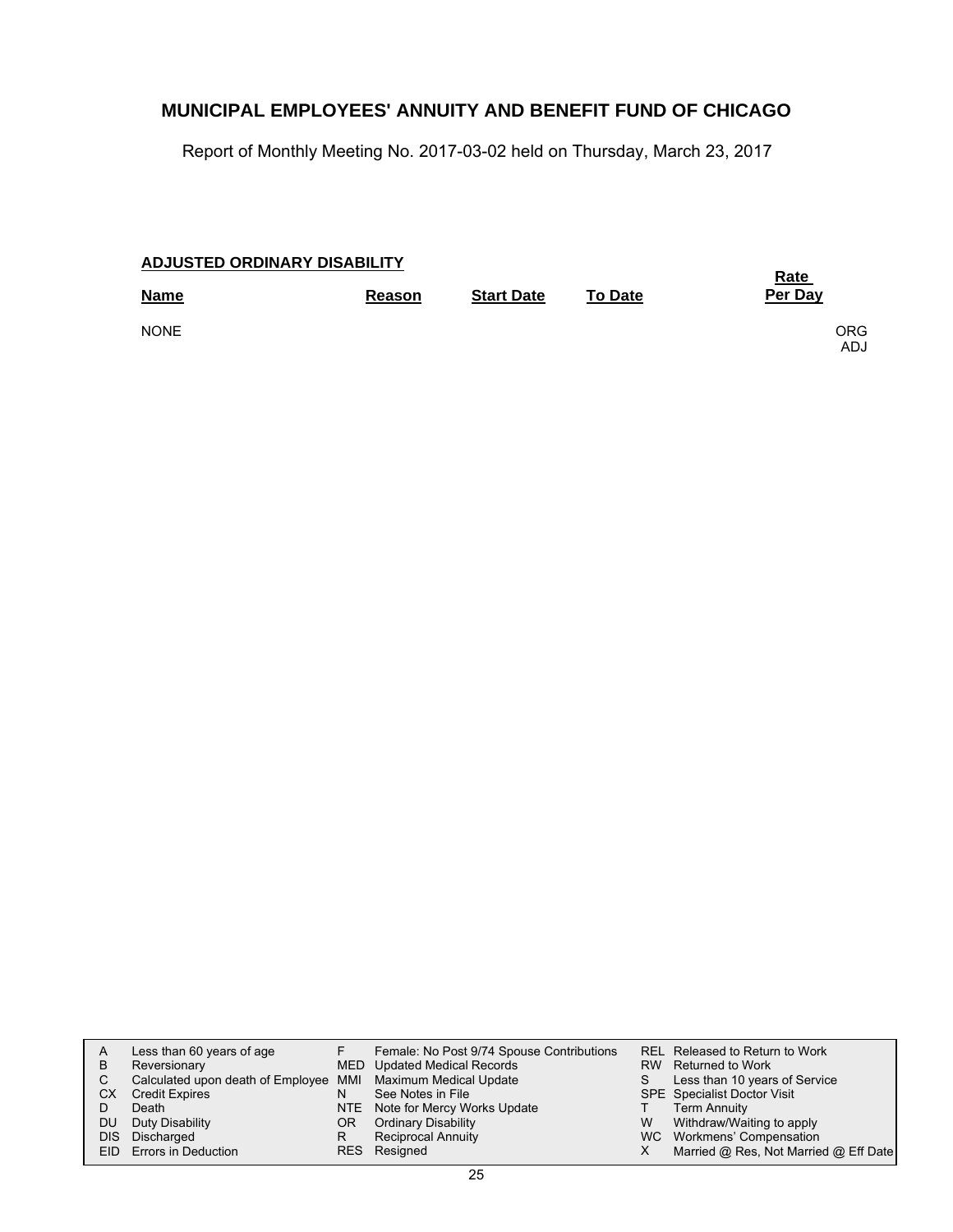Report of Monthly Meeting No. 2017-03-02 held on Thursday, March 23, 2017

### **APPLICATION FOR MEMBERSHIP**

The following named employees, officers, or officials, required to file written application for membership in the Fund, have filed such application, and the records indicate they qualify for membership by reason of having the necessary service or other requirements.

**Name**

**Title Department**

NONE

### **CHANGE OF BIRTHS**

The following named employees have submitted documentation showing a date of birth different from the Fund's records and have requested that the Fund correct its records in accordance with the supporting documentation provided.

| <b>Name</b> | Date of Birth | <b>Supporting Document</b> |
|-------------|---------------|----------------------------|
|             | From<br>Tη.   |                            |

None moved that the records of the Fund shown hereinbefore be corrected to show that each individual was born on the date indicated on the document submitted by the member as proof to this Board. Seconded None. Carried: Ayes- . Nays-None.

### **ADMINISTRATIVE REVIEW 40 ILCS 5/8-252**

The following named members are recommended for a hearing before the Board in accordance with 40 ILCS 5/8-252.

**Name**

**Status Relevant Statute**

NONE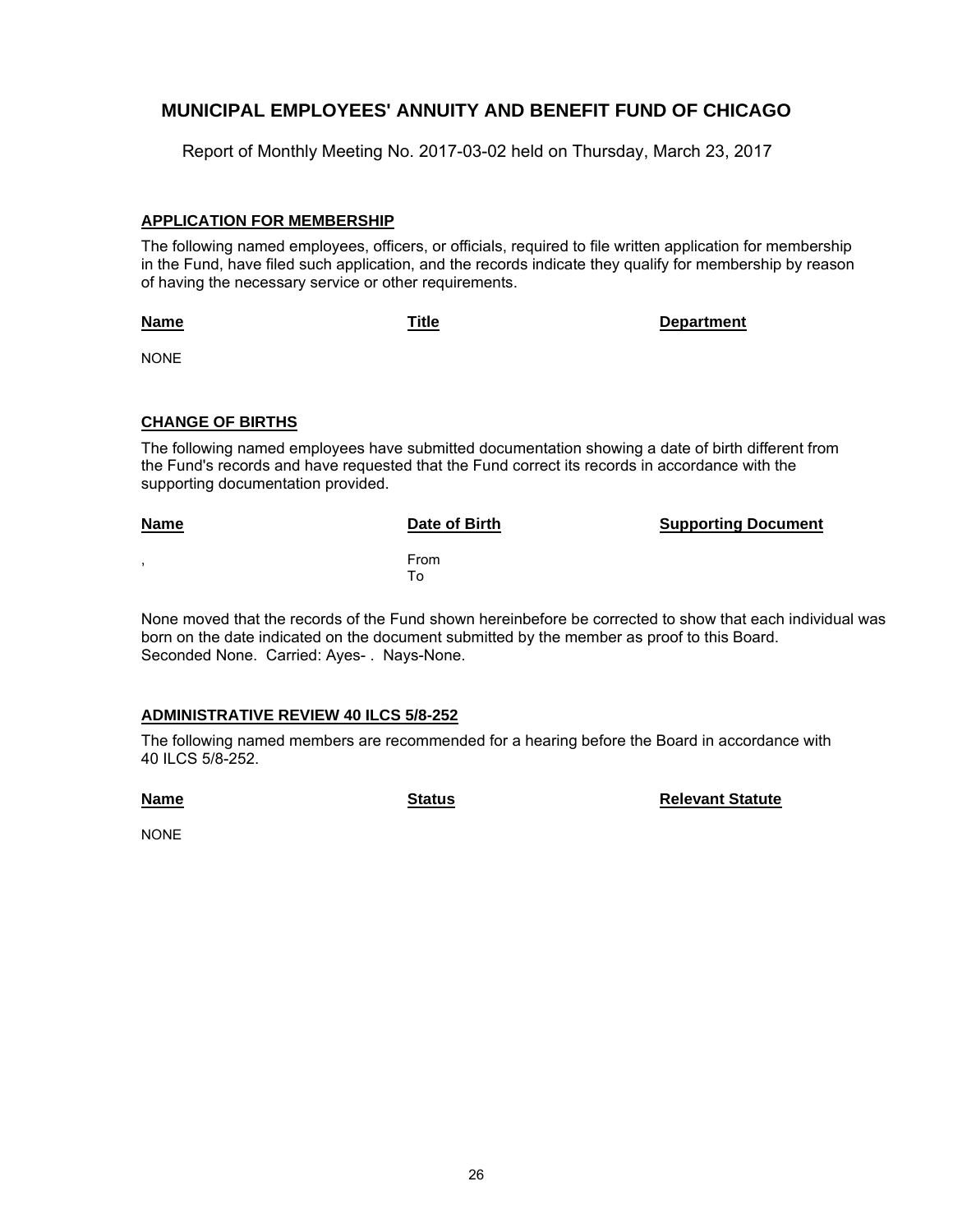Report of Monthly Meeting No. 2017-03-02 held on Thursday, March 23, 2017

**City Treasurer's Statement of Account as of 02/28/2017**

### **Investments at Market:**

|                    | \$489,200.04       | City Treasurer's Office, 02/28/2017    |  |
|--------------------|--------------------|----------------------------------------|--|
|                    | \$4,343,505,776.48 | Northern Trust, 02/28/2017 - Unaudited |  |
| \$4,343,994,976.52 |                    | <b>Total Investments</b>               |  |
| \$400.00           |                    | <b>Petty Cash Fund:</b>                |  |
| \$4,343,995,376.52 |                    | <b>Total Cash and Investments</b>      |  |

Trustee Keane moved that the Treasurer's Report be received and placed on file. Seconded Trustee Johnson. Carried: Ayes- Trustee Guest, Trustee Johnson and Trustee Keane. Nays-None.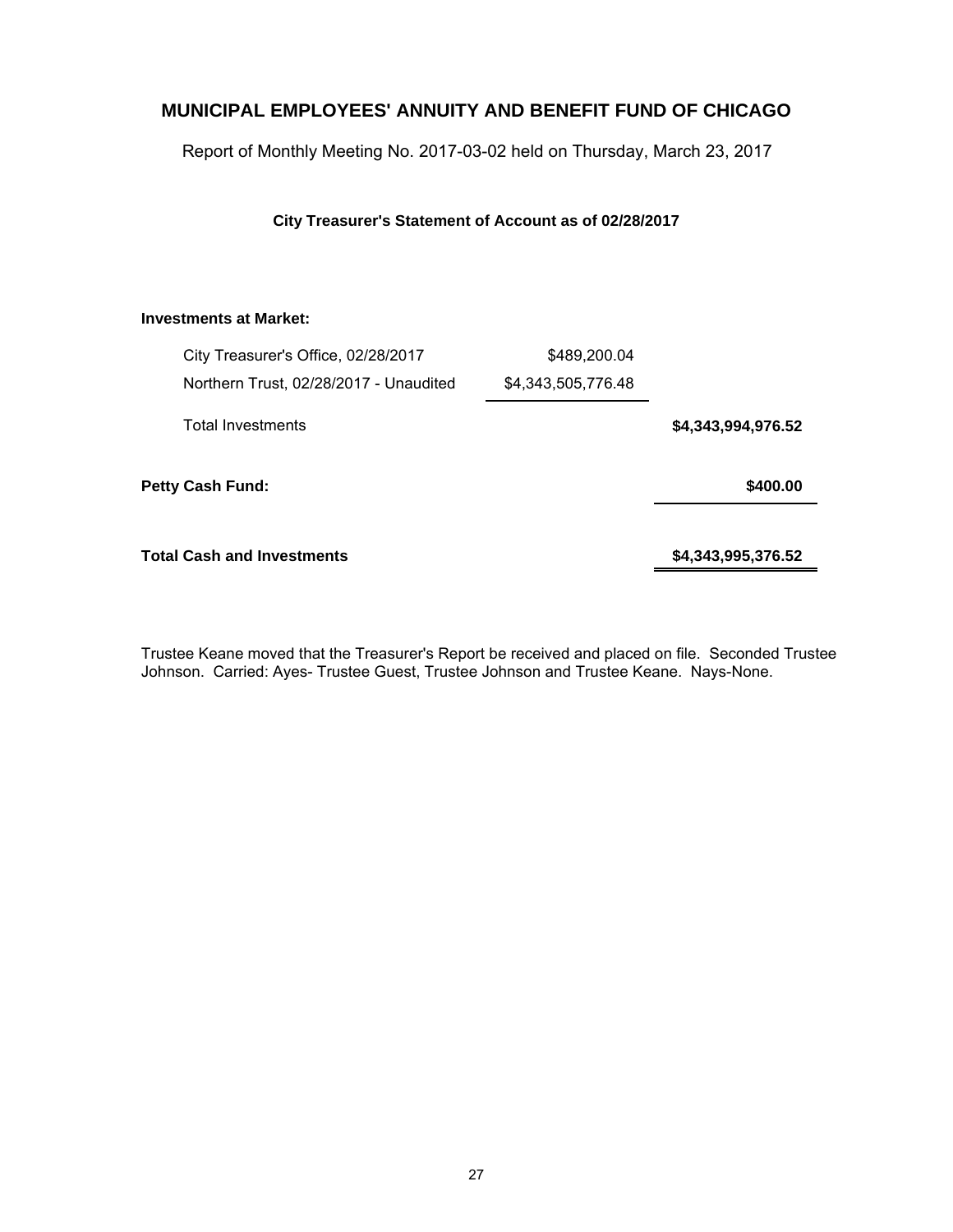Report of Monthly Meeting No. 2017-03-02 held on Thursday, March 23, 2017

### **PUBLIC COMMENT**

Mr. Michael Tierney, Director of Political and Municipal Affairs, Plumbers Local 130, U. A., requested and was granted the opportunity to address the Board regarding Shift Differential pay and its effect on pension calculations.

President Guest thanked Mr. Tierney for coming and for his statements with respect to shift differential pay and its effect on pension calculations.

### **LEGISLATION**

Mr. Mohler updated the Board on the status of Senate Bill 2437. Trustee Johnson added that Senate Bill 14 was going before the Personnel and Pensions Committee of the Illinois General Assembly in ten days.

Legislative Update

### **INVESTMENTS**

#### Market Environment

Mr. Jamie Wesner, Marquette Associates, the Fund's Investment Consultant, reviewed the current market environment.

#### Monthly Performance Report

Mr. Brian Wrubel, Marquette Associates, the Fund's Investment Consultant, presented the Fund's market performance for the month of February and noted that asset allocation was driving the positive returns.

#### **Watchlist**

Mr. Wesner reported the following firms remain on Watch: Geneva Capital, Keeley and FIS.

#### Liquidity Needs

Mr. Juan Lopez, Jr., Investment Officer, reported on the current cash balances of the Fund. Based on Mr. Lopez's report, it was unnecessary for the Board to liquidate any investments.

#### Real Estate Allocation

Mr. Lopez reviewed liquidations approved in from 2016. Based on this review, the anticipated receipt of these liquidated funds and the recommendation of Mr. Lopez and the Investment Consultant, Trustee Johnson made a motion to reallocate previously liquidated Funds to the following Real Estate Managers: \$30 million to AFL-CIO, \$20 million to American Realty and \$10 million to J.P. Morgan. Seconded by Trustee Keane.

Carried: Ayes – Trustee Guest, Trustee Johnson and Trustee Keane. Nays – None.

### **OTHER**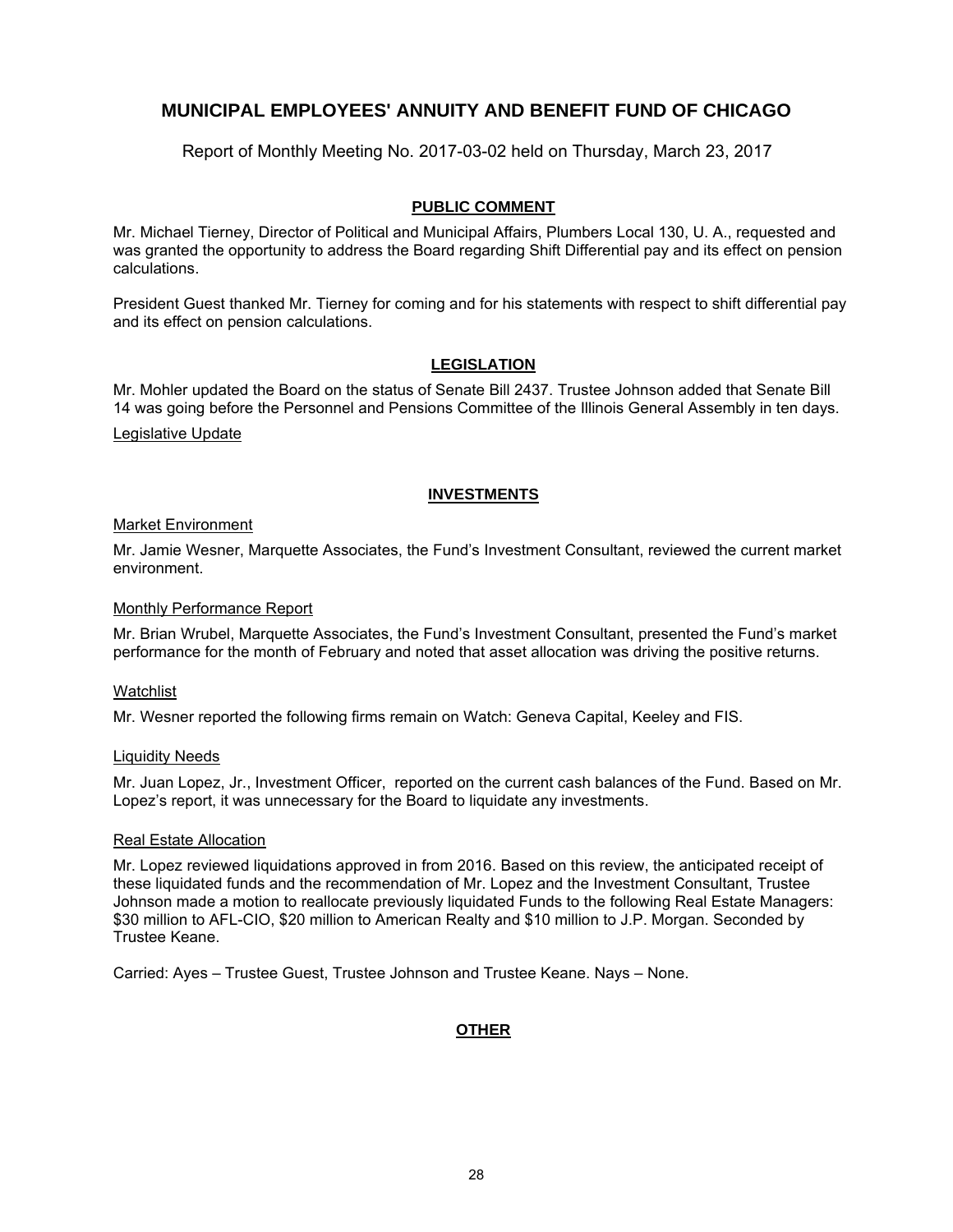Report of Monthly Meeting No. 2017-03-02 held on Thursday, March 23, 2017

### FOIA Update

Ms. Ruffolo reported on requests made under the Illinois Freedom of Information Act.

#### IRS Private Ruling Letter

Ms. Sarah Boeckman, Fund Attorney, presented the draft of the letter requesting a Private Ruling for the Fund regarding the use of active member contributions to pay benefits. Based on this presentation and on the advice of Fund Counsel, Trustee Johnson made a motion to file the Private Ruling Letter as presented. Seconded by Trustee Keane.

Carried: Ayes – Trustee Guest, Trustee Johnson and Trustee Keane. Nays – None.

#### Legal Update

The Board moved into closed session at 10:01 a.m. on a motion by Trustee Johnson in accordance with 5 ILCS 120/2(c)(11) to discuss issues related to current or potential litigation involving the Fund. Seconded by Trustee Keane.

Roll call: Trustee Guest Aye Trustee Johnson Aye Trustee Keane Aye

Motion carried.

While in closed session, Trustee Summers arrived at 10:15 a.m.

The Board moved into open session at 10:29 a.m. on a motion by Trustee Johnson. Seconded by Trustee Summers. Carried by a unanimous voice vote.

The Board excused Ms. Boeckman from the Board room.

The Board moved into closed session at 10:30 a.m. on a motion by Trustee Johnson in accordance with 5 ILCS 120/2 (c)(1) to discuss matters relating to the appointment and compensation of the Fund's Legal Counsel and matters of personnel. Seconded by Trustee Summers.

Roll call: Trustee Guest Aye Trustee Johnson Aye Trustee Keane Aye Trustee Summers Aye

Motion carried.

The Board moved into open session at 10:54 a.m. on a motion by Trustee Johnson. Seconded by Trustee Keane. Carried by a unanimous voice vote.

#### **ADJOURNMENT**

There being no further business to come before the Board, Trustee Keane made a motion to adjourn the meeting at 10:55 a.m. Seconded Trustee Johnson. Carried: Ayes - Trustee Guest, Trustee Johnson,